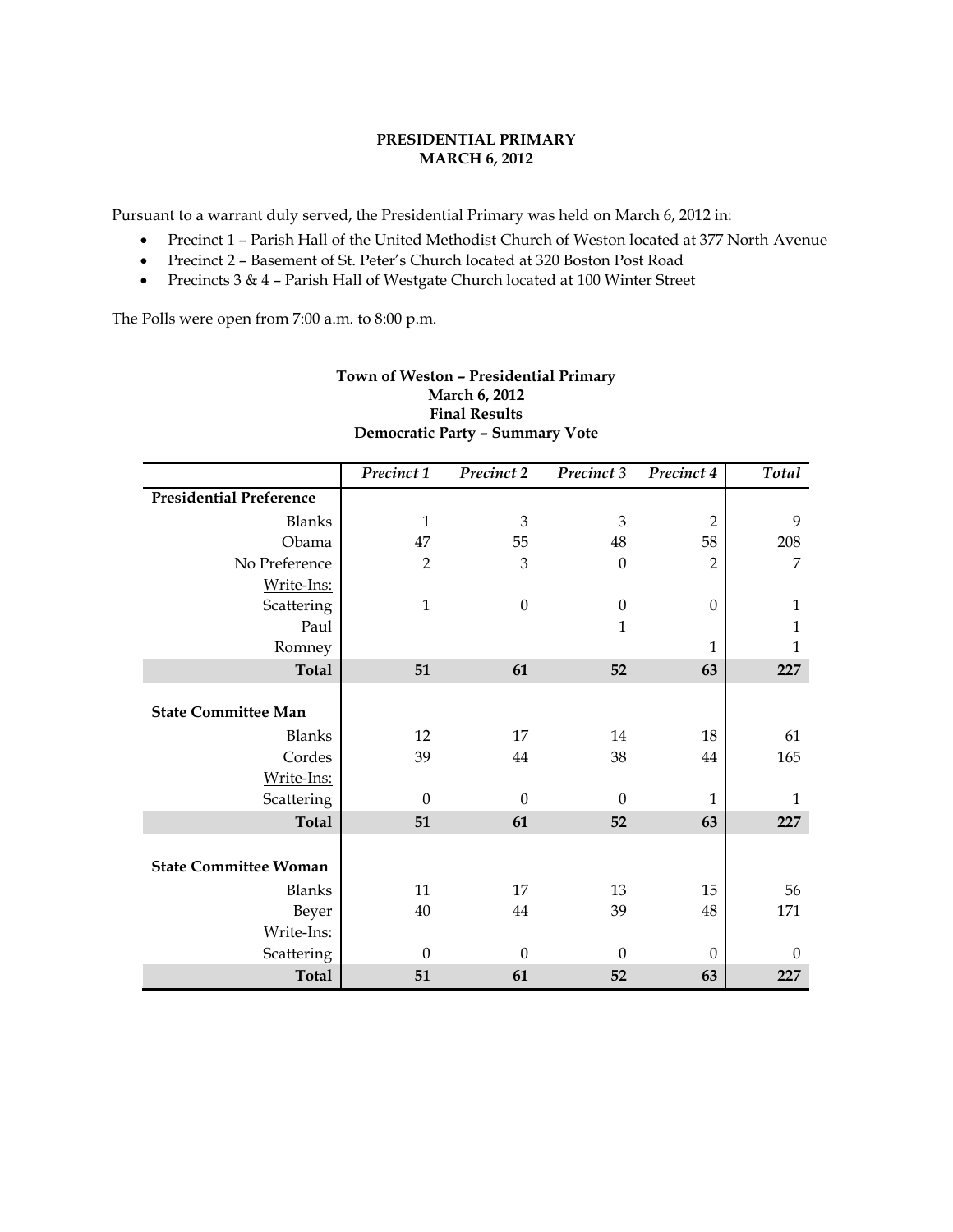| Town Democratic Committee | Precinct 1 | Precinct 2 | Precinct 3 | Precinct 4 | Total |
|---------------------------|------------|------------|------------|------------|-------|
| <b>Blanks</b>             | 722        | 797        | 897        | 688        | 3,104 |
| Haas                      | 35         | 41         | 29         | 50         | 155   |
| Carlton-Foss              | 31         | 40         | 25         | 41         | 137   |
| Parrish                   | 32         | 38         | 29         | 45         | 144   |
| Hennessey                 | 32         | 39         | 24         | 39         | 134   |
| Armour                    | 29         | 37         | 25         | 39         | 130   |
| Gleysteen                 | 31         | 41         | 27         | 46         | 145   |
| Waxman                    | 33         | 40         | 27         | 46         | 146   |
| S. Rahman                 | 31         | 41         | 27         | 40         | 139   |
| H. Rahman                 | 33         | 40         | 28         | 40         | 141   |
| Scholosberg               | 27         | 39         | 25         | 43         | 134   |
| Durbrow                   | 30         | 36         | 23         | 39         | 128   |
| D. Boucher                | 29         | 35         | 23         | 40         | 127   |
| R. Boucher                | 28         | 35         | 22         | 37         | 122   |
| Gilani                    | 31         | 35         | 25         | 38         | 129   |
| Musinsky                  | 29         | 38         | 25         | 40         | 132   |
| Marsh                     | 31         | 41         | 27         | 41         | 140   |
| Chacon                    | 30         | 37         | 24         | 40         | 131   |
| Orth                      | 36         | 40         | 29         | 46         | 151   |
| Hirsch                    | 31         | 37         | 23         | 40         | 131   |
| Hastings                  | 31         | $44\,$     | 27         | 42         | 144   |
| Mullin                    | 32         | 39         | 27         | 44         | 142   |
| Alam                      | 30         | 35         | 22         | 39         | 126   |
| Foster                    | 28         | $44\,$     | 28         | 47         | 147   |
| Shaw                      | 30         | 37         | 27         | 43         | 137   |
| Stirling                  | 28         | 38         | 26         | 41         | 133   |
| Smith                     | 30         | 37         | 24         | 40         | 131   |
| Chacon                    | 30         | 35         | 24         | 38         | 127   |
| Gee                       | 35         | 40         | 27         | 44         | 146   |
| Rossiter                  | 32         | 37         | 28         | 43         | 140   |
| Jancourtz                 | 26         | 37         | 27         | 40         | 130   |
| Paborsky                  | 28         | 37         | 22         | 39         | 126   |
| Nychis                    | 28         | 35         | 22         | 40         | 125   |
| Ward                      | 27         | 38         | 24         | 39         | 128   |
| Campos                    | 29         | 38         | 24         | 41         | 132   |
| Pappone                   | 30         | 37         | 23         | 39         | 129   |
| <b>Total</b>              | 1,785      | 2,135      | 1,786      | 2,137      | 7,843 |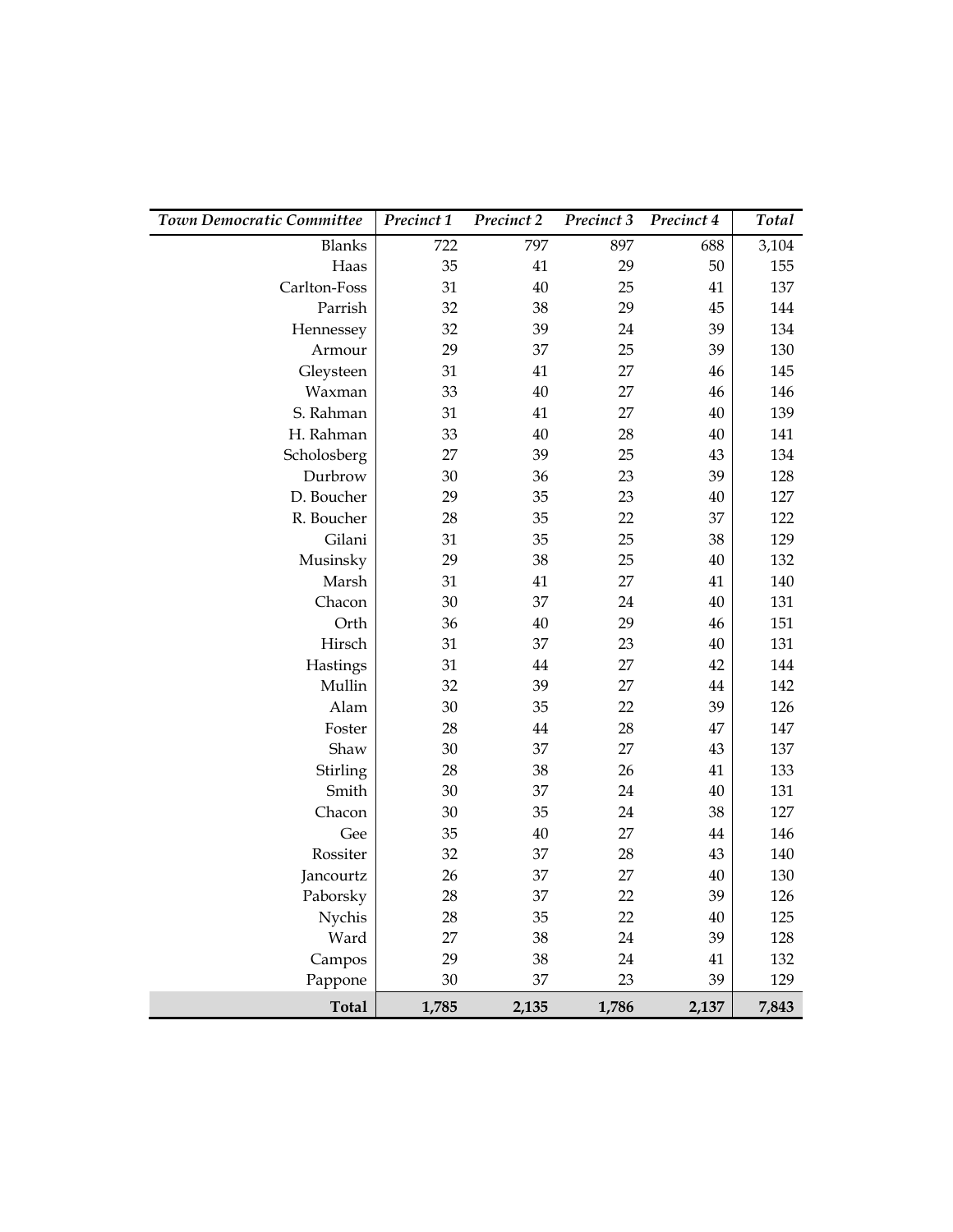# **Town of Weston – Presidential Primary March 6, 2012 Final Results Republican Party – Summary Vote**

|                                | Precinct 1       | Precinct 2       | Precinct 3   | Precinct 4       | Total            |
|--------------------------------|------------------|------------------|--------------|------------------|------------------|
| <b>Presidential Preference</b> |                  |                  |              |                  |                  |
| <b>Blanks</b>                  | $\mathbf{1}$     | $\boldsymbol{0}$ | $\mathbf{0}$ | $\theta$         | $\mathbf{1}$     |
| Paul                           | 19               | 22               | 11           | 21               | 73               |
| Romney                         | 241              | 235              | 205          | 240              | 921              |
| Perry                          | $\mathbf{0}$     | $\mathbf{1}$     | $\mathbf{0}$ | $\theta$         | $\mathbf{1}$     |
| Santorum                       | 20               | 13               | 9            | 18               | 60               |
| Huntsman                       | 5                | $\mathbf{1}$     | $\mathbf{0}$ | $\overline{2}$   | $\,8\,$          |
| Bachmann                       | $\mathbf{1}$     | $\boldsymbol{0}$ | $\mathbf{1}$ | $\theta$         | $\overline{2}$   |
| Gingrich                       | 6                | 13               | 10           | 16               | 45               |
| No Preference                  | $\mathbf{1}$     | $\mathbf{1}$     | $\mathbf{1}$ | $\boldsymbol{0}$ | 3                |
| Write Ins:                     |                  |                  |              |                  |                  |
| Scattering                     | $\mathbf{1}$     | $\mathbf{0}$     | $\Omega$     | $\theta$         | 1                |
| <b>Total</b>                   | 295              | 286              | 237          | 297              | 1,115            |
| <b>State Committee Man</b>     |                  |                  |              |                  |                  |
| <b>Blanks</b>                  | 89               | 77               | 80           | 87               | 333              |
| Dulchinos                      | 59               | 66               | 46           | 54               | 225              |
| Benn                           | 94               | 94               | 57           | 98               | 343              |
| Stanton, II                    | 53               | 49               | 54           | 58               | 214              |
| Write Ins:                     |                  |                  |              |                  |                  |
| Scattering                     | $\boldsymbol{0}$ | $\mathbf{0}$     | $\mathbf{0}$ | $\theta$         | $\boldsymbol{0}$ |
| <b>Total</b>                   | 295              | 286              | 237          | 297              | 1,115            |
| <b>State Committee Woman</b>   |                  |                  |              |                  |                  |
| <b>Blanks</b>                  | 96               | 91               | 82           | 95               | 364              |
| Martinez                       | 199              | 193              | 155          | 202              | 749              |
| Write Ins:                     |                  |                  |              |                  | $\boldsymbol{0}$ |
| Scattering                     | $\boldsymbol{0}$ | $\boldsymbol{0}$ | $\mathbf{0}$ | $\theta$         | $\boldsymbol{0}$ |
| L. Kenderes                    |                  | $\mathbf{1}$     |              |                  | $\mathbf{1}$     |
| V. Ward                        |                  | $\mathbf{1}$     |              |                  | 1                |
| <b>Total</b>                   | 295              | 286              | 237          | 297              | 1,115            |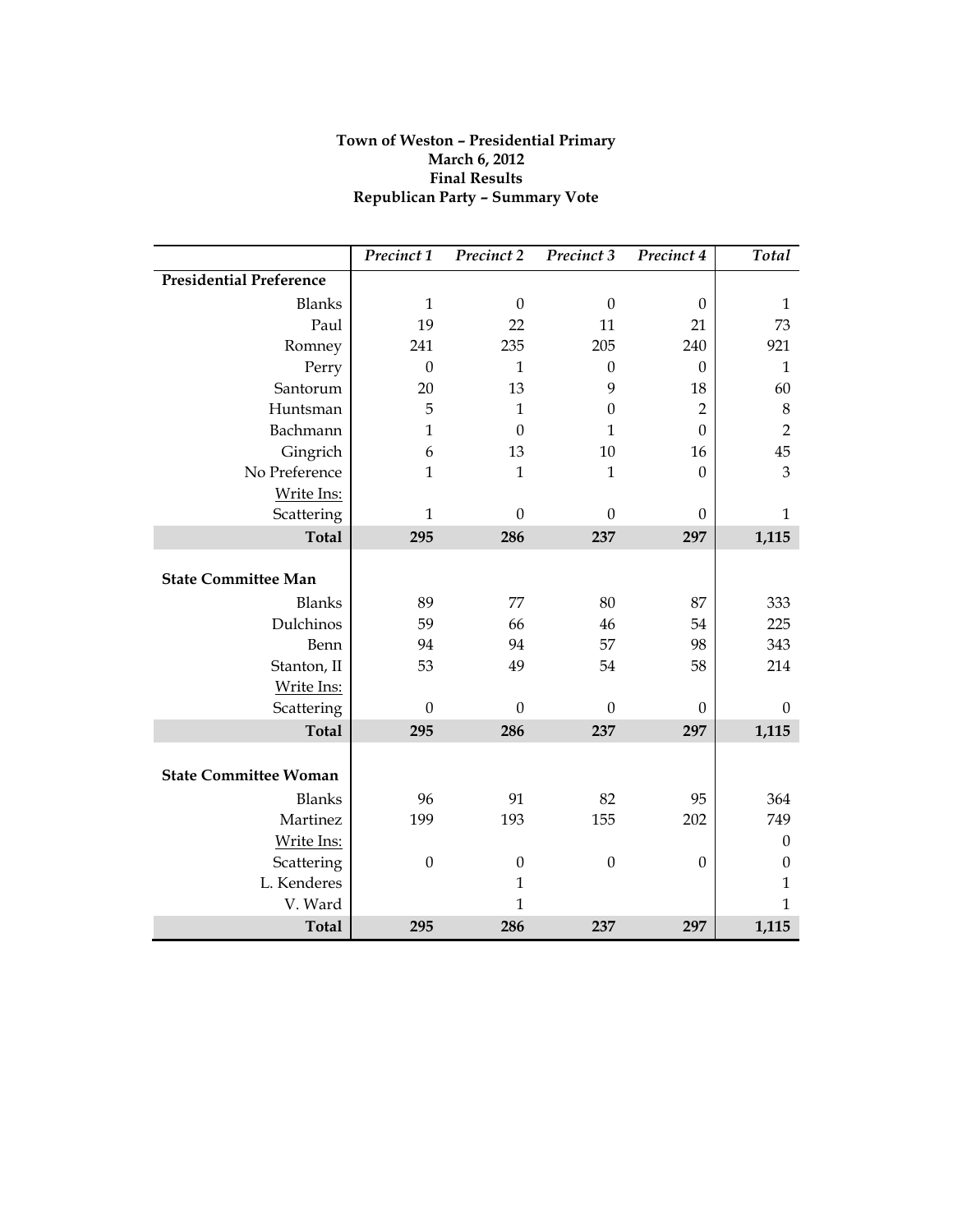| Town Republican Committee | Precinct 1   | Precinct 2   | Precinct 3     | Precinct 4     | Total            |
|---------------------------|--------------|--------------|----------------|----------------|------------------|
| <b>Blanks</b>             | 8,045        | 7,953        | 6,700          | 8,116          | 30,814           |
| A. Hersum                 | 157          | 136          | 111            | 132            | 536              |
| F. Foster                 | 129          | 126          | 96             | 140            | 491              |
| C. Foster                 | 129          | 121          | 97             | 138            | 485              |
| Michaud                   | 141          | 130          | 106            | 137            | 514              |
| Wajsfelner                | 137          | 120          | 89             | 130            | 476              |
| W. Hersum                 | 146          | 132          | 106            | 131            | 515              |
| W. Norquist               | 145          | 135          | 103            | 138            | 521              |
| C. Norquist               | 144          | 130          | 107            | 133            | 514              |
| Noone                     | 147          | 140          | 104            | 129            | 520              |
| Faucett                   | 154          | 122          | 97             | 142            | 515              |
| Sarkisian                 | 135          | 124          | 93             | 147            | 499              |
| Peatman                   | 142          | 126          | 101            | 130            | 499              |
| Palmer                    | 143          | 128          | 97             | 147            | 515              |
| Cronin                    | 146          | 135          | 105            | 128            | 514              |
| Maystrovsky               | 134          | 126          | 89             | 132            | 481              |
| De Jong                   | 143          | 124          | 93             | 139            | 499              |
| Write-Ins:                |              |              |                |                | $\boldsymbol{0}$ |
| T.Moir                    | $\mathbf{1}$ |              |                |                | $\mathbf{1}$     |
| D. Levine                 | $\mathbf{1}$ |              |                |                | $\mathbf 1$      |
| R. Murray                 | $\mathbf{1}$ |              |                |                | $\mathbf 1$      |
| T. Galligin               | $\mathbf{1}$ |              |                |                | $\mathbf 1$      |
| R. Williams               | $\mathbf{1}$ |              |                |                | $\mathbf{1}$     |
| G. Williams               | $\mathbf{1}$ |              |                |                | $\mathbf{1}$     |
| T. Mcgrath                | $\mathbf{1}$ |              |                |                | $\mathbf 1$      |
| R. Chacon                 | $\mathbf{1}$ |              |                |                | $\mathbf{1}$     |
| M. McDonald               |              | $\mathbf{1}$ |                |                | $\mathbf 1$      |
| L. Kenderes               |              | $\mathbf{1}$ |                |                | $\mathbf 1$      |
| T. Douglass               |              |              | $\overline{2}$ |                | $\sqrt{2}$       |
| D. Goldsmith              |              |              |                | $\overline{2}$ | $\overline{2}$   |
| J. Rosenfeld              |              |              |                | $\overline{2}$ | $\overline{2}$   |
| <b>Total</b>              | 10,325       | 10,008       | 8,296          | 10,293         | 38,922           |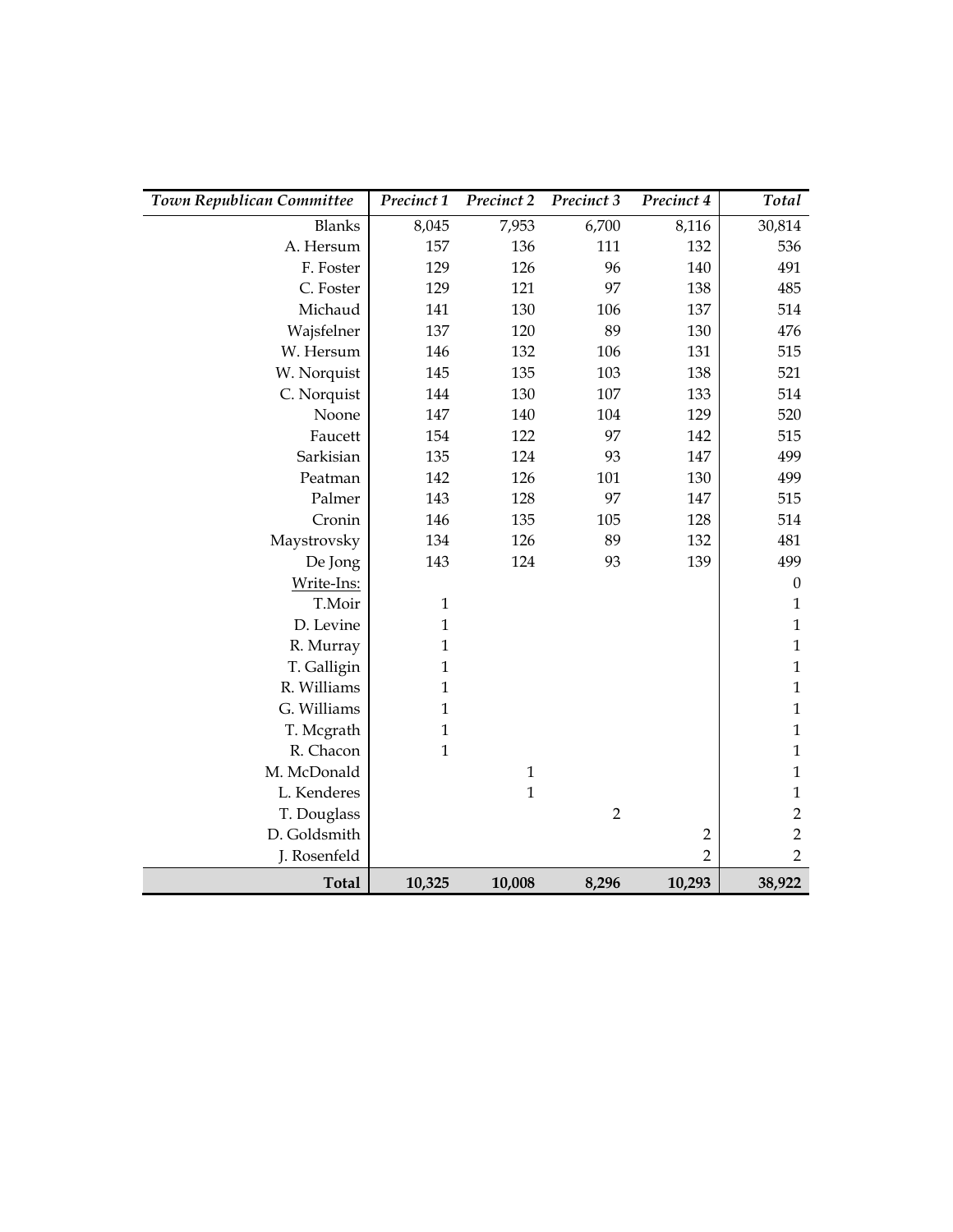# **Town of Weston – Presidential Primary March 6, 2012 Final Results Green Rainbow Party – Summary Vote**

|                                | Precinct 1       | Precinct 2       | Precinct 3       | Precinct 4       | Total            |
|--------------------------------|------------------|------------------|------------------|------------------|------------------|
| <b>Presidential Preference</b> |                  |                  |                  |                  |                  |
| <b>Blanks</b>                  | $\boldsymbol{0}$ | $\boldsymbol{0}$ | $\boldsymbol{0}$ | $\mathbf{0}$     | $\boldsymbol{0}$ |
| Mesplay                        | $\theta$         | $\boldsymbol{0}$ | $\mathbf{0}$     | $\boldsymbol{0}$ | $\boldsymbol{0}$ |
| Stein                          | 1                | $\Omega$         | $\boldsymbol{0}$ | $\boldsymbol{0}$ | $\mathbf{1}$     |
| Mikkelson                      | $\mathbf{0}$     | $\Omega$         | $\mathbf{0}$     | $\boldsymbol{0}$ | $\boldsymbol{0}$ |
| No Preference                  | $\boldsymbol{0}$ | $\boldsymbol{0}$ | $\boldsymbol{0}$ | $\boldsymbol{0}$ | $\boldsymbol{0}$ |
| Write-Ins                      | $\boldsymbol{0}$ | $\boldsymbol{0}$ | $\boldsymbol{0}$ | $\boldsymbol{0}$ | $\boldsymbol{0}$ |
| Scattering                     | $\boldsymbol{0}$ | $\boldsymbol{0}$ | $\mathbf{0}$     | $\boldsymbol{0}$ | $\boldsymbol{0}$ |
| C. McKinney                    |                  |                  |                  | $\mathbf{1}$     | $\mathbf{1}$     |
| <b>Total</b>                   | $\mathbf{1}$     | $\bf{0}$         | $\bf{0}$         | $\mathbf{1}$     | $\overline{2}$   |
|                                |                  |                  |                  |                  |                  |
| <b>State Committee Man</b>     |                  |                  |                  |                  |                  |
| <b>Blanks</b>                  | $\mathbf{1}$     | $\boldsymbol{0}$ | $\boldsymbol{0}$ | $\boldsymbol{0}$ | $\mathbf 1$      |
| Write-Ins                      | $\boldsymbol{0}$ | $\boldsymbol{0}$ | $\mathbf{0}$     | $\boldsymbol{0}$ | $\boldsymbol{0}$ |
| Scattering                     | $\theta$         | $\Omega$         | $\theta$         | $\Omega$         | $\boldsymbol{0}$ |
| D. Rolde                       |                  |                  |                  | 1                | $\mathbf{1}$     |
| <b>Total</b>                   | $\mathbf{1}$     | $\bf{0}$         | $\bf{0}$         | $\mathbf{1}$     | $\overline{2}$   |
| <b>State Committee Woman</b>   |                  |                  |                  |                  |                  |
|                                |                  |                  |                  |                  |                  |
| <b>Blanks</b>                  | $\mathbf{1}$     | $\boldsymbol{0}$ | $\boldsymbol{0}$ | $\theta$         | $\mathbf{1}$     |
| Write-Ins                      | $\boldsymbol{0}$ | $\Omega$         | $\mathbf{0}$     | $\boldsymbol{0}$ | $\boldsymbol{0}$ |
| Scattering                     | $\boldsymbol{0}$ | $\Omega$         | $\mathbf{0}$     | $\boldsymbol{0}$ | $\boldsymbol{0}$ |
| A. Donahue                     |                  |                  |                  | 1                | $\mathbf{1}$     |
| <b>Total</b>                   | $\mathbf{1}$     | $\bf{0}$         | $\bf{0}$         | $\mathbf{1}$     | $\overline{2}$   |
|                                |                  |                  |                  |                  |                  |
| <b>Town Committee</b>          |                  |                  |                  |                  |                  |
| <b>Blanks</b>                  | 10               | $\boldsymbol{0}$ | $\boldsymbol{0}$ | 10               | 20               |
| Write-Ins:                     |                  |                  |                  |                  |                  |
| Scatterings                    | $\boldsymbol{0}$ | $\boldsymbol{0}$ | $\boldsymbol{0}$ | $\boldsymbol{0}$ | $\boldsymbol{0}$ |
| <b>Total</b>                   | 10               | $\bf{0}$         | $\boldsymbol{0}$ | 10               | 20               |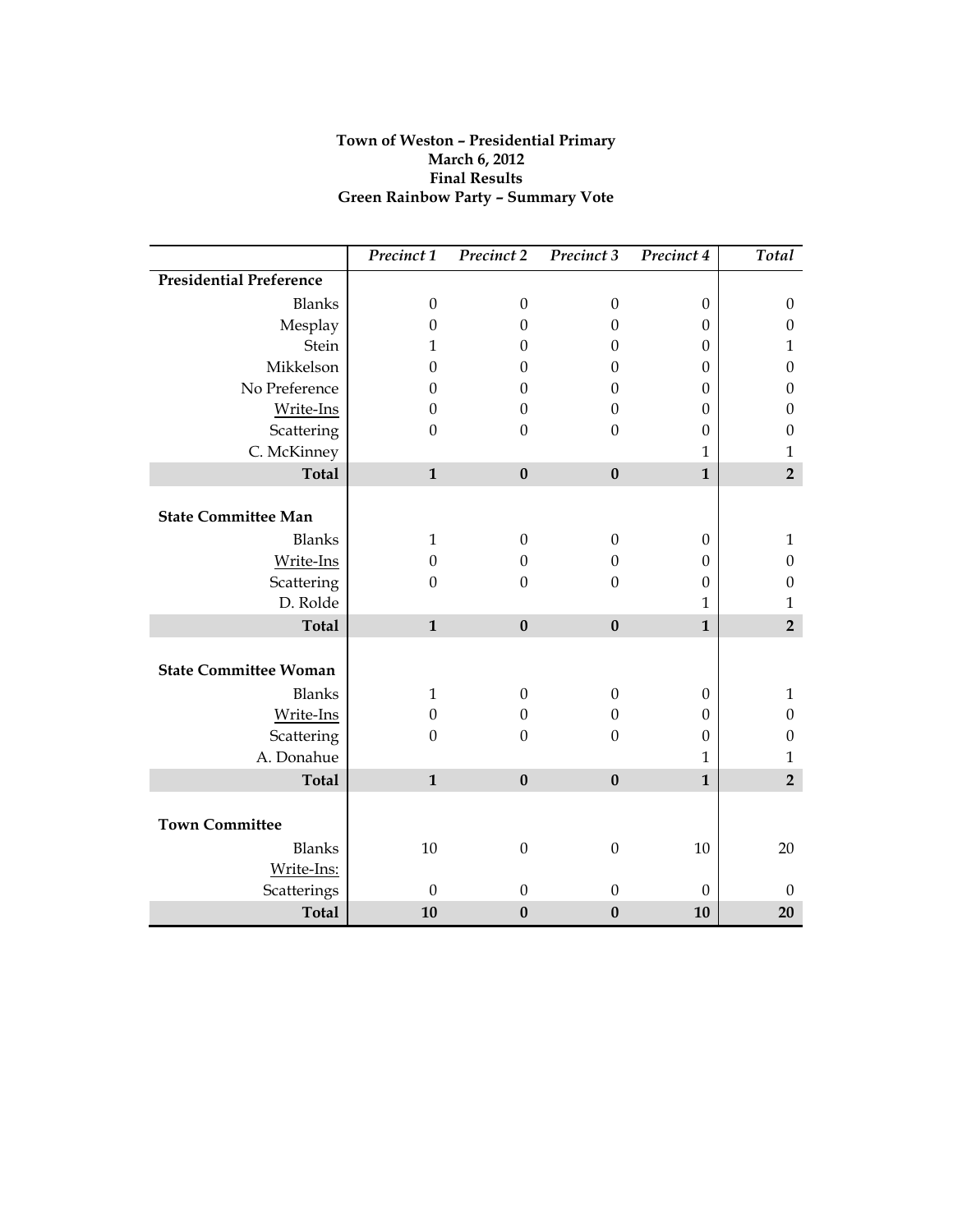# **ANNUAL TOWN ELECTION May 5, 2012**

Pursuant to a Warrant duly served, the Annual Town Election was called to order in the Town Hall Auditorium by Warden Susan Banghart at 8:00 a.m. on May 5, 2012, for the election of Town Officers. Ms. Banghart swore the election officers to the faithful performance of their duties.

Total ballots cast were as follows:

| Precincts $1 & 2$ | 952   |
|-------------------|-------|
| Precincts 3 & 4   | 668   |
| TOTAL             | 1.620 |

The results of the election were as follows:

|                              | <b>Moderator - One Year</b>                             |                |                |
|------------------------------|---------------------------------------------------------|----------------|----------------|
| Wendy Spector*               | 8 Conant Road                                           | Caucus Nominee | 872            |
| William T. Sandalls, Jr.     | 20 Wood Ridge Road                                      | Caucus Nominee | 703            |
| <b>Blanks</b>                |                                                         |                | 45             |
| Scattering                   |                                                         |                | $\mathbf{0}$   |
|                              | Selectman - Three Years                                 |                |                |
| Edward H. Coburn             | 25 Old Road                                             | Caucus Nominee | 1,235          |
| <b>Blanks</b>                |                                                         |                | 351            |
| Write-Ins:                   |                                                         |                |                |
| Scattering                   |                                                         |                | 14             |
| <b>Henry Viles</b>           | 300 Conant Road                                         |                | 11             |
| Edmund Ward                  | 21 Overlook Drive                                       |                | 9              |
|                              | <b>Assessor</b> - Three Years (vote for 2)              |                |                |
| Gary C. Koger*               | 26 Pond Brook Circle                                    | Caucus Nominee | 1,069          |
| Phyllis R. Kominz            | 233 Glen Road                                           | Caucus Nominee | 1,060          |
| <b>Blanks</b>                |                                                         |                | 1,102          |
| Scattering                   |                                                         |                | 9              |
|                              | <b>School Committee - Three Years (vote for 2)</b>      |                |                |
| Richard A. Manley, Jr.       | 205 Boston Post Road                                    | Caucus Nominee | 1,091          |
| Rosemary B. Tomaso           | 16 Bemis Street                                         | Caucus Nominee | 1,089          |
| <b>Blanks</b>                |                                                         |                | 1,049          |
| Scattering                   |                                                         |                | 14             |
|                              | <b>Recreation Commission - Three Years (vote for 2)</b> |                |                |
| Richard L. Hall.*            | 60 Hidden Road                                          | Caucus Nominee | 1,104          |
| Allison Payne Jones Elvekrog | 1 Holly Circle                                          | Caucus Nominee | 1,048          |
| <b>Blanks</b>                |                                                         |                | 1,082          |
| Scattering                   |                                                         |                | 6              |
|                              | Planning Board - Five Years (vote for 1)                |                |                |
| Pamela W. Fox*               | 686 Boston Post Road                                    | Caucus Nominee | 1,056          |
| George M. Gordon, Jr.        | 297 North Avenue                                        | Caucus Nominee | 435            |
| <b>Blanks</b>                |                                                         |                | 127            |
| Scattering                   |                                                         |                | 2              |
|                              | Library Trustee - Three Years (vote for 2)              |                |                |
| Joel S. Angiolillo*          | 326 Conant Road                                         | Caucus Nominee | 1,089          |
| Denise Mosher                | 84 Wellesley Street                                     | Caucus Nominee | 1,131          |
| <b>Blanks</b>                |                                                         |                | 1,018          |
| Scattering                   |                                                         |                | $\overline{2}$ |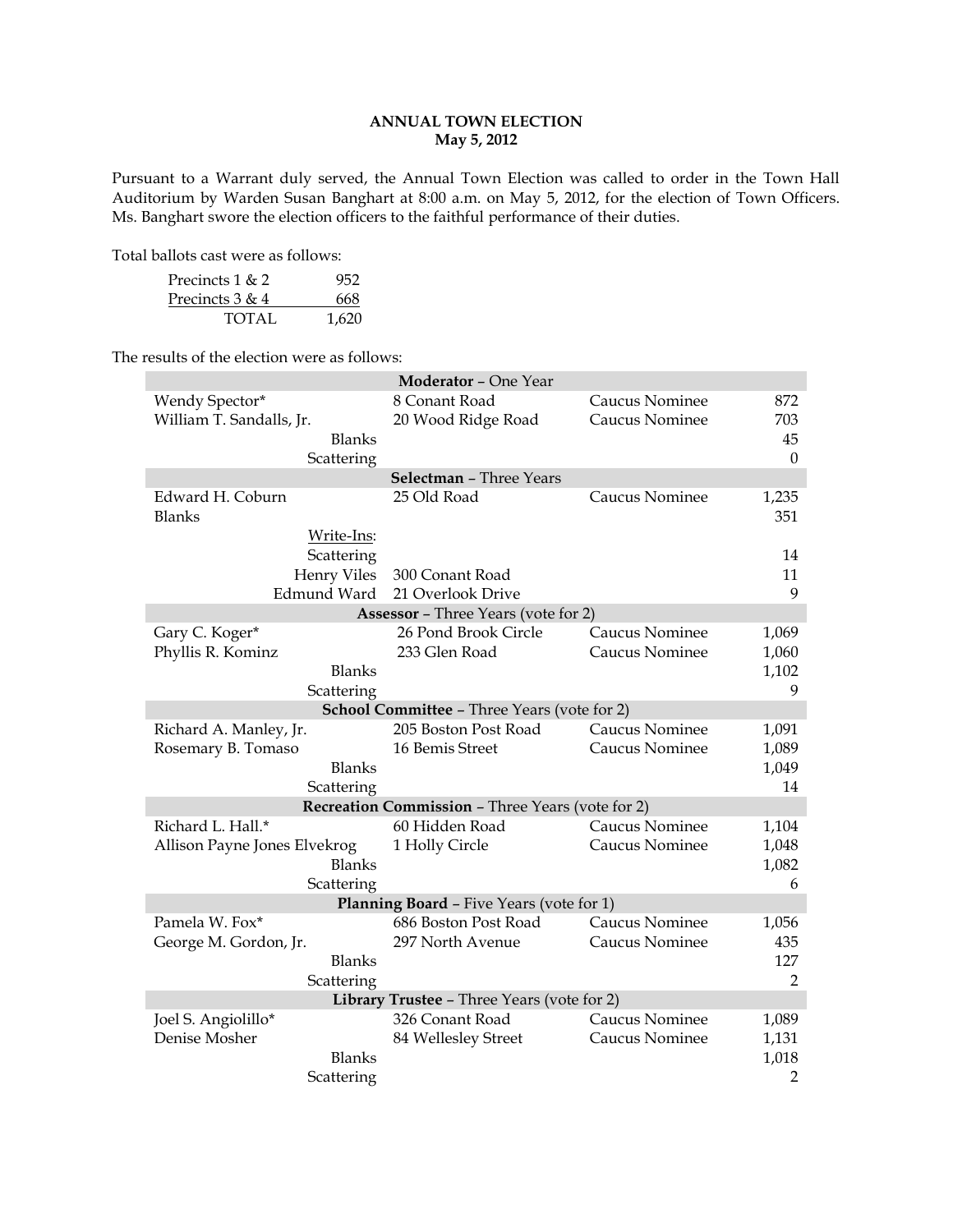|                            | <b>Board of Health - Three Years (vote for 1)</b>                |                |                       |
|----------------------------|------------------------------------------------------------------|----------------|-----------------------|
| Peter K. Taylor            | 33 Conant Road                                                   | Caucus Nominee | 1,129                 |
| <b>Blanks</b>              |                                                                  |                | 490                   |
| Scattering                 |                                                                  |                |                       |
|                            | <b>Commissioner of Trust Funds - Three Years (vote for 1)</b>    |                |                       |
| Thomas E. Bator            | 78 School Street                                                 | Caucus Nominee | 1,124                 |
| <b>Blanks</b>              |                                                                  |                | 492                   |
| Scattering                 |                                                                  |                | 4                     |
|                            | <b>Measurers of Lumber - One Year (Vote for not more than 3)</b> |                |                       |
| <b>Robin Peakes Coutts</b> | 12 Hemlock Road                                                  | Caucus Nominee | 947                   |
| Richard L. Hall            | 60 Hidden Road                                                   | Caucus Nominee | 1,014                 |
| Susan L. Kannenberg        | 115 Meadowbrook Road                                             | Caucus Nominee | 957                   |
| <b>Blanks</b>              |                                                                  |                | 913                   |
| Scattering                 |                                                                  |                | 12                    |
|                            |                                                                  |                | * Indicates Incumbent |

#### **BALLOT QUESTION NO. 1: PROPOSITION 2½ DEBT EXCLUSION**

Shall the Town of Weston be allowed to exempt from the provisions of Proposition two and one-half, so called, the amounts required to pay for the bond(s) issued in order to design**,** engineer, construct and equip the following, including all costs incidental and related thereto: (1) DPW Drainage Improvement Projects and (2) South Side Drainage Improvement Project?

# **Yes: 1,010 No: 420**

# **BALLOT QUESTION NO. 2: APPROVAL TO GRANT CLUB AND SPECIAL LICENSES FOR THE SALE OF ALCOHOL**

Shall an act passed by the General Court in the year 2012, entitled "An Act Relative to the Granting of Club and Special Licenses for the Sale of Alcoholic Beverages in the Town of Weston" be accepted?

**Yes: 1,287 No: 234**

#### **SUMMARY**

In order for the Weston Golf Club and Pine Brook Country Club to be able to sell alcoholic beverages, they must be duly licensed. In order for licensing to take place in Weston, a special act was authorized under Article 25 of the May 2011 Annual Town Meeting and subsequently approved by the Legislature and Governor as Chapter 27 of the Acts of 2012. This special act allows the Board of Selectmen to issue so-called "club licenses" to the Weston Golf Club and Pine Brook Country Club. The Hazel Hotchkiss Wightman Tennis Center was also included in this legislation so that they may request a license in the future, which will not be granted unless an amendment to their 1968 special permit, which prohibits the serving or consumption of alcoholic beverages, is approved by the Zoning Board of Appeals. In addition, the special act provides for the issuance by the Board of one-day or special licenses to non-profit organizations to sell alcoholic beverages during special events. The final step in the approval process is acceptance by Weston voters.

This question shall be approved if a majority of the persons voting thereon vote "yes."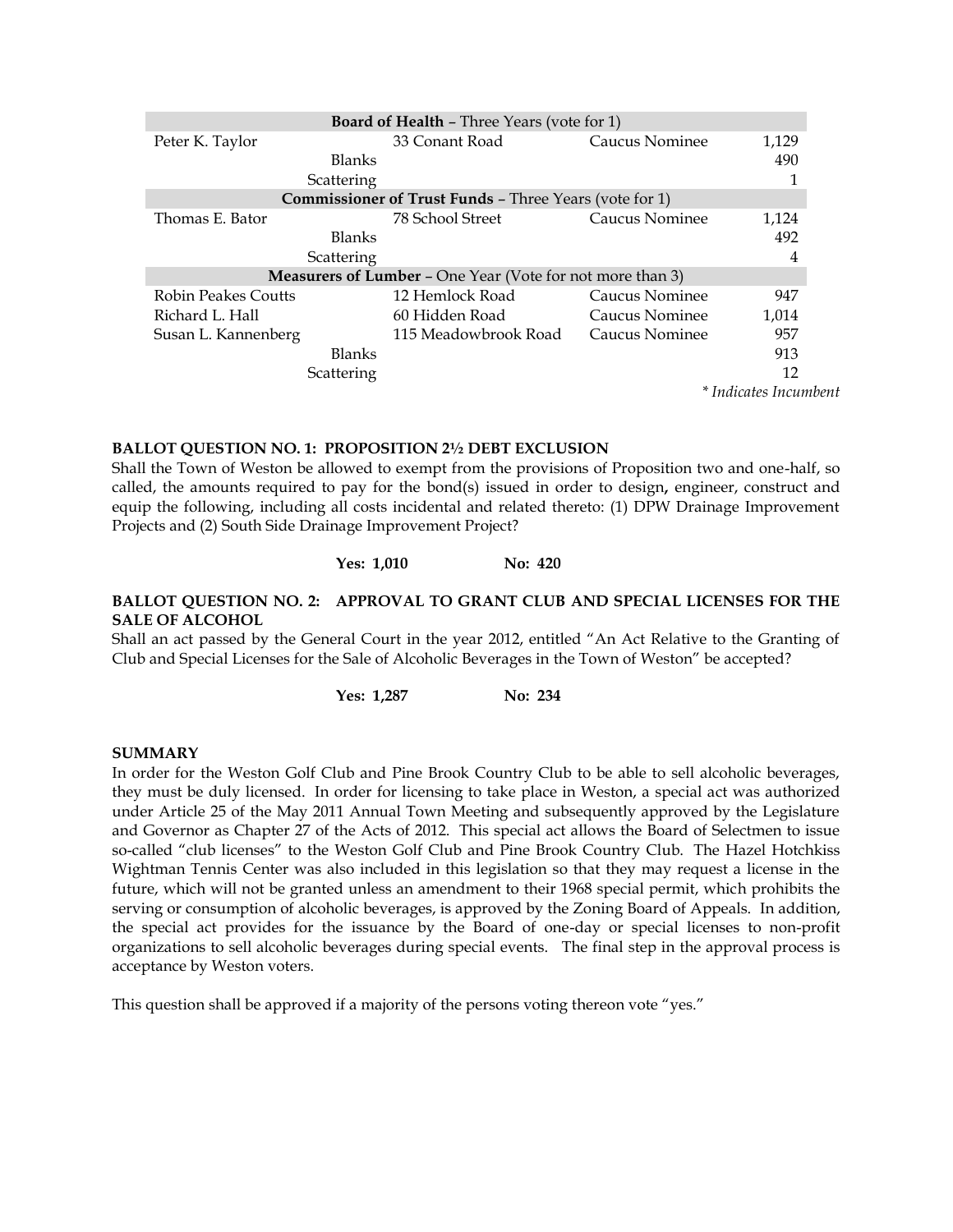# **SPECIAL TOWN MEETING MAY 7, 2012**

Pursuant to a Warrant, duly served, Wendy Spector, the Moderator, called the Special Town Meeting to order at 7:30 p.m. in the auditorium of the Weston High School. The Moderator declared a quorum present and proceeded with the reading of the Warrant and the Return of Service.

The Moderator welcomed visitors and outlined the change in procedures to be followed. A Majority vote was taken on the procedural changes to the Town Meeting format.

The Moderator appointed tellers and the Town Clerk swore them to their duties.

Tellers in the Auditorium: Alex Shimada-Brand Grant Gilbard Mary Shaw Nathalie Thompson

# **ARTICLE 1: AMEND FISCAL YEAR 2012 OPERATING BUDGET**

Mr. Douglas Gillespie moved to amend the following line items in the Fiscal Year 2012 Operating Budget adopted under Article 2 of the 2011 Annual Town Meeting, by reducing line items and appropriating additional funds to other line items as follows:

|                                           | <b>Changing From</b> | Changing To | Difference |
|-------------------------------------------|----------------------|-------------|------------|
| Minuteman Regional Voc. Technical         |                      |             |            |
| School District                           | \$74,819             | \$81,140    | \$6,321    |
| <b>Conservation Commission - Expenses</b> | 122,100              | 132,100     | 10,000     |
| Insurance - Property & Liability          | 300,000              | 283,679     | (16,321)   |
| Information Systems - Salaries            | 258,145              | 243,145     | (15,000)   |
| <b>Information Systems - Expenses</b>     | 235,176              | 250,076     | 15,000     |

# **The motion was approved unanimously**

# **ARTICLE 2: AMEND FISCAL YEAR 2012 RECREATION ENTERPRISE BUDGET**

Mr. Gillespie moved to amend the following line item in the Fiscal Year 2012 Recreation Enterprise Budget adopted under Article 4 of the 2011 Annual Town Meeting, by appropriating additional funds as follows:

|          | Changing From | Changing To | Difference |
|----------|---------------|-------------|------------|
| Expenses | \$408,600     | \$434,600   | \$26,000   |

And as funding therefor, that \$26,000 be transferred from Recreation Enterprise fund retained earnings

# **The motion was approved unanimously**

**ARTICLE 3: AMEND FISCAL YEAR 2012 BROOK SCHOOL APARTMENTS ENTERPRISE BUDGET** Mr. Gillespie move to create a new line item in the Fiscal Year 2012 Brook School Apartments Enterprise Budget adopted under Article 5 of the 2011 Annual Town Meeting, by appropriating additional funds as follows:

|                       | Changing From | Changing To | Difference |
|-----------------------|---------------|-------------|------------|
| Capital Improvements+ | \$0           | \$500,000   | \$500,000  |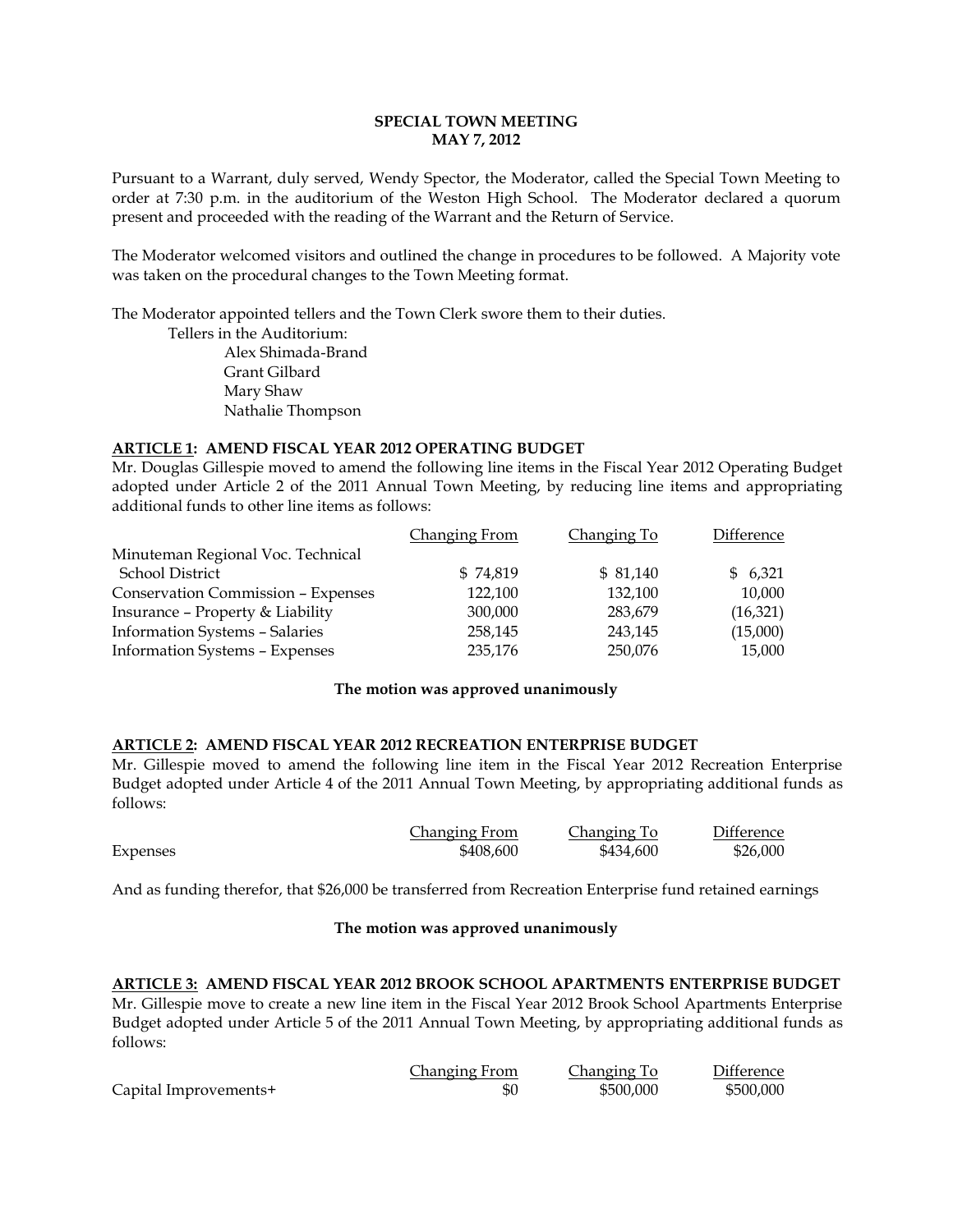And as funding therefor, that \$500,000 be transferred from Brook School Apartments Enterprise fund retained earnings

#### **The motion was approved unanimously**

# **ARTICLE 4: AMEND FISCAL YEAR 2012 WATER ENTERPRISE BUDGET**

Mr. Gillespie moved to amend the following line item in the Fiscal Year 2012 Water Enterprise Budget adopted under Article 3 of the 2011 Annual Town Meeting, by appropriating additional funds as follows:

|                 | Changing From | Changing To | Difference |
|-----------------|---------------|-------------|------------|
| <b>Salaries</b> | \$267.292     | \$272,292   | \$5,000    |

And as funding therefor, that \$5,000 be transferred from Water Enterprise fund retained earnings.

#### **The motion was approved unanimously**

# **ARTICLE 5: APPROPRIATE FOR ARSENIC REMEDIATION AT FIELD SCHOOL**

Mr. Edward Heller moved to appropriate \$200,000 from free cash for the purpose of removing arsenic contaminated soil on Town-owned land, including testing and other engineering services, as well as the actual removal and replacement of soil, and all other incidental costs related thereto; to be spent under the direction of the School Committee.

#### **The motion was approved unanimously**

Mr. Harrity expressed gratitude to retiring elected and volunteer officers of the Town of Weston.

|                | In memory of J. Ward Carter for his service to the Town of Weston |           |
|----------------|-------------------------------------------------------------------|-----------|
| J. Ward Carter | <b>Executive Secretary and Town Administrator</b>                 | 1949-2001 |

Following is a list of persons who have left or are leaving office whose service to the Town is greatly appreciated and should be duly recognized.

| <b>Elected Officers</b>   | <b>Office or Committee</b>   | <b>Served Since</b> |
|---------------------------|------------------------------|---------------------|
| Steven L. Charlip         | Board of Selectmen           | 2006                |
| Thomas (Court) H. Chilton | <b>School Committee</b>      | 2008                |
| Gregory Czarnowski        | <b>Recreation Commission</b> | 1994                |
| Michael J. Glynn          | Measurer of Lumber           | 2011                |
| Emily L. Hutcheson        | Measurers of Lumber          | 2011                |
| Maryanne R. Rogers        | Measurers of Lumber          | 2011                |

#### **Officers and Committee Members Appointed by the Board of Selectmen**

| Committee                | <b>Officer</b>        | <b>Served Since</b> |
|--------------------------|-----------------------|---------------------|
| Affordable Housing Trust | Susan M. McGann       | 2011                |
| Affordable Housing Trust | Eileen O'Halloran     | 2011                |
| Council on Aging         | <b>Shirley Dolins</b> | 2008                |
| Council on Aging         | Laura Efron           | 2004                |
| Cultural Council         | Daniel Woloshen       | 2007                |
| Housing Partnership      | M. Shams Alam         | 2009                |
| Housing Partnership      | Sarah Like Rhatigan   | 2009                |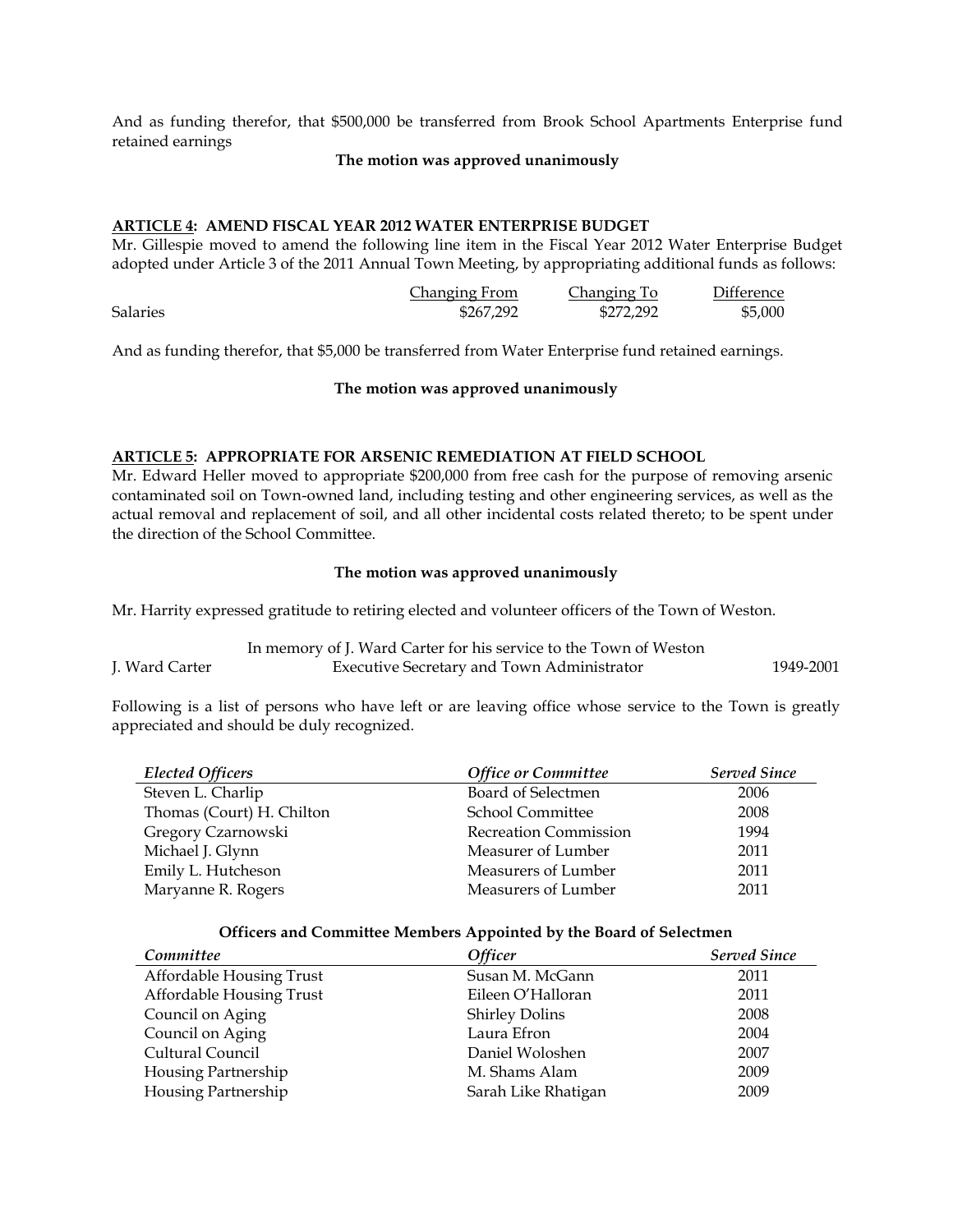| Committee                          | Officer                | Served Since |
|------------------------------------|------------------------|--------------|
| Housing Partnership                | Nicolas Timperio       | 2009         |
| MWRA Advisory Board Representative | Earl J. Forman         | 2004         |
| Permanent Building Committee       | Reiner Kuhr            | 2006         |
| Tree Advisory Group                | Nina Danforth          | 2003         |
| Tree Advisory Group                | Nea Glenn              | 2007         |
| Tree Advisory Group                | Barbara J. Kirkpatrick | 2005         |

*Officers and Committee Members Appointed by the Board of Selectmen, continued*

#### **Officers and Committee Members Appointed by Moderator**

| Committee                     | <b>Officer</b>       | <b>Served Since</b> |
|-------------------------------|----------------------|---------------------|
| <b>Finance Committee</b>      | Lisa Pierce          | 2009                |
| <b>Finance Committee</b>      | James J. Ricotta     | 2007                |
| <b>Finance Committee</b>      | <b>Brandon White</b> | 2009                |
| Memorial Day Committee        | William Jacobs       | 2011                |
| Minuteman Regional Vocational | David V. Harmon      | 2005                |
| Technical School District     |                      |                     |

#### **Appointed by the Selectmen and School Committee**

| Committee                                 | <i><b>Officer</b></i> | <b>Served Since</b> |
|-------------------------------------------|-----------------------|---------------------|
| <b>Permanent Building Committee</b>       | Maryanne Rogers       | 2010                |
| Recreation Master Plan Steering Committee | Diane Williams        | 2008                |

|  |  | <b>Appointed by the Selectmen and Moderator</b> |  |  |
|--|--|-------------------------------------------------|--|--|
|  |  |                                                 |  |  |

| Committee                               | Officer             | <b>Served Since</b> |  |  |  |
|-----------------------------------------|---------------------|---------------------|--|--|--|
| <b>Tercentennial Committee</b>          | Lee Marsh           | 2010                |  |  |  |
| <b>Tercentennial Committee</b>          | Pam Fox             | 2010                |  |  |  |
| <b>Appointed by Other Authorities</b>   |                     |                     |  |  |  |
| Committee                               | Officer             | <b>Served Since</b> |  |  |  |
| <b>Community Preservation Committee</b> | Sarah Like Rhatigan | 2005                |  |  |  |

# **A Motion to dissolve Special Town Meeting was made, seconded, and adopted at 7:46 p.m.**

# **ANNUAL TOWN MEETING MAY 7 2012**

Pursuant to a Warrant, duly served, Wendy Spector, the Moderator, called the Special Town Meeting to order at 8:00 p.m. in the auditorium of the Weston High School. The Moderator declared a quorum present and proceeded with the reading of the Warrant and the Return of Service.

The Moderator welcomed visitors and outlined procedures to be followed, warned about brevity, and requested citizens to give their names and addresses before speaking.

**ARTICLE 1:** Deborah M. Davenport, Town Clerk, read the results of the May 5, 2012, Annual Town Election, of which the results appear in the report of the Town Election above.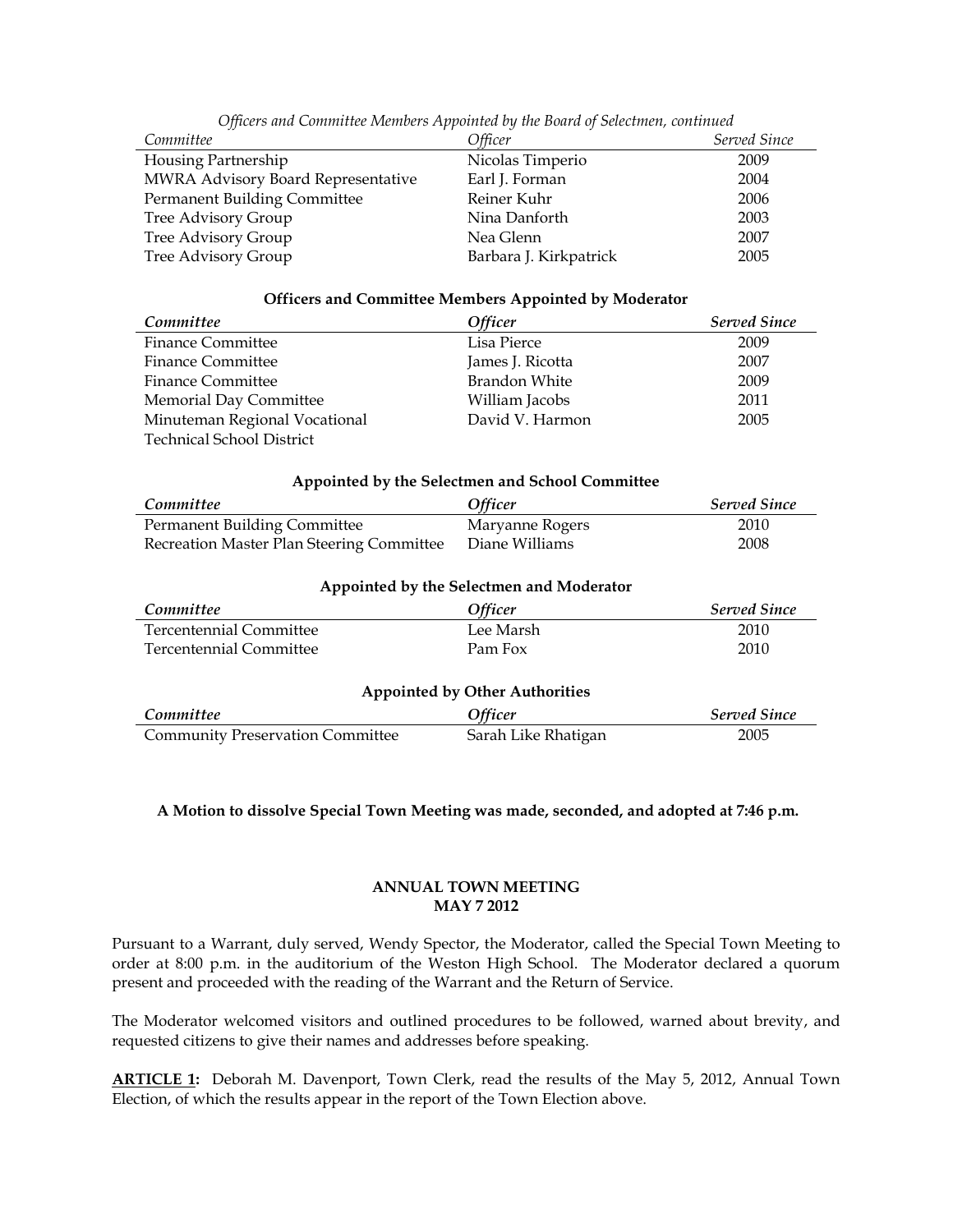# **ARTICLE 2: APPROPRIATE THE FISCAL YEAR 2013 OPERATING BUDGET**

Mr. Gillespie moved that the several sums of money recommended by the Board of Selectmen for the fiscal year beginning July 1, 2012, in accordance with Section 5 of Article II of the General By-laws, as amended, and set forth in the report entitled, "Fiscal Year 2013 Recommended Operating Budget," be raised and appropriated for their respective purposes as set forth on said pages, and that the Town transfer the following sums to meet, in part, appropriations made at this Town Meeting:

- a. \$2,300,000 from the Free Cash Account;
- b. \$50,000 from the "Accrued Income, Well Litigation Settlement" account;
- c. \$35,000 from the Cemetery Trust Fund;
- d. \$210,000 from Overlay Surplus; and
- e. \$6,000 from the Josiah Smith Tavern Trust Fund;

and that the Board of Assessors be authorized to use such available funds to meet appropriations in their computation of the tax rate for fiscal year 2013.

# **The motion was approved unanimously**

# **ARTICLE 2 (Motion 2)**

Mr. Gillespie moved that the Town transfer \$250,000 from the Well Litigation Settlement Account to meet, in part, appropriations made at this Town Meeting.

# **The motion was approved unanimously**

# **ARTICLE 2 (Motion 3)**

Mr. Gillespie moved that the compensation for the following elected officers of the Town for the fiscal year commencing July 1, 2012, as required by Massachusetts General Laws, Chapter 41, Section 108, be fixed at:

Assessors \$100

and that all other elected officers of the Town be unpaid.

# **The motion was approved unanimously**

# **ARTICLE 2 (Motion 4)**

Mr. Gillespie moved that five persons be appointed by the Moderator to serve as a Memorial Day Committee in 2013 with authority to expend funds for the 2013 Memorial Day observance from the World War Trust Fund for this purpose.

# **The motion was approved unanimously**

# **ARTICLE 2 (Motion 5)**

Mr. Gillespie moved that in purchasing property or equipment, any allowance for turning in or selling other property or equipment may be applied to the purchase price.

# **The motion was approved unanimously**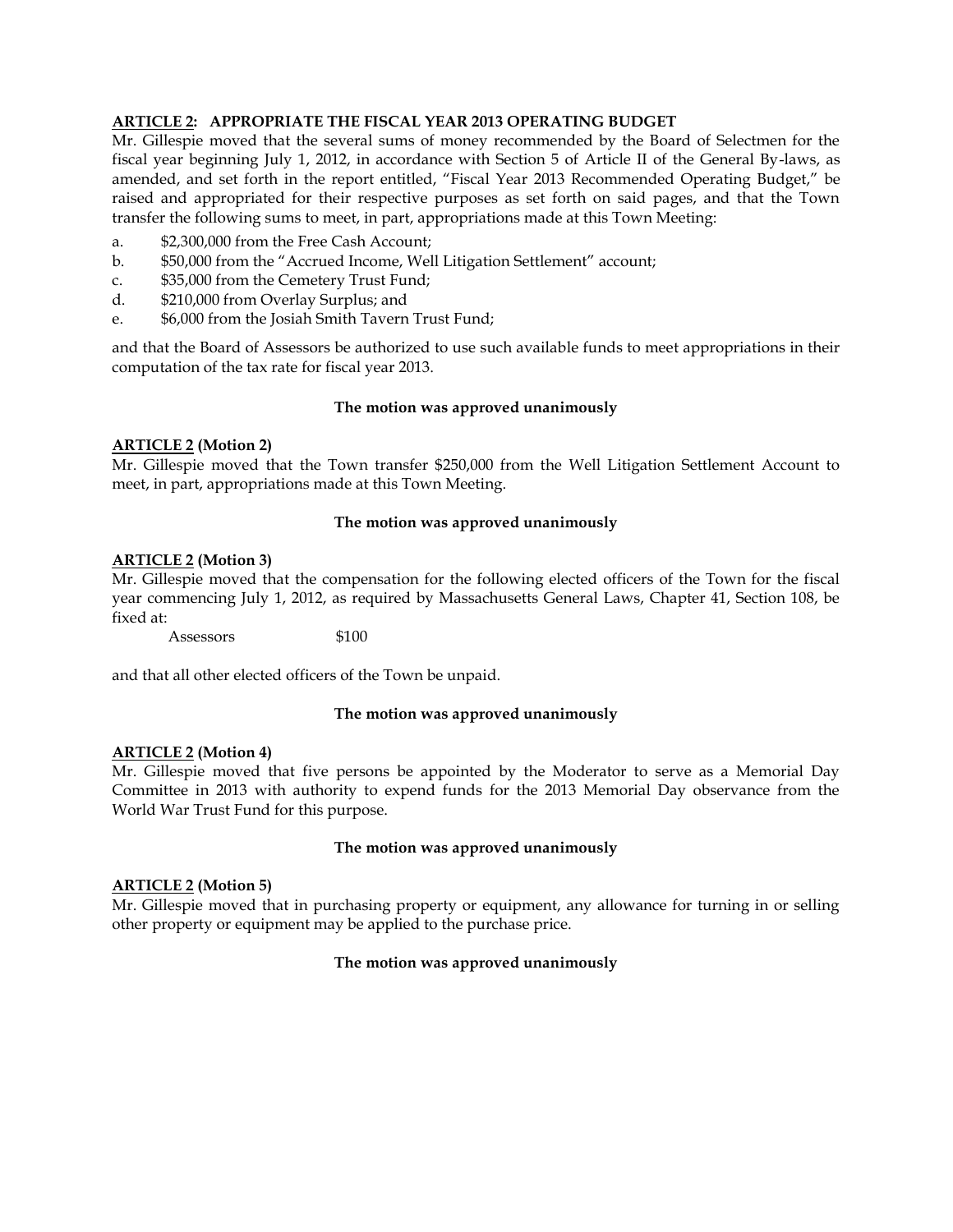**ARTICLE 3: APPROPRIATE THE FISCAL YEAR 2013 WATER ENTERPRISE BUDGET** Mr. Gillespie moved that that the Town appropriate \$2,692,817 to operate the Water Division of the Department of Public Works during fiscal year 2013, under the provisions of M.G.L. Chapter 44, section 53F½; and that said \$2,692,817 be funded as follows:

\$2,442,817 from water receipts and \$250,000 from Water Enterprise Fund retained earnings.

# **The motion was approved unanimously**

# **ARTICLE 4: APPROPRIATE THE FISCAL YEAR 2013 RECREATION ENTERPRISE BUDGET**

Mr. Gillespie moved that that the Town appropriate \$1,538,232 to operate the Recreation Department during fiscal year 2013, under the provisions of M.G.L. Chapter 44, Section 53F½; and that said \$1,538,232 be funded as follows: \$1,076,514 from departmental receipts and \$461,718 to be raised from the tax levy.

#### **The motion was approved unanimously**

# **ARTICLE 5: APPROPRIATE THE FISCAL YEAR 2013 RECREATION ENTERPRISE BUDGET**

Mr. Gillespie moved that the Town appropriate from rental receipts \$952,565 to operate the Brook School Apartments during fiscal year 2013, under the provisions of Chapter 76 of the Acts of 2009.

#### **The motion was approved unanimously**

# **ARTICLE 6: APPROPRIATE TO STABILIZATION FUND**

Mr. Gillespie moved that the Town raise and appropriate \$250,000 to the Stabilization Fund, pursuant to M.G.L. Chapter 40, section 5B, to be used for any lawful purpose.

#### **The motion was approved unanimously**

#### **ARTICLE 7: APPROPRIATE TO OPEB TRUST FUND**

Mr. Gillespie moved the Town raise and appropriate \$1,356,000 to the Other Post Employment Benefits Trust Fund for costs of post employment benefits.

#### **The motion was approved unanimously**

#### **ARTICLE 8: CONTINUE DEPARTMENTAL REVOLVING FUNDS**

Mr. Gillespie moved that the Town continue revolving funds for certain Town departments pursuant to the provisions of M.G.L. chapter 44, section 53E½ for the fiscal year beginning July 1, 2012.

| Revolving Fund            | Authority to      | Revenue Source   | Use of Fund                  | <b>FY13</b>   |
|---------------------------|-------------------|------------------|------------------------------|---------------|
|                           | <b>Spend</b>      |                  |                              | <b>Budget</b> |
| <b>Recreation Skating</b> | Recreation        | Program Fees     | Program Costs                | \$50,000      |
| Programs                  | Director          |                  |                              |               |
| Historic Marker           | <b>Historical</b> | Program Fees     | Costs Related to Purchase of | \$1,500       |
|                           | Commission        |                  | <b>Historic Markers</b>      |               |
| Josiah Smith Tavern       | Town Manager      | Rental Fees from | Building Repairs and         | \$30,000      |
|                           |                   | Women's          | Maintenance                  |               |
|                           |                   | Community        | (Improvements)               |               |
|                           |                   | League           |                              |               |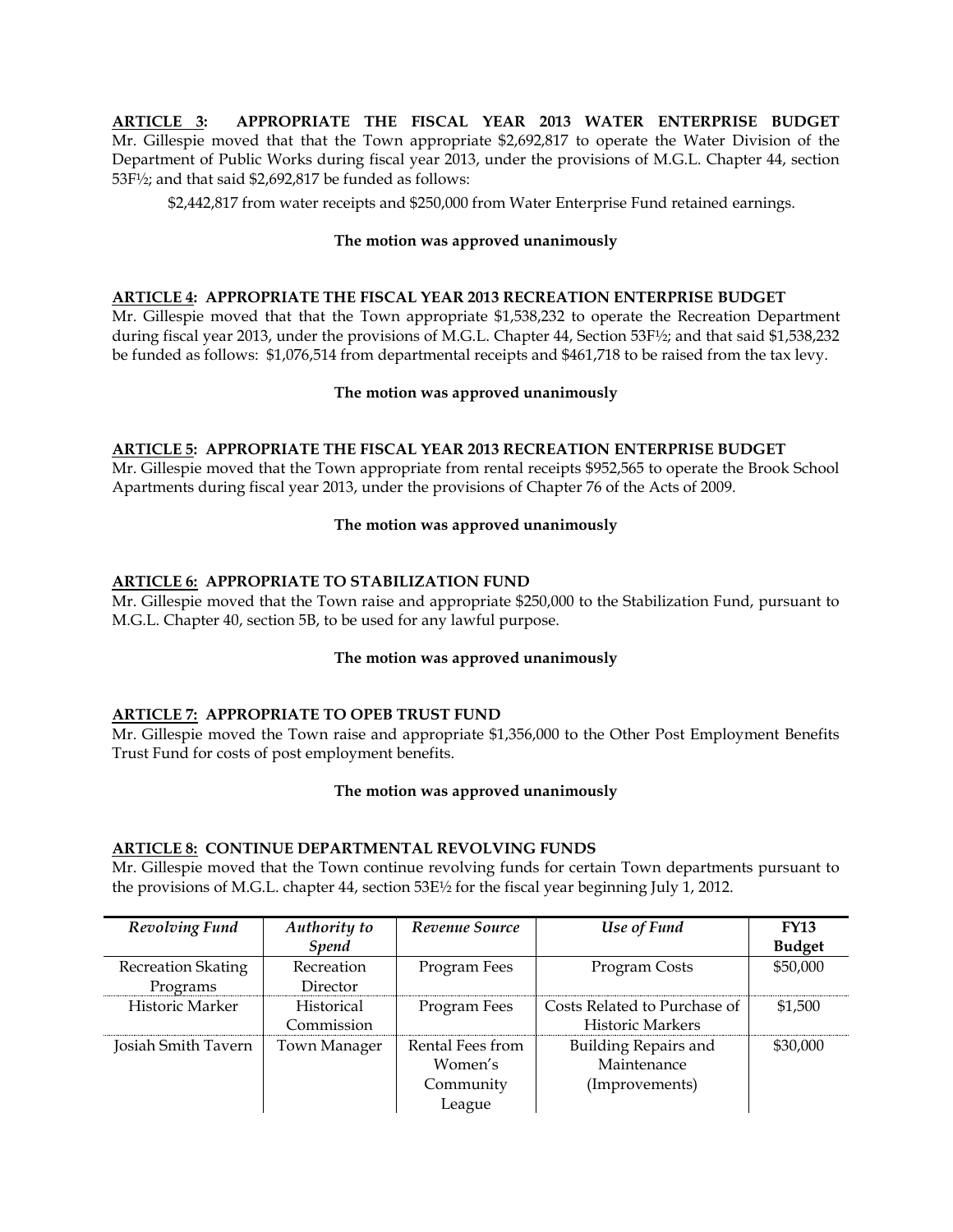| Revolving Fund          | Authority to<br>Spend  | Revenue Source     | Use of Fund                   | FY13<br>Budget |
|-------------------------|------------------------|--------------------|-------------------------------|----------------|
| Council on Aging        | Council on             | Program Fees       | Program Expenses              | \$25,000       |
| <b>Special Programs</b> | <b>Aging Director</b>  |                    |                               |                |
| Town Building           | Town Manager           | Rental Fees Town   | Utilities, Cleaning, Building | \$6,000        |
| Rentals                 |                        | Hall               | Monitor                       |                |
| Board of Health         | <b>Health Director</b> | Insurance          | Public Health Education,      | \$20,000       |
|                         |                        | Reimbursement,     | Outreach, Health Clinics,     |                |
|                         |                        | Flu Clinics        | <b>Emergency Preparedness</b> |                |
| Affordable Housing      | Town Manager           | Fees from          | Monitoring Costs, including   | \$35,000       |
| Monitoring              |                        | Original Sale and  | Salaries and Benefits         |                |
|                         |                        | Resale of          |                               |                |
|                         |                        | Affordable         |                               |                |
|                         |                        | Homes              |                               |                |
| <b>Fiske Law Office</b> | Town Manager           | <b>Rental Fees</b> | Building Repairs and          | \$25,000       |
|                         |                        |                    | Maintenance                   |                |
| Ambulance               | Fire Chief             | Ambulance Fees     | Paramedic (ALS) Service       | \$150,000      |
| <b>Services</b>         |                        |                    | Fees                          |                |

# **The motion was approved unanimously**

# **ARTICLE 9: ACCEPT CHAPTER 90 ROAD IMPROVEMENT FUNDS**

Mr. Gillespie moved that the Town authorize the Board of Selectmen to permanently construct, reconstruct, resurface, alter or make specific repairs upon all or portions of various Town Ways and authorize the expenditure of \$480,030 and any other sums of money that may be received for the fiscal year commencing July 1, 2012 from the Massachusetts Department of Transportation.

# **The motion was approved unanimously**

# **ARTICLE 10: APPROVE PROPERTY TAX DEFERRAL INCOME LIMITS**

Mr. Gillespie moved that the Town establish a fiscal year 2013 income eligibility limit of \$70,000 under Chapter 421 of the Acts of 2004, An Act Authorizing the Town of Weston to Regulate Certain Property Tax Exemption Eligibility Requirements for the Elderly.

# **The motion was approved unanimously**

# **ARTICLE 11: AMEND GENERAL BY-LAW, ARTICLE 1: TOWN MEETING**

Mr. William Sandalls moved to amend the Town's General By-Laws by deleting Section 9 of Article I, in its entirety and replacing it as follows:

*"SECTION 9. All votes, unless otherwise provided by the laws of the Commonwealth, shall be taken in the first instance by a "Yes" and "No" voice vote. If a supermajority vote of Town Meeting is required by law or by-law and the voice vote is not unanimous, or if the Moderator or any registered voter immediately doubts a voice vote for a simple majority, the Moderator shall call for a standing count in the manner hereinafter prescribed. For any standing count, the Moderator shall first call the voters who appear to be in the minority to stand and be counted, and then call the voters who appear to be in the majority to stand and be counted only to the extent necessary to determine the result of the vote. In lieu of a standing count, the Moderator may call for a vote by ballot."*

**Yea: 203 Nay: 86 -- The motion was approved**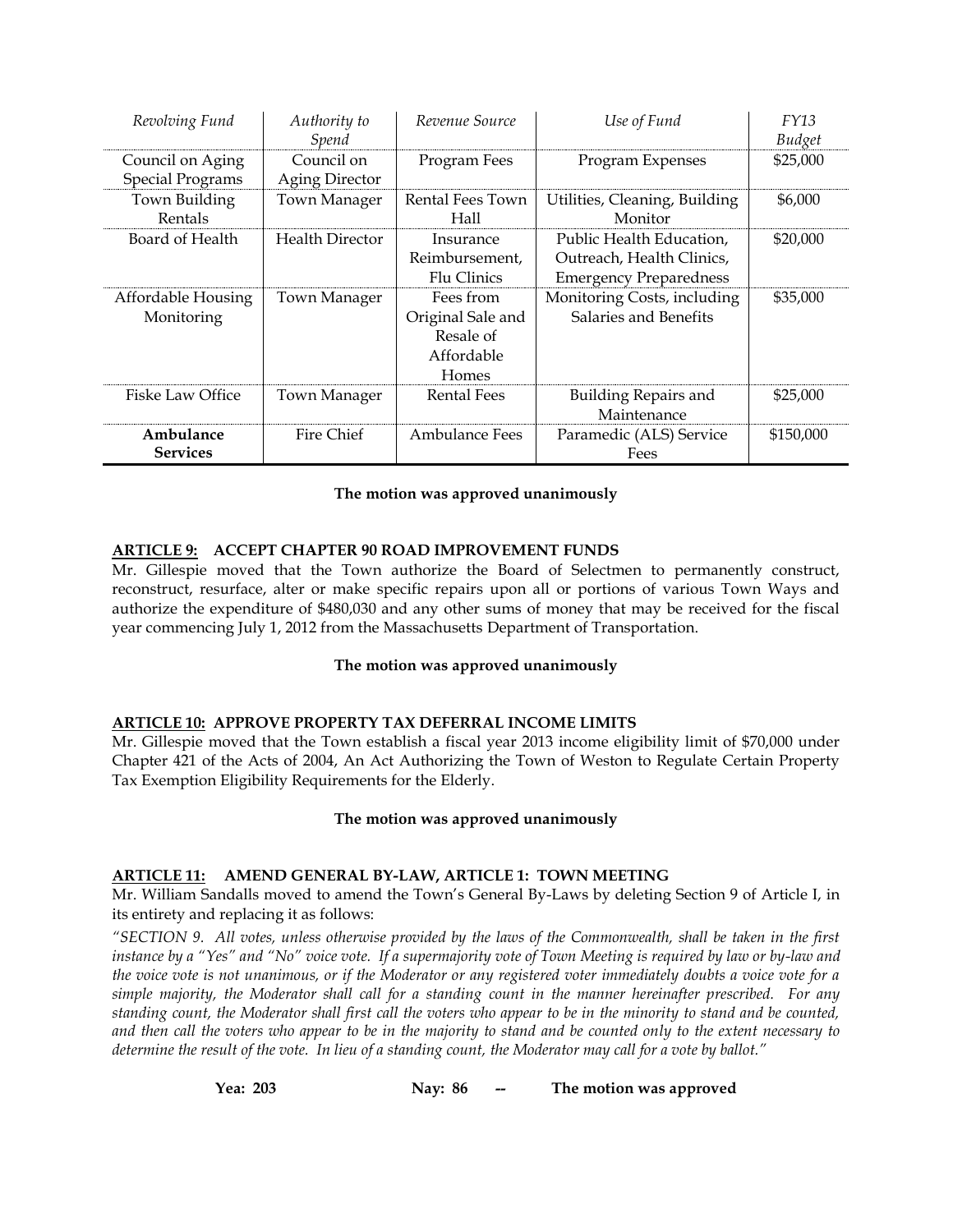# **ARTICLE 12: OBSERVANCE OF RULES BY ELECTED OFFICIALS**

Ms. Isabella Jancourtz moved that all elected officials be directed to follow the By-laws of the Town of Weston at Town Meeting; that "Robert's Rules of Order" be followed without deviation by the Moderator, as required by said By-laws; and that any changes in longstanding rules of Town Meeting procedure in effect prior to the November 2010 Town Meeting, shall require an article in the warrant setting forth both the proposed rule change and the fact that a 2/3 vote will be required to pass it at Town Meeting.

#### **The motion was defeated**

#### **ARTICLE 13: TIMELY AGENDA AND MINUTES**

Ms. Jancourtz moved that all boards and committees be directed to post informative agenda on the Town's website at least four business days prior to each meeting, and to post complete minutes within two business days after the next meeting, upon approval of the minutes.

Speaking in support of this motion: Mr. Gordon and Ms. Norquist. Mr. Caruso inquired if this motion is a by-law change. Ms. Lauren Goldberg, Town Counsel, stated in her opinion the item should be a by-law change in consideration with Massachusetts Open Meeting Law.

Mr. McCahan, Council on Aging board member, stated that per the Massachusetts Open Meeting Law, agendas are required to be posted within 48 hours of the meeting. Mr. Hugh Jones, Housing Partnership member, objected, stating do not change the rules.

#### **The motion was defeated**

# **ARTICLE 14: TERM LIMITS FOR WESTON, MASSACHUSETTS SELECTMEN AND SELECTWOMEN**

Mr. William Crum moved to amend the by-laws of the Town of Weston by adding a new section following Article II, Section 1 as follows:

*Section 1A. No one shall serve more than three consecutive terms as Selectman or Selectwoman. For purposes of the foregoing, anyone serving as Selectman or Selectwoman for eighteen months or more within a term shall be deemed to have served a full term*.

Mr. Harmon and Mr. Czarnowski spoke against this article.

#### **The motion was defeated**

# **ARTICLE 15: RAISE QUORUM FOR WESTON, MASSACHUSETTS TOWN MEETINGS**

Mr. Crum moved Amend Article 1, Section 6 by deleting the old Section and replacing it as follows:

*SECTION 6: One hundred sixty registered voters shall constitute a quorum at any Town Meeting (annual or special). The Moderator shall determine and announce the presence of a requisite quorum at the start of each meeting, but any registered voter may at any time call for a physical count of all voters present by the Town Clerk and his or her designated staff to confirm the continued existence of a quorum. If at any time during the meeting a quorum is no longer present, the meeting shall end immediately, except that a majority of the remaining voters still present may vote to adjourn the session to a later time, date and place. The Town Clerk shall record in the meeting records all counts made of registered voters and post them on the Town website within four business days following each meeting. Any persons present at a Town Meeting who are not registered voters shall be seated separately and the Moderator and Clerk shall ensure that such spectators do not participate in voice or other votes at the meeting.*

Mr. Gillespie moved to amend the main motion, by replacing it in its entirety with the following: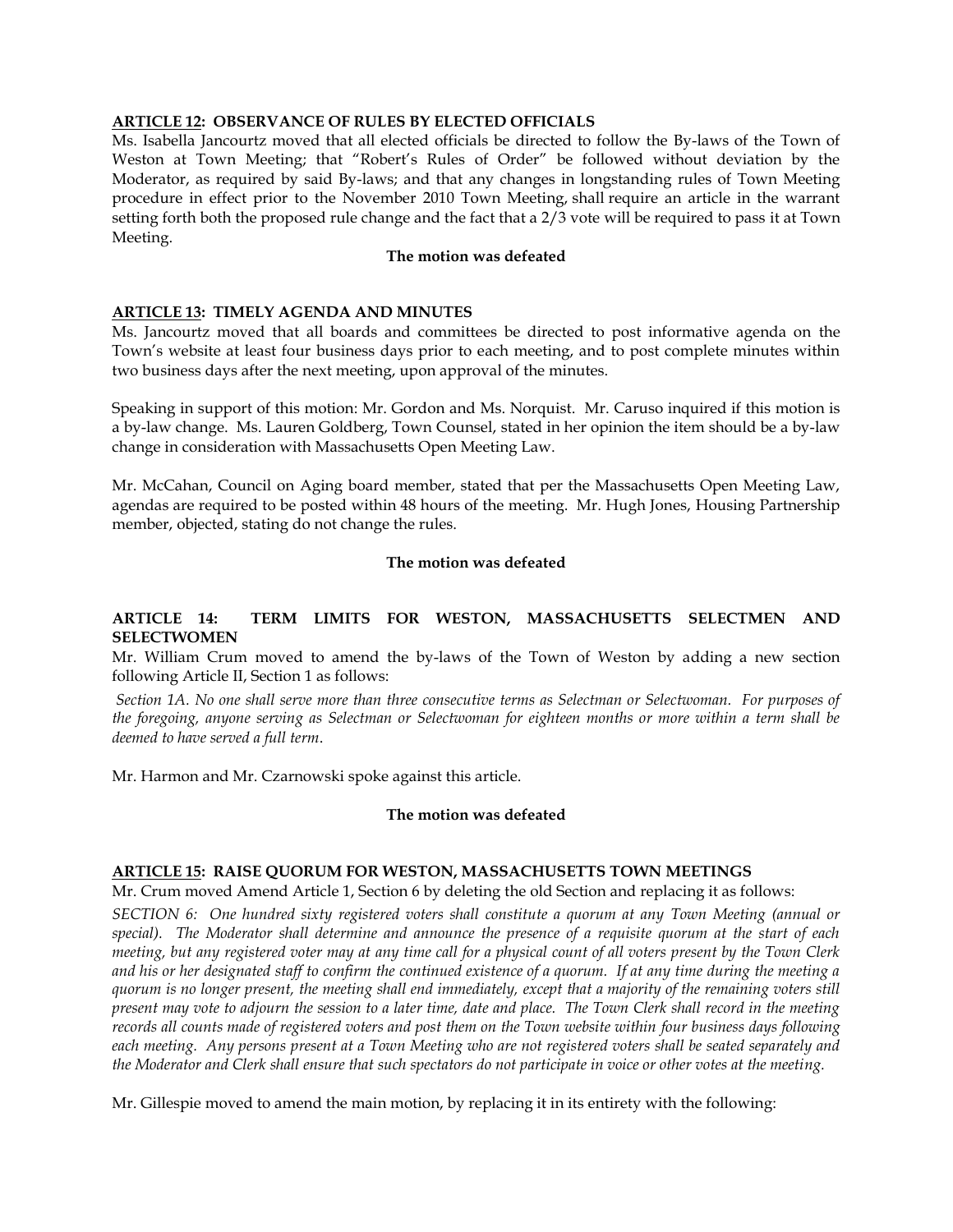To amend Article I, Section 6 of the By-laws of the Town of Weston by replacing, "forty (40)," with, "eighty (80)," so that it will read as follows:

*The number of voters necessary to constitute a quorum at any town meeting shall be eighty (80), but any number may adjourn any meeting to a stated time and place. The Moderator shall determine and announce the presence of a quorum, and his determination shall be conclusive upon the question of fact unless his determination be doubted by a registered voter, in which case a count shall be taken and recorded in the records by the Town Clerk.*

Mr. Crum accepted the motion to amend.

# **The amended motion was approved**

# **ARTICLE 16: AMEND THE WESTON, MASSACHUSETTS DOG BY-LAW (ARTICLE XX)**

Mr. Crum moved to amend the last sentence of Article XX, Section 9.1 to read:

*The annual fee for such a permit shall be \$50 per walker per year and may only be increased by a two thirds vote at Town Meeting.*

# Amend Article XX, Section 9.2 to read:

*The permit issued under this section shall state the commercial dog walker's name and address, and the number of dogs that he or she may walk at any time, up to and including five dogs. Permits shall only be granted under this section if the commercial dog walker: 1) agrees that he or she shall indemnify and hold harmless the Town of Weston from any loss, liability, damage or cost incurred related to the permit holder's dog walking activities or the activities of dogs under his or her care, and 2) provides evidence of commercial general liability insurance coverage.*

# Amend Article XX, Section 9.3 b. to read:

*All dogs walked by a commercial dog walker shall wear current dog license and rabies tags. If the dog is missing its rabies tag, the dog walker or owner shall provide, at the request of an enforcing authority, proof of a current rabies vaccination.*

# Amend the first sentence of Article XX, Section 9.4 a. to read:

*This By-law may be enforced as provided in Article V. Sections 1 and 2 of the General By-laws, including noncriminal disposition, however, any fines for violating this Article (XX) shall be limited to \$25 per walker per day.*

# Amend Article XX, Section 9.4 b to read:

*The Board of Selectmen may for cause suspend or revoke for a period of time a permit issued under this section following an evidentiary hearing held after advance written notice to the dog walker of at least ten business days, at which hearing the dog walker may be represented by legal counsel, call witnesses, submit affidavits, and cross examine accusers and hostile witnesses. No suspension or revocation of a dog walking permit shall take effect if appealed by the dog walker within two weeks of the Selectmen's written decision unless affirmed by a state district court judge after a de novo hearing.*

Ms. Susan Crum spoke in support of Mr. Crum's motion. Mr. Harrity, Mr. Greg Czarnowski and Ms. Jeri Cooper spoke in opposition of the motion.

# **The motion was defeated**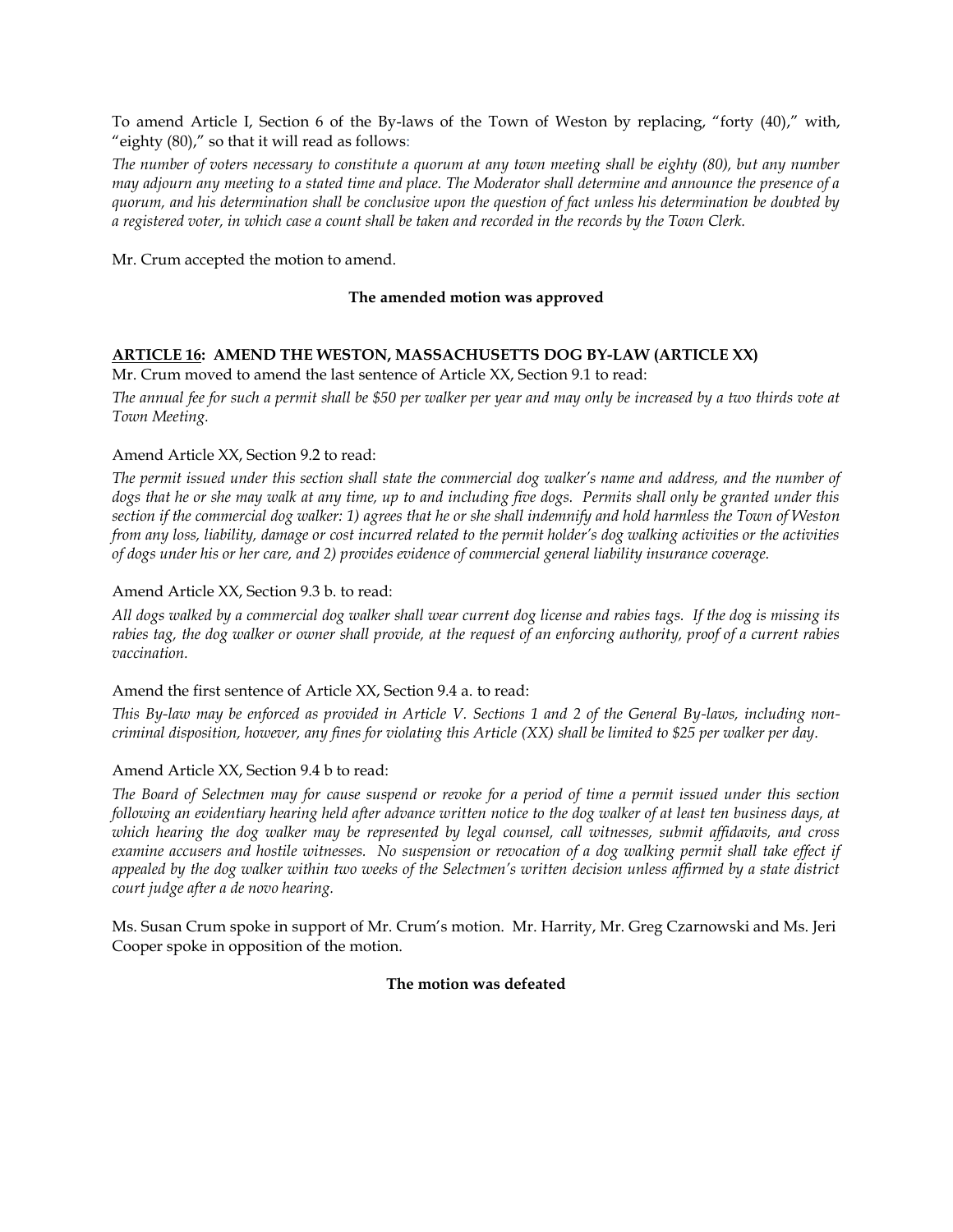# **ARTICLE 17: AUTHORIZE STUDY OF DISTRIBUTED ANTENNA SYSTEM (DAS) OPTIONS AND AMEND BY-LAW AND LEASING AUTHORITY**

To (a) authorize a panel to investigate Weston's distributed antenna system (DAS) options for wireless services, (b) fund the panel for this purpose, (c) amend zoning by-law, and (d) amend water parcel leasing authority as follows:

- (a) Authorize establishment of a panel to investigate DAS options for the Town of Weston, with cooperative assistance from the Town Manager, Town Planner, and from Town boards, departments, committees, panels, partnerships, etc. and from experts, consultants, and industry as the panel determines is needed. The panel is to provide a report to the 2013 Annual Town Meeting with a summary of its findings and recommendations. The panel will be comprised of Weston resident volunteers, with opportunity for balanced participation from across geographical areas within Weston, rather than appointed members. The Town Manager's office will assist volunteers in scheduling the panel's first meeting.
- (b) Appropriate or transfer from available funds a sum of money for use by and at the direction of the panel through the Town Manager for purposes of DAS investigation, including, for example, tasking a wireless communications expert and performing pertinent tests.
- (c) Amend Zoning By-law.

Add Section V.J.9 to Article VIII:

*"9. Water Supply. Weston Town water supply facilities such as and including water tanks and the land parcels in which they are sited are explicitly excluded from Personal Wireless Service Overlay District I and Personal Wireless Service Overlay District II."*

In the Weston By-law Article VIII Section IV.B.6 Personal Wireless Service Overlay District II list, remove the line:

*"Map #13, Parcel #93: Town of Weston Water Tank, Cat Rock Tank;"*

and in the Weston By-law Article VIII Section V.J.3 Personal Wireless Service Overlay District II list, remove the line:

*"Map #13, Parcel #93: Town of Weston Water Tank, Cat Rock Tank;"*

Repeal leasing authority granted in Article 23 of the 2010 Annual Town Meeting. Restore the Cat Rock water tank and parcel to its original purpose of water supply purpose only. Transfer land under the care, custody and control of the Board of Selectmen to the Board of Selectmen for water purposes only, known as "Cat Rock," located off a graveled road that originates at the end of the Bradford Road cul-de-sac, and shown as Parcel 93 Assessor's Map 13, and to revoke all authority of the Board of Selectmen to lease said land or a portion thereof to a telecommunications service provider or providers.

Mr. Aydelott, member of the Planning Board, stated that the Planning Board is required to hold a Public Hearing to review Citizens Petitions that affect the Zoning By-law. In accordance with that requirement, the Planning Board held the required hearing to review portions of this by-law, and is required to report to Town Meeting. Mr. Aydelott stated that the review focused on the portions of the By-law dealing with wireless facilities attached to Town water tanks. At the Board's request, Town Council reviewed this portion of the by-law and found that a general ban on attaching antennas to the Cat Rock Tank or another water tank could be found in particular circumstances to undermine the Town's position regarding Federal Law. Under those circumstances, the Planning Board cannot recommend passage of this motion.

Ms. Virginia Ward, Mr. Warren Norquist and Mr. Ed Ward spoke in favor of this motion.

**Yea: 63 Nay: 122 -- The motion was defeated**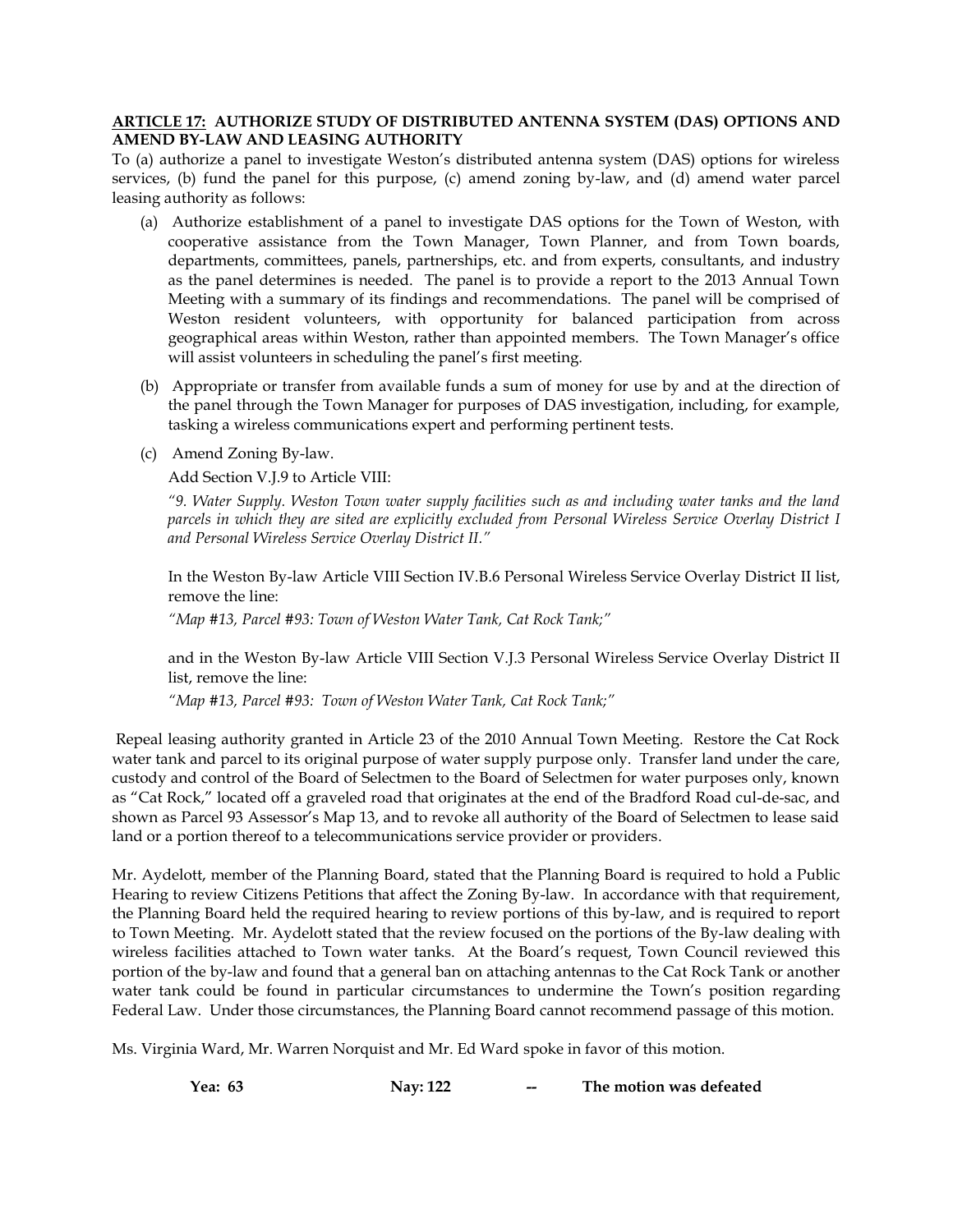# **The Moderator accepted a motion to adjourn the Annual Town Meeting Motion to adjourn until Wednesday, May 9, 2012 Motion to adjourn Annual Town Meeting passed at 10:42 p.m.**

# **ADJOURNED ANNUAL TOWN MEETING Wednesday, May 9, 2012**

Pursuant to a Warrant, duly served, Wendy Spector, the Moderator, called the Adjourned Annual Town Meeting to order at 7:30 p.m. in the auditorium of the Weston High School. The Moderator declared a quorum present and proceeded with the reading of the Warrant and the Return of Service.

The Moderator appointed tellers and the Town Clerk swore them to their duties. Tellers in the Auditorium:

> Grant Gilbard Peter Hill Mary Shaw Nathalie Thompson

# **ARTICLE 18: AMEND ZONING BY-LAW SECTION V, D, 1**

Mr. George Gordon moved to amend the Zoning By-laws of the Town of Weston to add to section V,D,1. USE REGULATIONS, BUSINESS DISTRICTS (A & B) By-Right Uses the following section: c. Office Use

And further amend by-laws by deleting sections V.D.2a

# **The motion was defeated**

# **ARTICLE 19: AMEND ZONING BY-LAWS – STAND-BY GENERATORS AS AN ACCEPTED USE** Mr. John Hennessey moved that this article be passed over and so disposed of.

# **The motion was approved unanimously**

# **ARTICLE 20: APPROPRIATE FOR DEPARTMENT OF PUBLIC WORKS – DRAINAGE IMPROVEMENTS**

Mr. Michael Harrity moved that the Town appropriate \$300,000 to pay costs of the construction or reconstruction of surface drains and all incidental costs related thereto, to be spent under the direction of the Town Manager, the money so appropriated to be raised by borrowing under the authority of M.G.L. Chapter 44, Section 7, or any other enabling authority, and that the Town Treasurer, with the approval of the Board of Selectmen, be authorized to issue bonds and notes therefor.

# **The motion was approved unanimously**

# **ARTICLE 21: APPROPRIATE FOR DEPARTMENT OF PUBLIC WORKS – SOUTH SIDE DRAINAGE IMPROVEMENT PROJECT**

Mr. Harrity moved that the Town appropriate \$450,000 to pay costs of the construction or reconstruction of surface drains and all incidental costs related thereto, to be spent under the direction of the Town Manager, the money so appropriated to be raised by borrowing under the authority of M.G.L. Chapter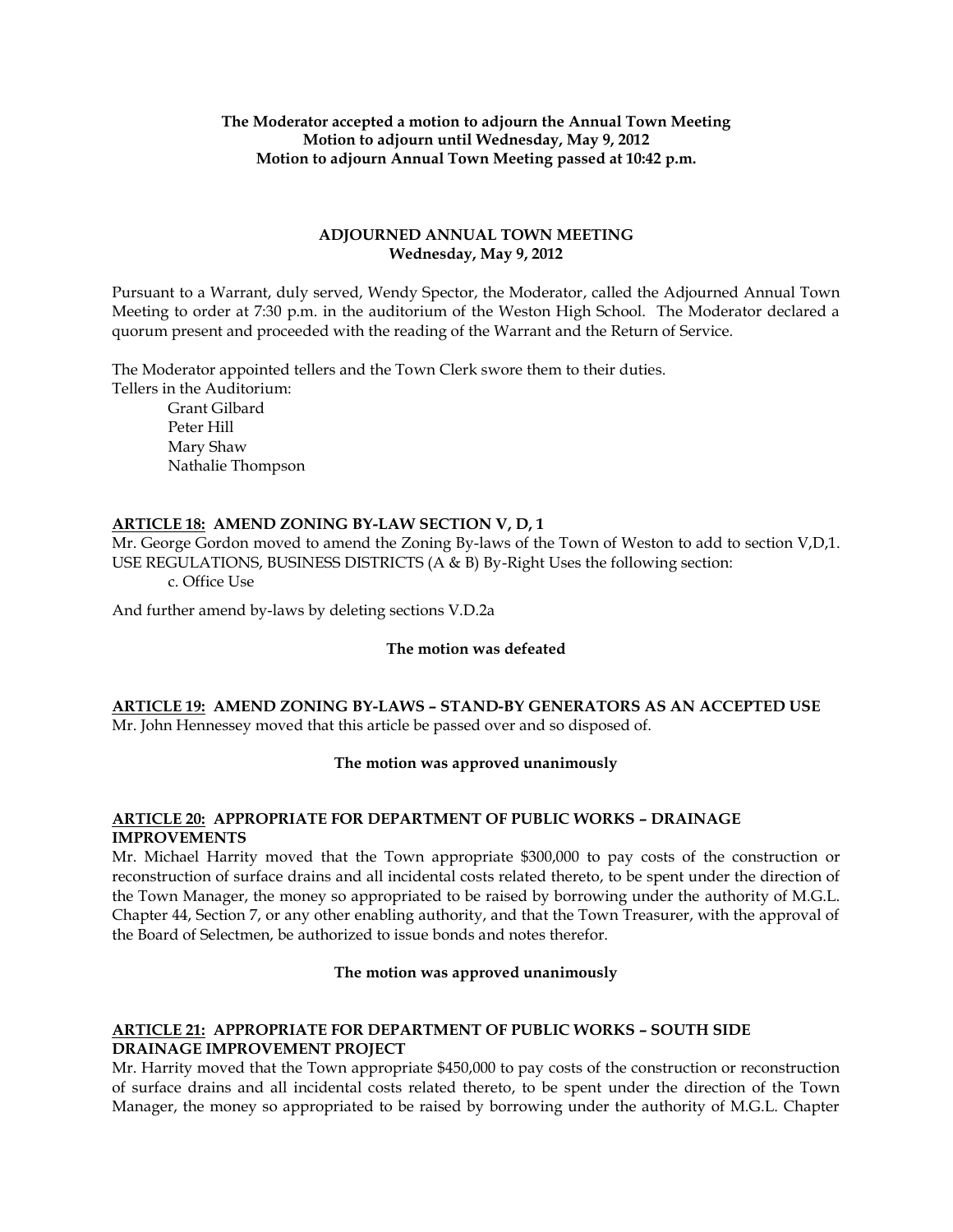44, Section 7, or any other enabling authority, and that the Town Treasurer, with the approval of the Board of Selectmen, be authorized to issue bonds and notes therefor.

#### **The motion was approved unanimously**

# **ARTICLE 22: APPROPRIATE FOR CAPITAL PROJECTS**

Mr. Gillespie moved that the Town appropriate \$741,000 from free cash, to be spent under the direction of the Town Manager, for the capital projects listed below:

| Purpose                                                 | Amount    | <b>Expend Under Direction of</b> |
|---------------------------------------------------------|-----------|----------------------------------|
| A. DPW Departmental Equipment                           | \$218,000 | Town Manager                     |
| B. Transfer Station Bridge Replacement                  | \$293,000 | <b>Town Manager</b>              |
| C. Boston Post Road/Route 20 Traffic Study              | \$30,000  | <b>Town Manager</b>              |
| D. High School/Middle School Traffic Study              | \$30,000  | <b>Town Manager</b>              |
| E. Fire Departmental Equipment - Replacement<br>Vehicle | \$50,000  | Town Manager                     |
| F. Fiber Network Improvements/Expansions                | \$120,000 | Town Manager                     |

Mr. Richard Sher inquired about the cost estimate for the Transfer Station Bridge Replacement and whether there is a review process. Mr. Gillespie responded that amount was based on estimates from engineers. Mr. Steve Fogg, town engineer, stated the estimates includes enhancement to the bridge and road.

#### **The motion was approved**

# **ARTICLE 23: APPROPRIATE FOR WATER MAIN REHABILITATION**

Mr. Gillespie moved that the Town appropriate \$216,000 to pay costs of laying and relaying water mains of not less than six inches but less than sixteen inches in diameter, and all incidental costs related thereto, to be spent under the direction of the Town Manager, the money so appropriated to be raised by borrowing under authority of M.G.L. Chapter 44, Section 8, or any other enabling authority, and that the Town Treasurer, with the approval of the Board of Selectmen, be authorized to issue bonds and notes therefor.

# **The motion was approved unanimously**

# **ARTICLE 24: APPROPRIATE FOR FISCAL YEAR 2013 COMMUNITY PRESERVATION COMMITTEE OPERATING BUDGET**

Mr. Steve Ober moved that the Town hear and act on the report of the Community Preservation Committee on the Fiscal Year 2013 Community Preservation budget and appropriate or reserve the following amounts from the Community Preservation Fund:

Appropriations from fiscal year 2013 estimated annual revenues -

\$104,000 for Community Preservation Committee administrative expenses

Reservations from fiscal 2013 estimated annual revenues -

- \$383,000 for the acquisition, creation and preservation of open space excluding land for recreational use;
- \$210,000 for the acquisition, preservation, rehabilitation and restoration of historic resources; and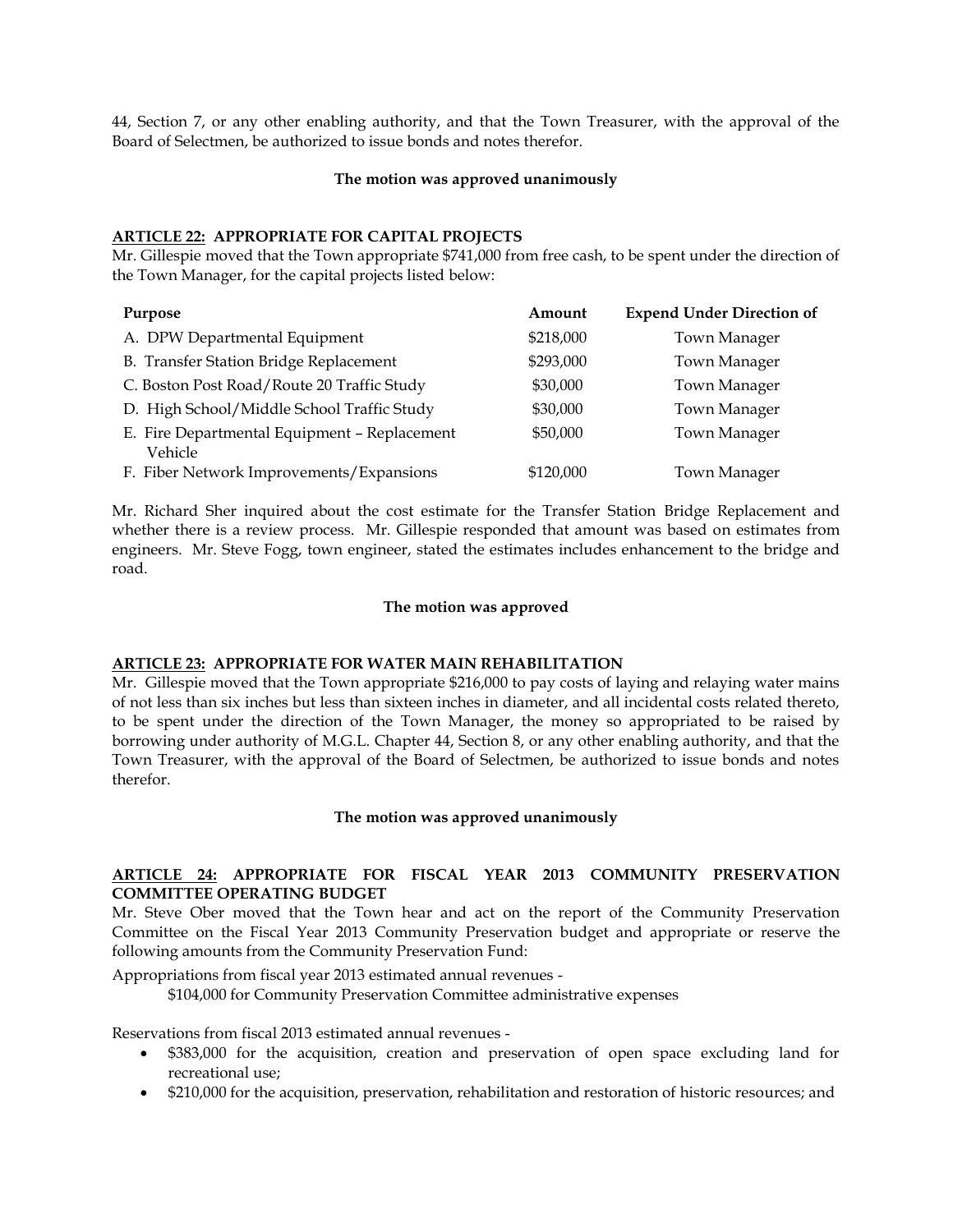• \$268,000 for the creation, preservation and support of community housing.

Appropriations for Debt Service Payments -

- \$268,658 from the Community Housing Reserve for the expansion of the Brook School Apartments, as approved under Article 19 of the May 2004 Annual Town Meeting; and
- \$466,050 from the Open Space Reserve for the purchase of the Case Estates land, as approved under Article 1 of the November 8, 2006 Special Town Meeting.

Mr. Steven Wishner inquired about the administrative expense. Mr. Ober explains the amount includes annual part-time salary, appraisals, and surveys.

# **The motion was approved**

# **ARTICLE 25: APPROPRIATE FOR OPEN SPACE – HOBBS POND DAM RECONSTRUCTION AND POND PRESERVATION: 80 ACRE CONSERVATION AREA**

Mr. Brian Donahue moved to appropriate \$317,000 for the preservation of open space under the Community Preservation Program, to be used for the reconstruction of Hobbs Pond Dam and pond preservation at 80 Acre Conservation Area, located off Lexington Street, and all incidental costs related thereto, to be spent under the direction of the Town Manager, and as funding therefor, to transfer said sum from the Unallocated allocation of the Community Preservation Fund.

# **The motion was approved**

# **ARTICLE 26: APPROPRIATE FOR OPEN SPACE – HOBBS POND DAM REMOVAL AND BROOK PRESERVATION: 80 ACRE CONSERVATION AREA**

Mr. Donahue moved that this article be passed over and so disposed of.

# **The motion was approved unanimously**

# **ARTICLE 27: APPROPRIATE FOR OPEN SPACE – FIELD PRESERVATION**

Mr. Donahue moved that the Town transfer \$20,000 from the Community Preservation Fund Unallocated Reserve to be used for the preservation of several fields under the jurisdiction of the Conservation Commission, to be spent under the direction of the Town Manager.

# **The motion was approved**

# **ARTICLE 28: APPROPRIATE FOR COMMUNITY HOUSING – BROOK SCHOOL APARTMENTS BUILDING ENVELOPE PROJECT**

Mr. Ober moved that the Town appropriate \$2,750,000 to pay costs of the preservation of and making extraordinary repairs to the Brook School Apartments, 44 School Street, and all incidental costs related thereto, to be spent under the direction of the Town Manager, and as funding therefor, to transfer \$1,375,000 from the Unallocated Reserve of the Community Preservation Fund, and that the Town Treasurer, with the approval of the Board of Selectmen, be authorized to borrow \$1,375,000 under the authority of M.G.L. Chapter 44, Section 7, or any other enabling authority, and issue bonds and notes therefor.

# **The motion was approved by a two-thirds majority as declared by the Moderator**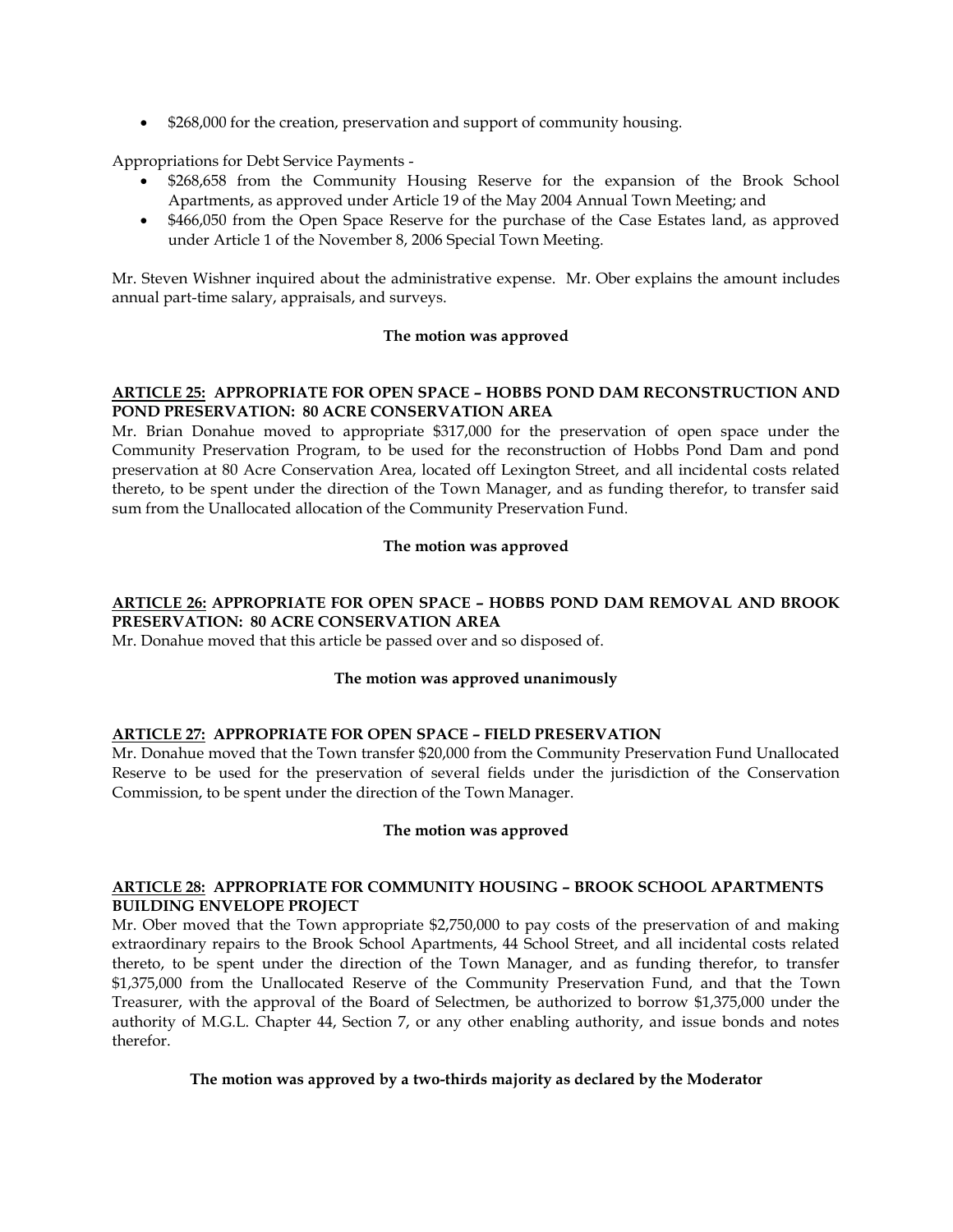# **ARTICLE 29: APPROPRIATE FOR COMMUNITY HOUSING – REGIONAL HOUSING OFFICE AND HOUSING STAFF SUPPORT**

Ms. Dolins moved that the Town transfer \$15,343 from the Unallocated Reserve of the Community Preservation Fund for community housing purposes under the Community Preservation Program in order to provide funds needed to participate in a regional housing services office and for staff assistance for the creation, preservation, and support of community housing; to be spent under the direction of the Town Manager.

# **The motion was approved unanimously**

# **ARTICLE 30: APPROPRIATE FOR HISTORIC RESOURCES – TOWN HALL ARCHIVES**

Mr. Wagner moved that the Town transfer \$210,579 from the Historic Resources Reserve of the Community Preservation Fund and \$331,421 from the Unallocated Reserve of the Community Preservation Fund for historic resource purposes under the Community Preservation Program, to be used to construct a historic archives facility in the Town Hall basement, located at 11 Town House Road, and all incidental costs related thereto, to be spent under the direction of the Town Manager.

Mr. Mark Susser moved to strike out "Town Hall basement" and insert "an appropriate location."

Mr. Wagner and Mr. Charlip accept the amended motion.

#### **The amended motion was approved**

# **ARTICLE 31: APPROPRIATE FOR HISTORIC RESOURCES – HISTORIC ARTIFACT PRESERVATION/RESTORATION**

Ms. Pam Fox moved that the Town transfer \$9,500 from the Unallocated Reserve of the Community Preservation Fund for historic resource purposes under the Community Preservation Program, to be used for the preservation and restoration of historic artifacts owned by the Weston Historical Society, as a grant to the Weston Historical Society, pursuant to a grant agreement between the Town Manager and the Weston Historical Society, on such terms and conditions as the Town Manager, in consultation with the Community Preservation Committee, deems appropriate, and as funding therefor, to transfer said sum from the Unallocated allocation of the Community Preservation Fund

#### **The motion was approved unanimously**

# **ARTICLE 32: APPROPRIATE FOR RECREATION – DESIGN FEES**

Mr. Steve Ober moved that this article be passed over and so disposed of.

# **The motion was approved unanimously**

# **ARTICLE 33: AMEND GENERAL BY-LAWS – ARTICLE XXX – FARM PRESERVATION**

Ms. Diana Chaplin moved to Vote to amend the By-laws of the Town of Weston, Article XXX – Farm Preservation, by deleting Section 2 and replacing it with the following:

#### *Section 2 - Definitions*

*"Farming" or "agriculture" shall include farming in all of its branches and the cultivation and tillage of the soil, dairying, the production, cultivation, growing and harvesting of any agricultural, aquacultural, floricultural or horticultural commodities, the growing and harvesting of forest products upon forest land, the raising of livestock*  including horses, the keeping of horses as a commercial enterprise, the keeping and raising of poultry, swine, cattle *and other domesticated animals used for food purposes, bees, fur-bearing animals, and any forestry or lumbering*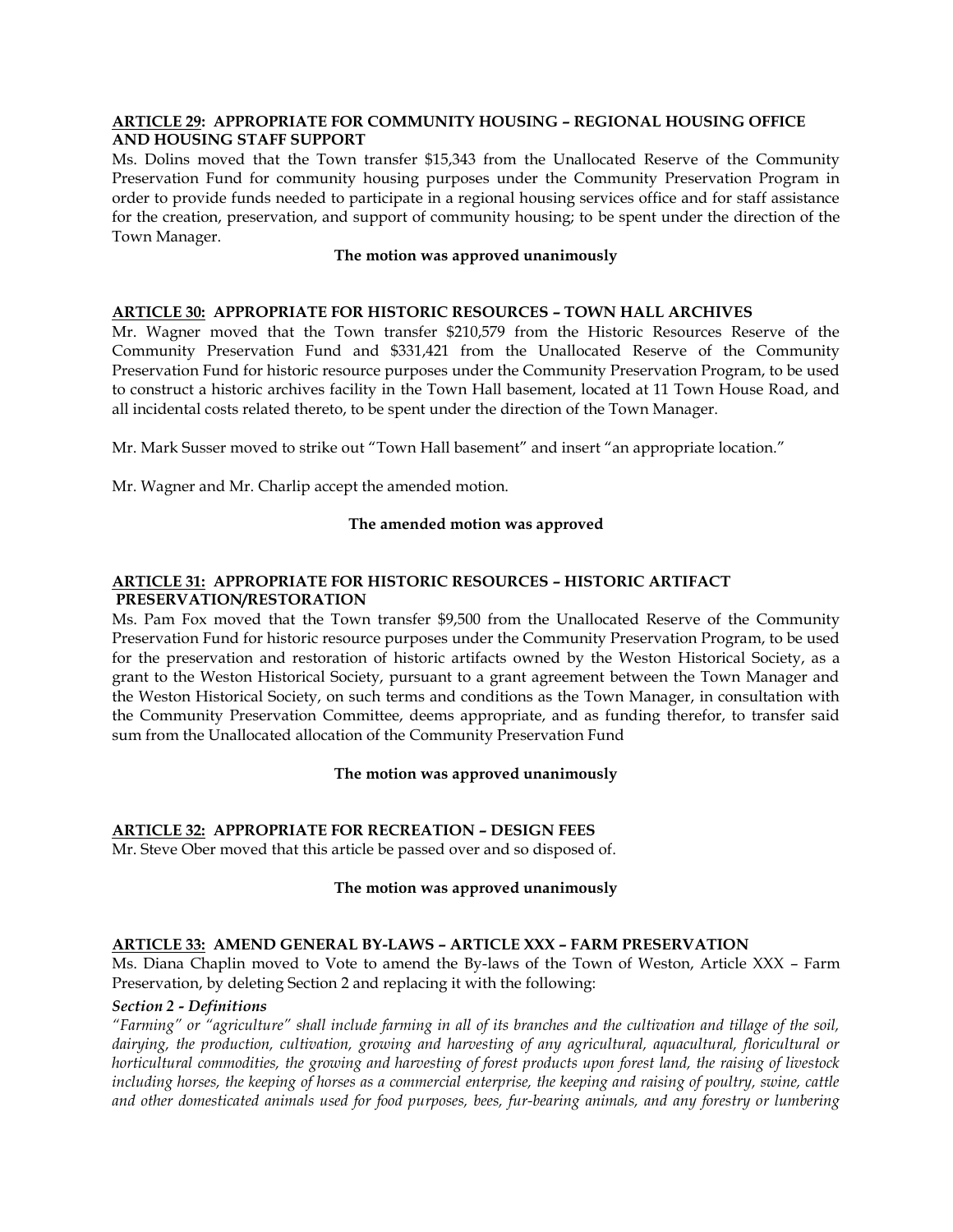*operations, performed by a farmer, who is hereby defined as one engaged in agriculture or farming as herein defined, or on a farm as an incident to or in conjunction with such farming operations, including preparations for market, delivery to storage or to market or to carriers for transportation to market.*

# **The motion was approved unanimously**

# **ARTICLE 34: AMEND ZONING BY-LAW – DEFINITION OF FARM**

Mr. Aydelott moved to amend Section II of the Zoning By-law of the Town of Weston, by deleting the definition of **Farm** and replacing it with the following:

# *FARM, FARMING*

*"Farming" or "agriculture" shall include farming in all of its branches and the cultivation and tillage of the soil, dairying, the production, cultivation, growing and harvesting of any agricultural, aquacultural, floricultural or horticultural commodities, the growing and harvesting of forest products upon forest land, the raising of livestock including horses, the keeping of horses as a commercial enterprise, the keeping and raising of poultry, swine, cattle and other domesticated animals used for food purposes, bees, fur-bearing animals, and any forestry or lumbering operations, performed by a farmer, who is hereby defined as one engaged in agriculture or farming as herein defined, or on a farm as an incident to or in conjunction with such farming operations, including preparations for market, delivery to storage or to market or to carriers for transportation to market.*

# **The motion was approved unanimously**

# **ARTICLE 35: AMEND ZONING BY-LAW – SECTION XI. K. – LIMITED SITE PLAN APPROVAL**

Mr. Aydelott moved to amend SECTION XI. K. of the Zoning By-law of the Town of Weston as follows:

K. Limited Site Plan Approval Exception for Religious, Educational, and Child Care Facility Uses in accordance with G.L. c. 40A, §3.

For those uses listed under Section VI.A.3 as being permitted by right in all districts subject to Site Plan Approval, the Planning Board's review and evaluation of the Site Plan shall be limited to the following criteria:

1. For uses listed under Section V.A.3.c., Limited Site Plan Approval is required for the construction, alteration or use of structures or premises or for the establishment, intensification, or change of use of a structure or premises. Construction, extension, alteration, establishment or change may not commence, and no building permit or occupancy permit may be issued, until Limited Site Plan Approval has been issued by the Planning Board.

2. Applications for Limited Site Plan Approval shall be administered consistent with Sections XI.C though XI.J, with the exception of Sections XI.E and XI.F entitled Review of Site Plan – Reasons for Disapproval and Standards and Criteria respectively.

3. The Planning Board's review and evaluation of an application for Limited Site Plan Approval shall be limited to the following criteria:

1. a. Adequate parking shall be provided, meeting the applicable requirements of Section VIII of the Zoning By-law as to minimum number of off-street parking spaces, the location and size of the parking area(s), and construction standards, in a manner which allows for safe vehicular maneuvering and pedestrian movement within the site. Where applicable, adequate facilities for loading and unloading of stock, merchandise, material, and supplies shall be provided and screened in accordance with Section VIII.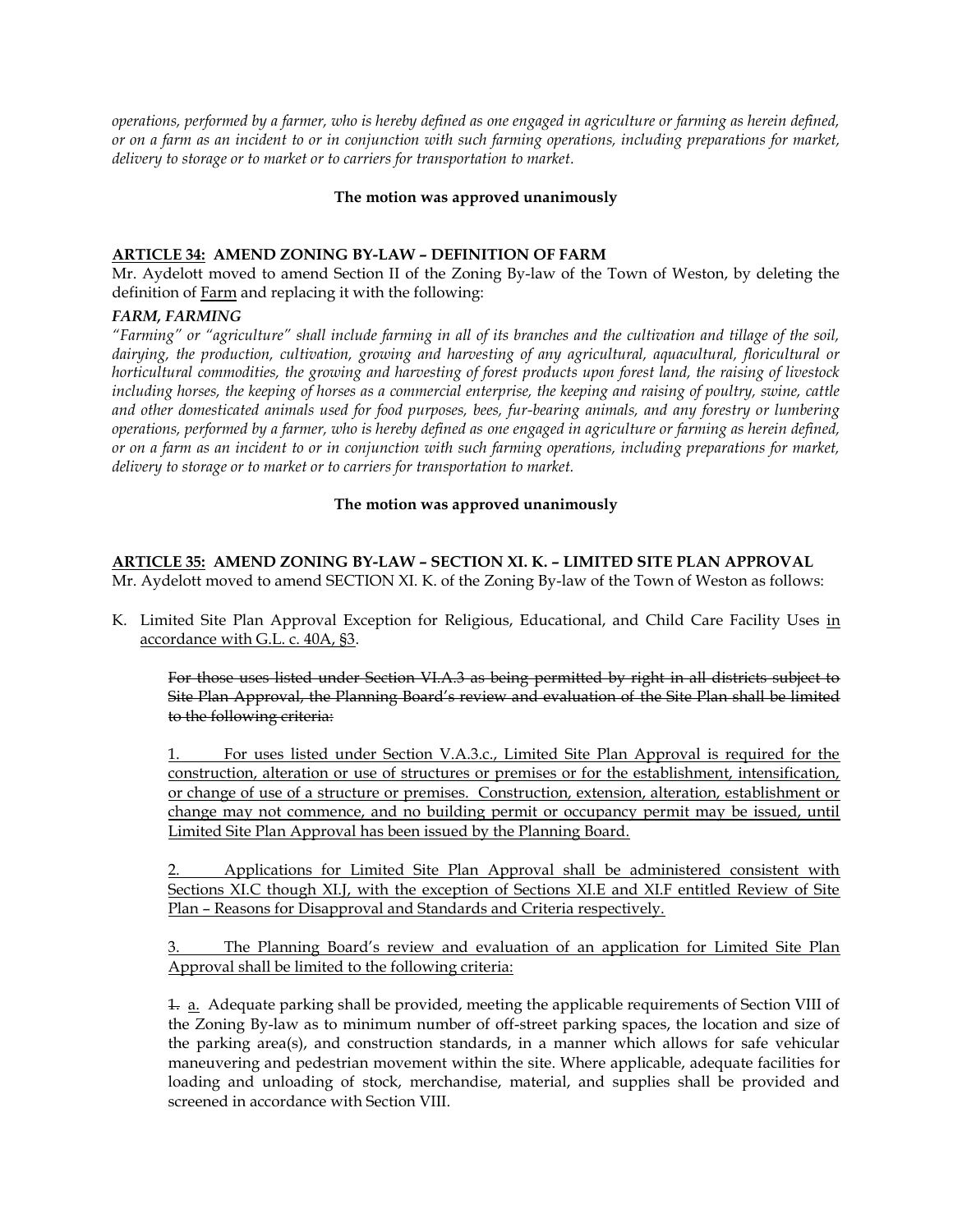- 2. b. The site drainage shall be designed in accordance with the Town of Weston Stormwater Bylaws in effect at the time.
- $\frac{3}{2}$ .  $\frac{c}{2}$ . The design and adequacy of the sewage disposal system(s) to serve the proposed development shall be in accordance with Board of Health requirements.
- 4. d. Electric, telephone, cable TV and other such utilities shall be installed underground, except where this cannot be accomplished because it is physically or environmentally infeasible.

e. Parking areas adjacent to residential uses shall be adequately screened year-round from view from said residence by trees, vegetation, and/or fence.

f. There shall be no unreasonable glare onto public roads and other public ways, into the night sky, or onto neighboring properties from lighting or reflection.

 5. g The site plan shall demonstrate conformance with applicable lot area, setback and height regulations for the zoning district in which the premises are located.

4. The Planning Board shall approve an Application in the form submitted or with reasonable conditions which shall pertain to the Standards and Criteria set forth in Subsection K.3 unless the Planning Board finds that the Application is incomplete.

# **The motion was approved by a two-thirds majority as declared by the Moderator**

# **ARTICLE 36: AMEND ZONING BY-LAW – DEFINITION OF STRUCTURE**

Mr. Aydelott moved that this article be passed over and so disposed of.

# **The motion was approved unanimously**

# **ARTICLE 37: ACCEPT CHAPTER 73, SECTION 4 OF THE ACTS OF 1986 (INCREASE IN PROPERTY TAX EXEMPTION LIMITS)**

Mr. Harrity moved to accept, for fiscal year 2012, the provisions of section 4 of Chapter 73 of the Acts of 1986, as amended by Chapter 126 of the Acts of 1988, which amends Chapter 59 of the Massachusetts General Laws relative to real estate property tax exemptions and to approve an increase in the amount of 100 percent for each eligible exemption.

# **The motion was approved**

**The Moderator accepted a motion to dissolve the Adjourned Annual Town Meeting**. **Motion to dissolve 2012 Adjourned Annual Town Meeting accepted at 10:33 p.m.**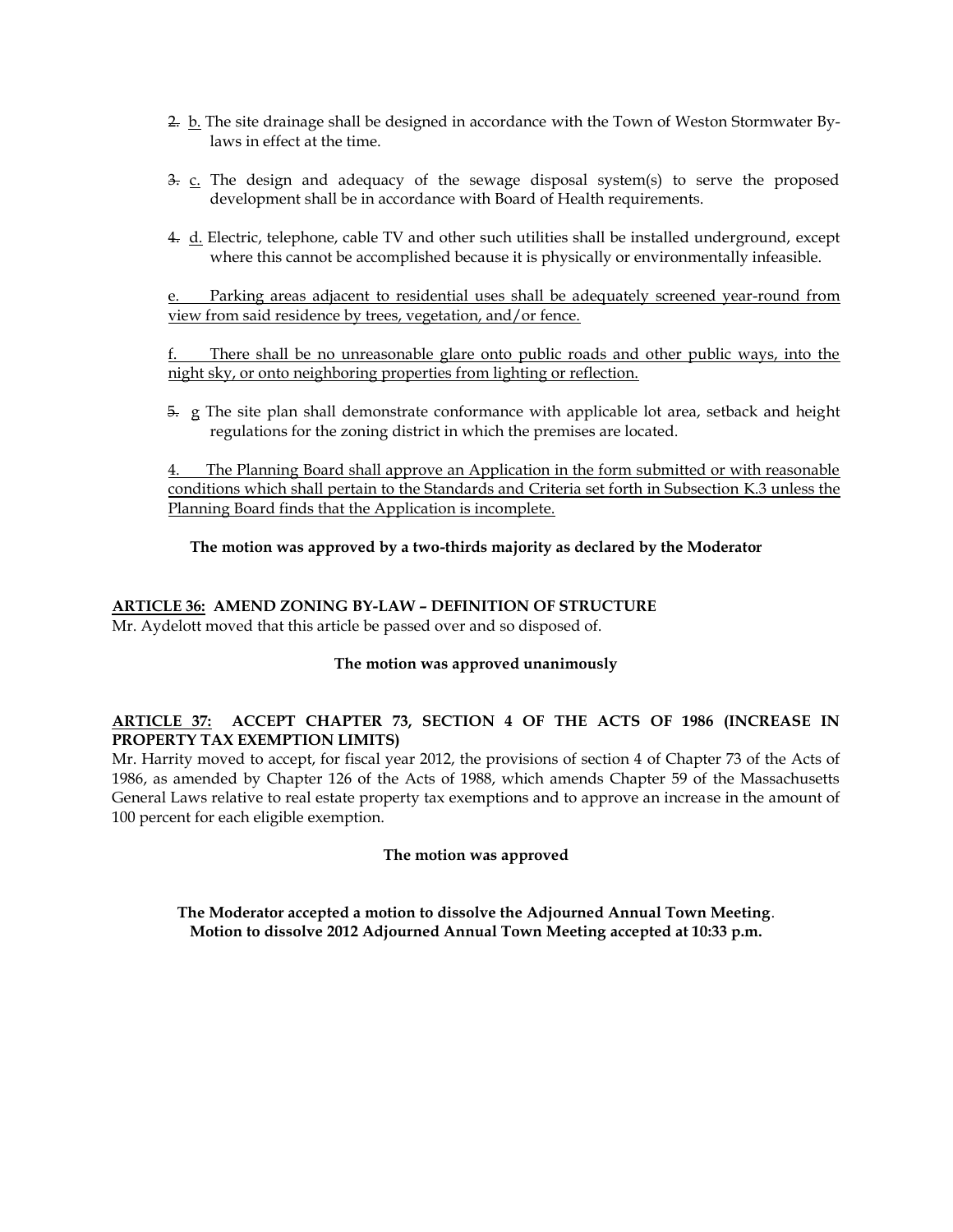# **STATE PRIMARY SEPTEMBER 6, 2012**

Pursuant to a warrant duly served, the State Primary was held on September 6, 2012 in:

- Precinct 1 Parish Hall of the United Methodist Church of Weston located at 377 North Avenue
- Precinct 2 Basement of St. Peter's Church located at 320 Boston Post Road
- Precincts 3 & 4 Parish Hall of Westgate Church located at 100 Winter Street

The Polls were open from 7:00a.m. to 8:00 p.m.

The results of the State Primary were as follows:

# **Town of Weston – State Primary Final Results September 6, 2012 Democratic Party – Summary Vote**

|                                 | Precinct 1     | Precinct 2       | Precinct 3       | Precinct 4       | Total            |
|---------------------------------|----------------|------------------|------------------|------------------|------------------|
| <b>SENATOR IN CONGRESS</b>      |                |                  |                  |                  |                  |
| <b>Blanks</b>                   | 28             | 23               | 15               | 16               | 82               |
| Warren                          | 247            | 166              | 109              | 134              | 656              |
| Write-Ins:                      |                |                  |                  |                  |                  |
| scattering                      | 5              | $\mathbf{1}$     | $\mathbf{1}$     | $\mathbf{1}$     | 8                |
| <b>Total</b>                    | 280            | 190              | 125              | 151              | 746              |
| REPRESENTATIVE IN CONGRESS      |                |                  |                  |                  |                  |
| <b>Blanks</b>                   | 35             | 32               | 21               | 19               | 107              |
| Markey                          | 244            | 156              | 104              | 131              | 635              |
| Write-Ins:                      |                |                  |                  |                  |                  |
| scattering                      | $\mathbf{1}$   | $\overline{2}$   | $\boldsymbol{0}$ | $\mathbf{1}$     | $\boldsymbol{4}$ |
| <b>Total</b>                    | 280            | 190              | 125              | 151              | 746              |
| <b>COUNCILLOR</b>               |                |                  |                  |                  |                  |
| <b>Blanks</b>                   | 73             | 43               | 27               | 42               | 185              |
| Devaney                         | 98             | 55               | 40               | 46               | 239              |
| Margolis                        | 51             | 47               | 21               | 23               | 142              |
| Shapiro                         | 56             | 45               | 35               | 40               | 176              |
| Write-Ins:                      |                |                  |                  |                  |                  |
| scattering                      | $\overline{2}$ | $\boldsymbol{0}$ | $\overline{2}$   | $\boldsymbol{0}$ | $\boldsymbol{4}$ |
| <b>Total</b>                    | 280            | 190              | 125              | 151              | 746              |
| <b>SENATOR IN GENERAL COURT</b> |                |                  |                  |                  |                  |
| <b>Blanks</b>                   | $\overline{4}$ | $\overline{4}$   | $\overline{2}$   | $\overline{4}$   | 14               |
| Barrett                         | 70             | 51               | 35               | 43               | 199              |
| <b>Buck</b>                     | $\overline{2}$ | $\theta$         | $\theta$         | $\theta$         | $\overline{2}$   |
| Dolan                           | 10             | 13               | 14               | 12               | 49               |
| Goodwin                         | 52             | 52               | 40               | 42               | 186              |
| Mullin                          | 142            | 70               | 34               | 50               | 296              |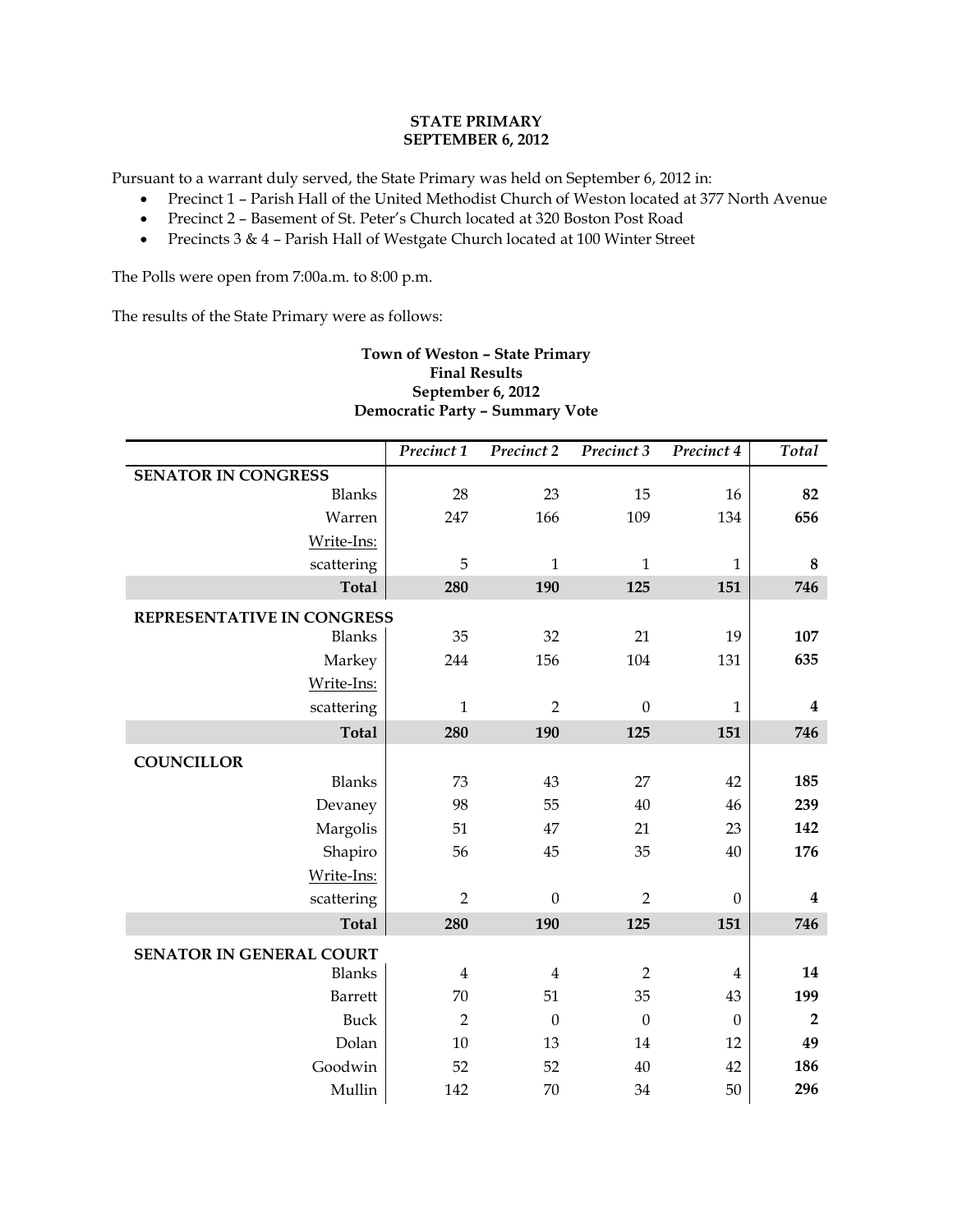| Senator in General Court, cont.                  | Precinct 1       | Precinct 2       | Precinct 3       | Precinct 4              | Total            |
|--------------------------------------------------|------------------|------------------|------------------|-------------------------|------------------|
| Write-Ins:<br>scattering                         | $\boldsymbol{0}$ | $\boldsymbol{0}$ | $\boldsymbol{0}$ | $\boldsymbol{0}$        | $\pmb{0}$        |
| <b>Total</b>                                     | 280              | 190              | 125              | 151                     | 746              |
|                                                  |                  |                  |                  |                         |                  |
| REPRESENTATIVE IN GENERAL COURT<br><b>Blanks</b> | 23               | 12               | $\bf 4$          | $\bf 4$                 | 43               |
| Peisch                                           | 238              | 153              | 116              | 135                     | 642              |
| Carr                                             | 19               | 24               | $\mathbf 5$      | 11                      | 59               |
| Write-Ins:                                       |                  |                  |                  |                         |                  |
| scattering                                       | $\boldsymbol{0}$ | $\mathbf 1$      | $\boldsymbol{0}$ | $\mathbf{1}$            | $\mathbf 2$      |
| <b>Total</b>                                     | 280              | 190              | 125              | 151                     | 746              |
| <b>CLERK OF COURTS</b>                           |                  |                  |                  |                         |                  |
| Blanks                                           | 78               | 65               | 30               | 53                      | 226              |
| Sullivan                                         | $200\,$          | 125              | 95               | 98                      | 518              |
| Write-Ins:                                       |                  |                  |                  |                         |                  |
| scattering                                       | $\overline{2}$   | $\boldsymbol{0}$ | $\boldsymbol{0}$ | $\boldsymbol{0}$        | $\mathbf 2$      |
| <b>Total</b>                                     | 280              | 190              | 125              | 151                     | 746              |
| <b>REGISTER OF DEEDS</b>                         |                  |                  |                  |                         |                  |
| Blanks                                           | 98               | 65               | 41               | 58                      | 262              |
| Antonelli                                        | 37               | 17               | 11               | 18                      | 83               |
| Ciano                                            | 15               | 11               | $\overline{4}$   | $\overline{\mathbf{4}}$ | 34               |
| Concannon, Jr.                                   | 60               | 49               | 42               | 42                      | 193              |
| Curatone                                         | 31               | $17\,$           | $12\,$           | 8                       | 68               |
| Doto                                             | $\,8\,$          | $\mathfrak{Z}$   | $\mathfrak{B}$   | $\overline{2}$          | 16               |
| Heuston                                          | 30               | 28               | $10\,$           | 18                      | 86               |
| Write-Ins:                                       |                  |                  |                  |                         |                  |
| scattering                                       | $\mathbf{1}$     | $\boldsymbol{0}$ | $\overline{2}$   | $\mathbf{1}$            | $\boldsymbol{4}$ |
| <b>Total</b>                                     | 280              | 190              | 125              | 151                     | 746              |
| <b>SHERIFF</b>                                   |                  |                  |                  |                         |                  |
| <b>Blanks</b>                                    | 68               | 65               | $30\,$           | $50\,$                  | 213              |
| Koutoujian                                       | 212              | 125              | 95               | 101                     | 533              |
| Write-Ins:                                       |                  |                  |                  |                         |                  |
| scattering                                       | $\boldsymbol{0}$ | $\boldsymbol{0}$ | $\boldsymbol{0}$ | $\boldsymbol{0}$        | $\pmb{0}$        |
| <b>Total</b>                                     | 280              | 190              | 125              | 151                     | 746              |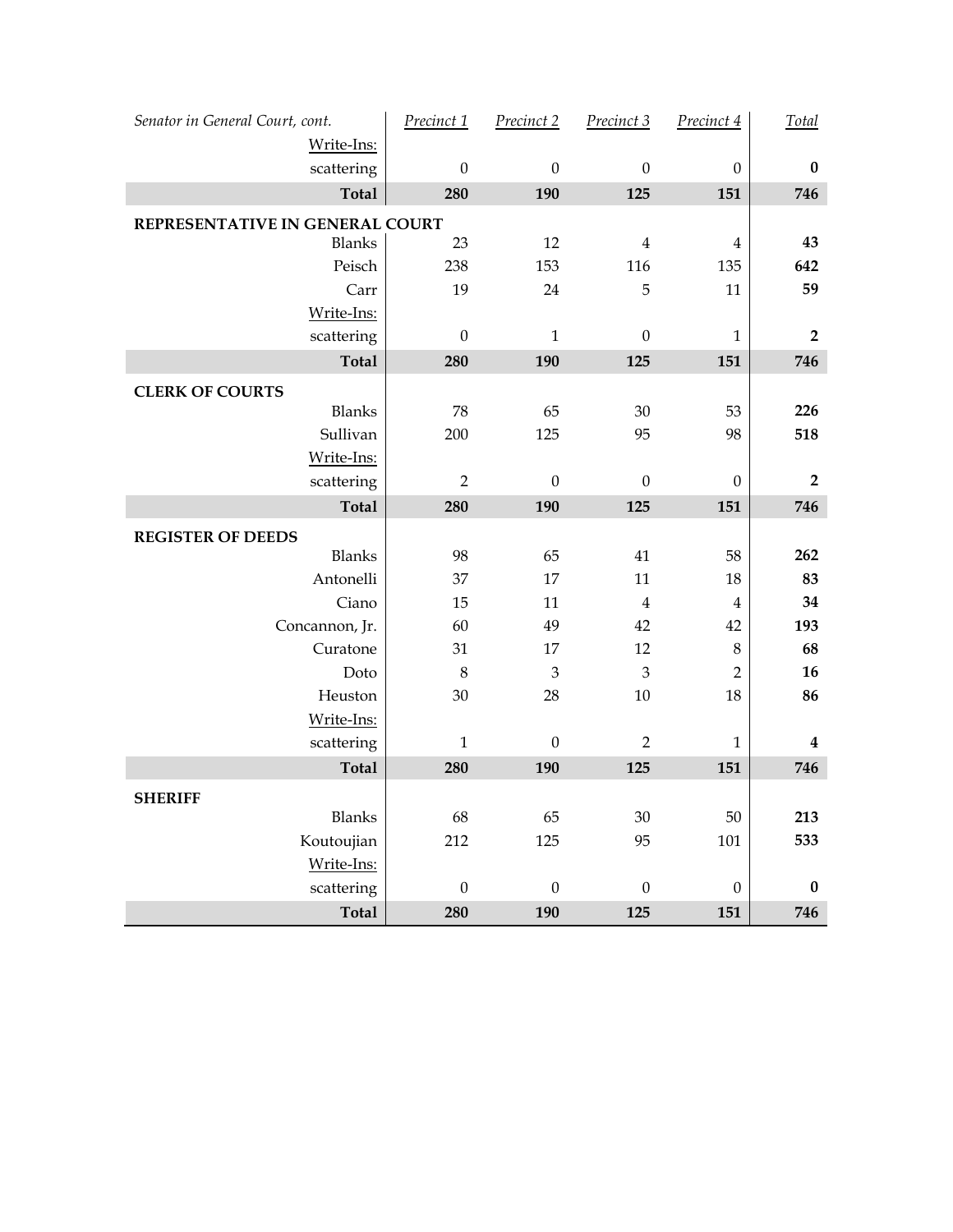# **Town of Weston –State Primary Final Results September 6, 2012 Republican Party – Summary Vote**

|                                                  | Precinct 1       | Precinct 2       | Precinct 3       | Precinct 4       | Total            |
|--------------------------------------------------|------------------|------------------|------------------|------------------|------------------|
| <b>SENATOR IN CONGRESS</b>                       |                  |                  |                  |                  |                  |
| <b>Blanks</b>                                    | $\overline{4}$   | $\overline{2}$   | $\mathbf{1}$     | $\boldsymbol{0}$ | 7                |
| Brown                                            | 77               | 63               | 56               | 78               | 274              |
| Write-Ins:                                       |                  |                  |                  |                  |                  |
| scattering                                       | $\mathbf{1}$     | $\mathbf{1}$     | $\mathbf{0}$     | $\theta$         | $\overline{2}$   |
| <b>Total</b>                                     | 82               | 66               | 57               | 78               | 283              |
| REPRESENTATIVE IN CONGRESS                       |                  |                  |                  |                  |                  |
| <b>Blanks</b>                                    | 12               | 12               | $\overline{4}$   | 8                | 36               |
| Addivinola, Jr.                                  | 15               | 15               | 15               | 18               | 63               |
| Semon                                            | 19               | 14               | 19               | 15               | 67               |
| Tierney                                          | 36               | 25               | 19               | 37               | 117              |
| Write-Ins:                                       |                  |                  |                  |                  |                  |
| scattering                                       | $\boldsymbol{0}$ | $\boldsymbol{0}$ | $\boldsymbol{0}$ | $\theta$         | $\bf{0}$         |
| <b>Total</b>                                     | 82               | 66               | 57               | 78               | 283              |
| <b>COUNCILLOR</b>                                |                  |                  |                  |                  |                  |
| <b>Blanks</b>                                    | 69               | 66               | 57               | 78               | 270              |
| Write-Ins:                                       |                  |                  |                  |                  |                  |
| scattering                                       | 13               | $\theta$         | $\theta$         | $\theta$         | 13               |
| <b>Total</b>                                     | 82               | 66               | 57               | 78               | 283              |
| SENATOR IN GENERAL COURT                         |                  |                  |                  |                  |                  |
| <b>Blanks</b>                                    | 5                | $\,8\,$          | $\mathbf{1}$     | $\overline{2}$   | 16               |
| Howes                                            | 28               | 27               | 15               | 28               | 98               |
| Martinez                                         | 49               | 31               | 41               | 48               | 169              |
| Write-Ins:                                       |                  |                  |                  |                  |                  |
| scatterings                                      | $\theta$         | $\theta$         | $\theta$         | $\theta$         | $\bf{0}$         |
| <b>Total</b>                                     | 82               | 66               | 57               | 78               | 283              |
|                                                  |                  |                  |                  |                  |                  |
| REPRESENTATIVE IN GENERAL COURT<br><b>Blanks</b> | 82               | 66               | 57               | 78               | 283              |
| Write-Ins:                                       |                  |                  |                  |                  |                  |
| scattering                                       | $\boldsymbol{0}$ | $\boldsymbol{0}$ | $\theta$         | $\boldsymbol{0}$ | $\pmb{0}$        |
| Total                                            | 82               | 66               | 57               | 78               | 283              |
|                                                  |                  |                  |                  |                  |                  |
| <b>CLERK OF COURTS</b>                           |                  |                  |                  |                  |                  |
| Blanks                                           | 78               | 65               | 57               | 78               | 278              |
| Write-Ins:                                       |                  | $\mathbf{1}$     |                  |                  |                  |
| scattering                                       | $\overline{4}$   | $\boldsymbol{0}$ | $\boldsymbol{0}$ | $\boldsymbol{0}$ | $\boldsymbol{4}$ |
| Total                                            | 82               | 66               | 57               | 78               | 282              |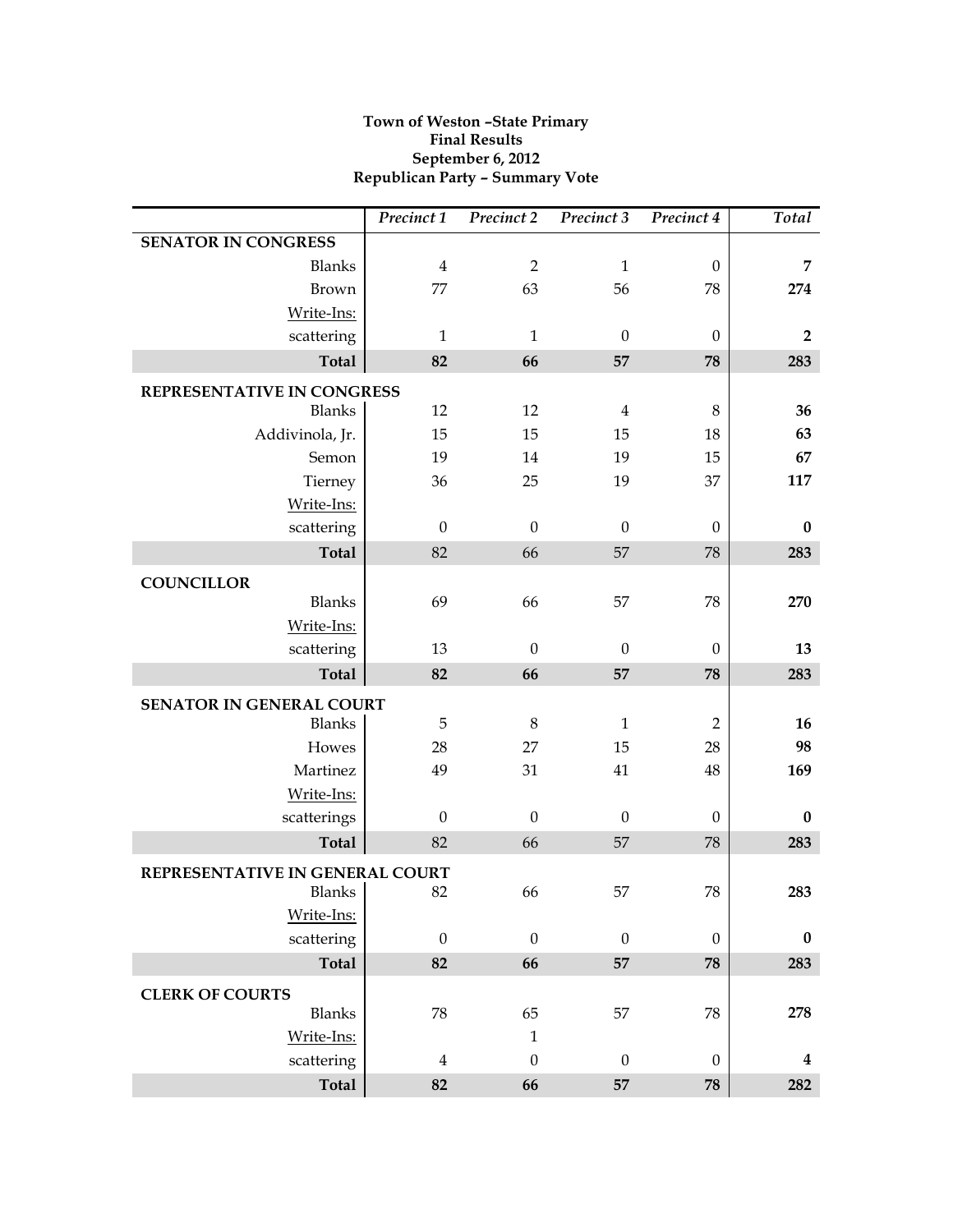| <b>REGISTER OF DEEDS</b> | Precinct 1 | Precinct 2     | Precinct 3 | Precinct 4 | Total |
|--------------------------|------------|----------------|------------|------------|-------|
| <b>Blanks</b>            | 79         | 65             | 57         | 78         | 279   |
| Write-Ins:               |            |                |            |            |       |
| scattering               | 3          | 1              | $\theta$   | 0          | 4     |
| <b>Total</b>             | 82         | 66             | 57         | 78         | 283   |
| <b>SHERIFF</b>           |            |                |            |            |       |
| <b>Blanks</b>            | 79         | 66             | 57         | 78         | 280   |
| Write-Ins:               |            |                |            |            |       |
| scattering               | 3          | $\overline{0}$ | $\theta$   | $\Omega$   | 3     |
| <b>Total</b>             | 82         | 66             | 57         | 78         | 283   |

# **Town of Weston –State Primary Final Results September 6, 2012 Green Rainbow Party – Summary Vote**

|                                 | Precinct 1       | Precinct 2   | Precinct 3       | Precinct 4   | Total        |
|---------------------------------|------------------|--------------|------------------|--------------|--------------|
| <b>SENATOR IN CONGRESS</b>      |                  |              |                  |              |              |
| <b>Blanks</b>                   |                  |              |                  |              | $\bf{0}$     |
| <b>Total</b>                    | $\bf{0}$         | $\bf{0}$     | $\bf{0}$         | $\mathbf{0}$ | $\bf{0}$     |
| REPRESENTATIVE IN CONGRESS      |                  |              |                  |              |              |
| <b>Blanks</b>                   |                  |              |                  |              | $\bf{0}$     |
| <b>Total</b>                    | $\boldsymbol{0}$ | $\mathbf{0}$ | $\boldsymbol{0}$ | $\mathbf{0}$ | $\bf{0}$     |
| <b>COUNCILLOR</b>               |                  |              |                  |              |              |
| <b>Blanks</b>                   |                  |              |                  |              | $\bf{0}$     |
| <b>Total</b>                    | $\mathbf{0}$     | $\mathbf{0}$ | $\boldsymbol{0}$ | $\mathbf{0}$ | $\bf{0}$     |
| SENATOR IN GENERAL COURT        |                  |              |                  |              |              |
| <b>Blanks</b>                   |                  |              |                  |              | $\bf{0}$     |
| <b>Total</b>                    | $\Omega$         | $\mathbf{0}$ | $\boldsymbol{0}$ | $\mathbf{0}$ | $\bf{0}$     |
| REPRESENTATIVE IN GENERAL COURT |                  |              |                  |              |              |
| <b>Blanks</b>                   |                  |              |                  |              | $\bf{0}$     |
| <b>Total</b>                    | $\mathbf{0}$     | $\bf{0}$     | $\boldsymbol{0}$ | $\mathbf{0}$ | $\bf{0}$     |
| <b>CLERK OF COURTS</b>          |                  |              |                  |              |              |
| <b>Blanks</b>                   |                  |              |                  |              | $\bf{0}$     |
| <b>Total</b>                    | $\mathbf{0}$     | $\mathbf{0}$ | $\boldsymbol{0}$ | $\mathbf{0}$ | $\bf{0}$     |
| <b>REGISTER OF DEEDS</b>        |                  |              |                  |              |              |
| <b>Blanks</b>                   |                  |              |                  |              | $\bf{0}$     |
| <b>Total</b>                    | $\mathbf{0}$     | $\mathbf{0}$ | $\bf{0}$         | $\bf{0}$     | $\bf{0}$     |
| <b>SHERIFF</b>                  |                  |              |                  |              |              |
| <b>Blanks</b>                   |                  |              |                  |              | $\bf{0}$     |
| <b>Total</b>                    | $\mathbf{0}$     | $\mathbf{0}$ | $\bf{0}$         | $\bf{0}$     | $\mathbf{0}$ |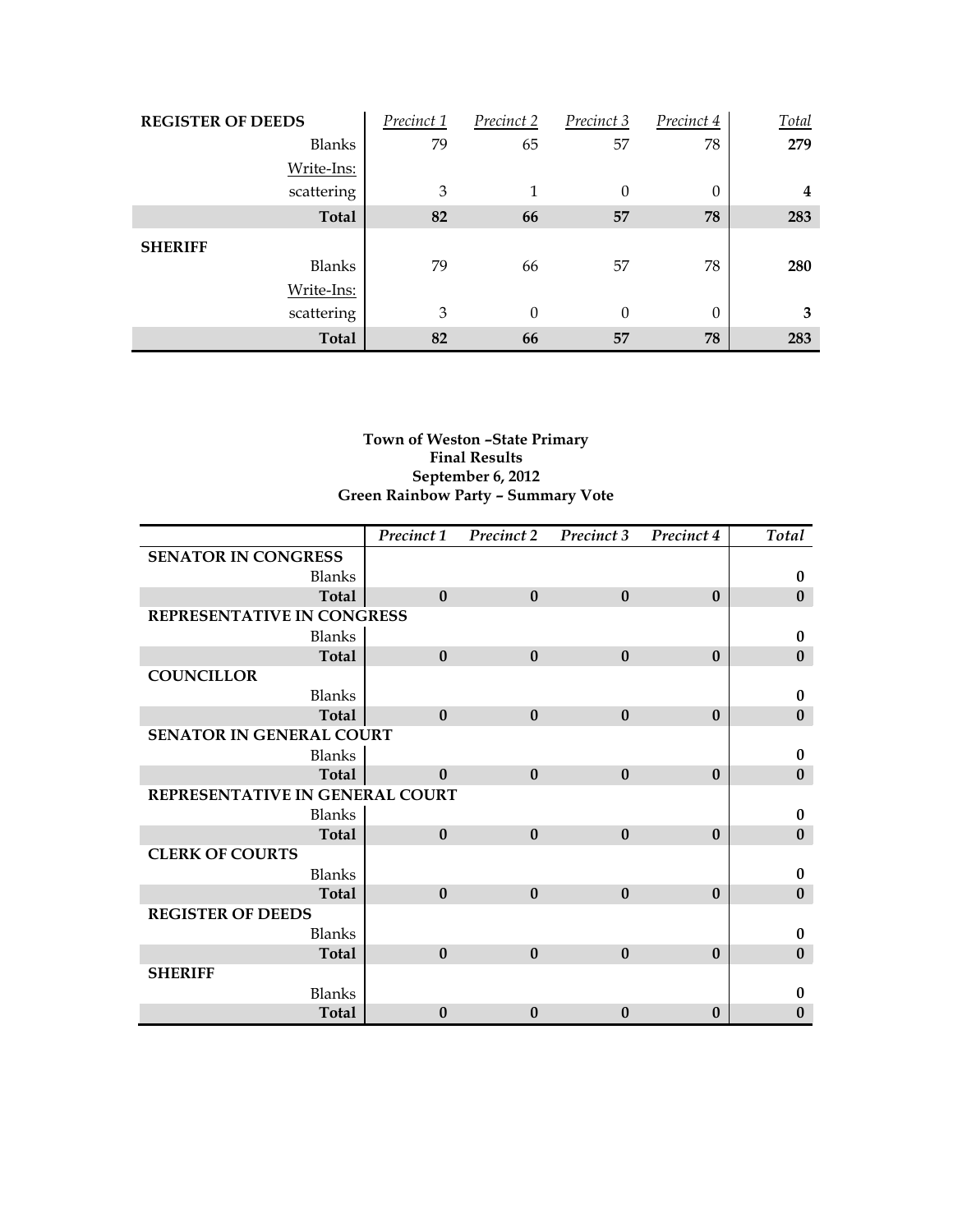# **STATE ELECTION NOVEMBER 6, 2012**

Pursuant to a warrant duly served, the State Election was held on November 6, 2013 in:

- Precinct 1 Parish Hall of the United Methodist Church of Weston located at 377 North Avenue
- Precinct 2 Basement of St. Peter's Church located at 320 Boston Post Road
- Precincts 3 & 4 Parish Hall of Westgate Church located at 100 Winter Street

The Polls were open from 7:00a.m. to 8:00 p.m.

The results of the State Election were as follows:

| <b>Final Result</b>                                       |                |                |                |              |       |  |
|-----------------------------------------------------------|----------------|----------------|----------------|--------------|-------|--|
|                                                           | Precinct 1     | Precinct 2     | Precinct 3     | Precinct 4   | Total |  |
| <b>ELECTORS OF PRESIDENT</b><br><b>AND VICE PRESIDENT</b> |                |                |                |              |       |  |
| <b>Blanks</b>                                             | 5              | 5              | $\overline{4}$ | 7            | 21    |  |
| Johnson and Gray                                          | 10             | 18             | $\overline{4}$ | 13           | 45    |  |
| Obama and Biden                                           | 963            | 830            | 759            | 838          | 3,390 |  |
| Romney and Ryan                                           | 787            | 750            | 757            | 865          | 3,159 |  |
| Stein and Honkala                                         | 10             | $\,8\,$        | 5              | 4            | 27    |  |
| Write-Ins:                                                |                |                |                |              |       |  |
| scattering                                                | 10             | $\overline{2}$ | $\mathfrak{B}$ | $\mathbf{1}$ | 16    |  |
| <b>Total</b>                                              | 1,785          | 1,613          | 1,532          | 1,728        | 6,658 |  |
| <b>SENATOR IN CONGRESS</b>                                |                |                |                |              |       |  |
| <b>Blanks</b>                                             | 12             | 9              | 10             | 7            | 38    |  |
| Brown                                                     | 898            | 848            | 896            | 984          | 3,626 |  |
| Warren                                                    | 873            | 755            | 625            | 736          | 2,989 |  |
| Write-Ins:                                                |                |                |                |              |       |  |
| scattering                                                | $\overline{2}$ | $\mathbf{1}$   | $\mathbf{1}$   | 1            | 5     |  |
| <b>Total</b>                                              | 1,785          | 1,613          | 1,532          | 1,728        | 6,658 |  |
| <b>REPRESENTATIVE IN</b><br><b>CONGRESS</b>               |                |                |                |              |       |  |
| <b>Blanks</b>                                             | 82             | 76             | 90             | 69           | 317   |  |
| Markey                                                    | 1056           | 932            | 840            | 992          | 3,820 |  |
| Tierney                                                   | 639            | 602            | 601            | 667          | 2,509 |  |
| Write-Ins:                                                |                |                |                |              |       |  |
| scattering                                                | 8              | 3              | $\mathbf{1}$   |              |       |  |
| <b>Total</b>                                              | 1,785          | 1,613          | 1,532          | 1,728        | 6,658 |  |

# **Town of Weston – State Election November 6, 2012**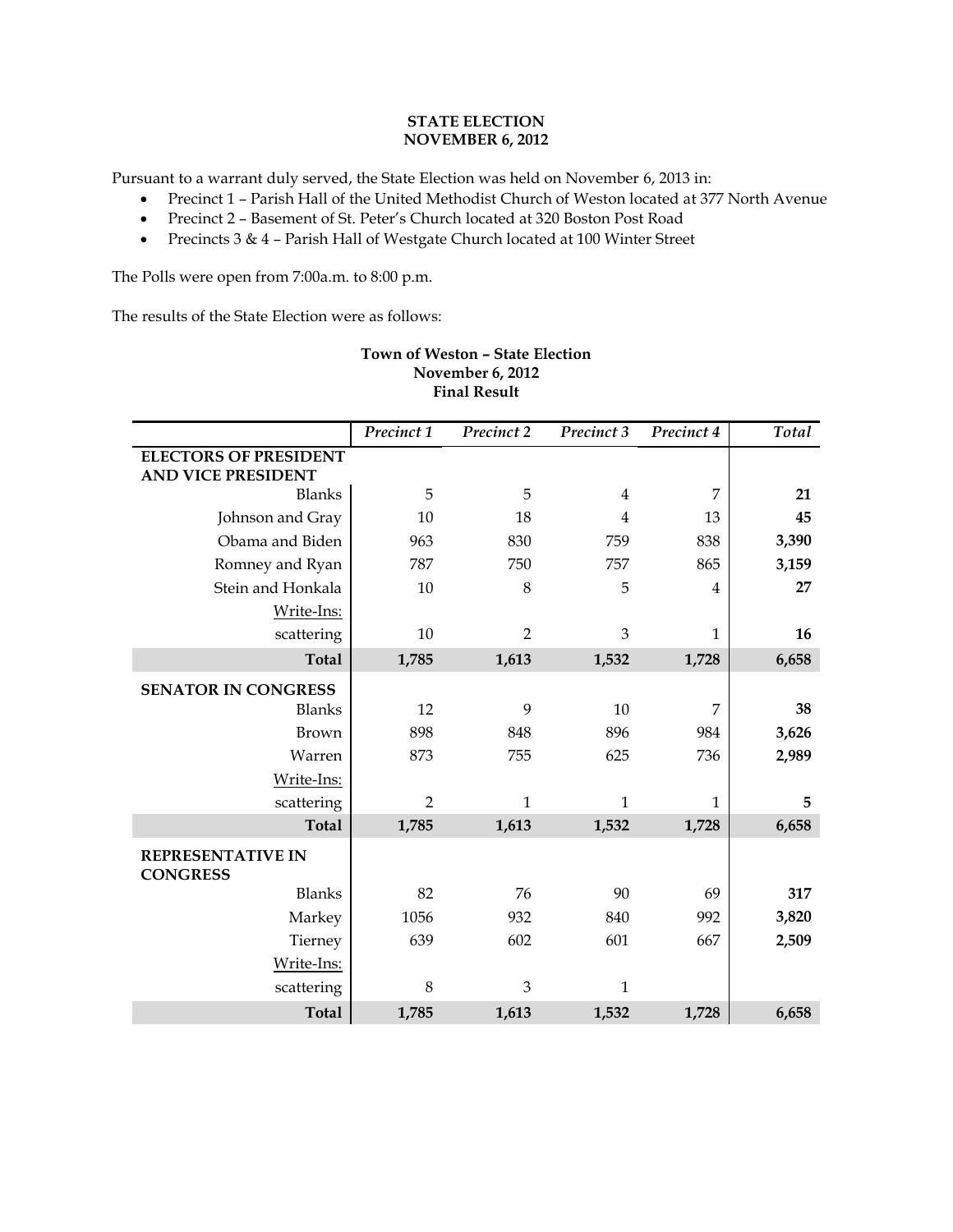|                                                  | Precinct 1 | Precinct 2                | Precinct 3     | Precinct 4     | Total |
|--------------------------------------------------|------------|---------------------------|----------------|----------------|-------|
| <b>COUNCILLOR</b>                                |            |                           |                |                |       |
| <b>Blanks</b>                                    | 394        | 328                       | 375            | 363            | 1,460 |
| Devaney                                          | 914        | 805                       | 722            | 857            | 3,298 |
| Sheff                                            | 471        | 475                       | 432            | 507            | 1,885 |
| Write-Ins:                                       |            |                           |                |                |       |
| scattering                                       | 6          | 5                         | $\mathfrak{B}$ | $\mathbf{1}$   | 15    |
| <b>Total</b>                                     | 1,785      | 1,613                     | 1,532          | 1,728          | 6,658 |
| <b>SENATOR IN GENERAL</b><br><b>COURT</b>        |            |                           |                |                |       |
| <b>Blanks</b>                                    | 177        | 145                       | 197            | 183            | 702   |
| Barrett                                          | 896        | 774                       | 680            | 785            | 3,135 |
| Martinez                                         | 708        | 691                       | 653            | 759            | 2,811 |
| Write-Ins:                                       |            |                           |                |                |       |
| scattering                                       | 4          | $\ensuremath{\mathbf{3}}$ | $\overline{2}$ | $\mathbf{1}$   | 10    |
| <b>Total</b>                                     | 1,785      | 1,613                     | 1,532          | 1,728          | 6,658 |
| <b>REPRESENTATIVE IN</b><br><b>GENERAL COURT</b> |            |                           |                |                |       |
| <b>Blanks</b>                                    | 524        | 469                       | 494            | 504            | 1,991 |
| Peisch                                           | 1,217      | 1,104                     | 1,012          | 1,194          | 4,527 |
| Write-Ins:                                       |            |                           |                |                |       |
| scattering                                       | 44         | 40                        | 26             | 30             | 140   |
| <b>Total</b>                                     | 1,785      | 1,613                     | 1,532          | 1,728          | 6,658 |
| <b>CLERK OF COURTS</b>                           |            |                           |                |                |       |
| <b>Blanks</b>                                    | 614        | 548                       | 558            | 594            | 2,314 |
| Sullivan                                         | 1,141      | 1,040                     | 953            | 1,112          | 4,246 |
| Write-Ins:                                       |            |                           |                |                |       |
| scattering                                       | 30         | 25                        | 21             | 22             | 98    |
| <b>Total</b>                                     | 1,785      | 1,613                     | 1,532          | 1,728          | 6,658 |
| <b>REGISTER OF DEEDS</b>                         |            |                           |                |                |       |
| <b>Blanks</b>                                    | 620        | 569                       | 577            | 627            | 2,393 |
| Curtatone                                        | 1,133      | 1,021                     | 935            | 1,080          | 4,169 |
| Write-Ins:                                       |            |                           |                |                |       |
| scattering                                       | 32         | 23                        | 20             | 21             | 96    |
| <b>Total</b>                                     | 1,785      | 1,613                     | 1,532          | 1,728          | 6,658 |
| Sheriff                                          |            |                           |                |                |       |
| <b>Blanks</b>                                    | 417        | 366                       | 397            | 396            | 1,576 |
| Koutoujian                                       | 1,033      | 911                       | 839            | 934            | 3,717 |
| Petrone                                          | 328        | 328                       | 286            | 395            | 1,337 |
| Write-Ins:                                       |            |                           |                |                |       |
| scattering                                       | 7          | $\,8\,$                   | 10             | $\mathfrak{B}$ | 28    |
| <b>Total</b>                                     | 1,785      | 1,613                     | 1,532          | 1,728          | 6,658 |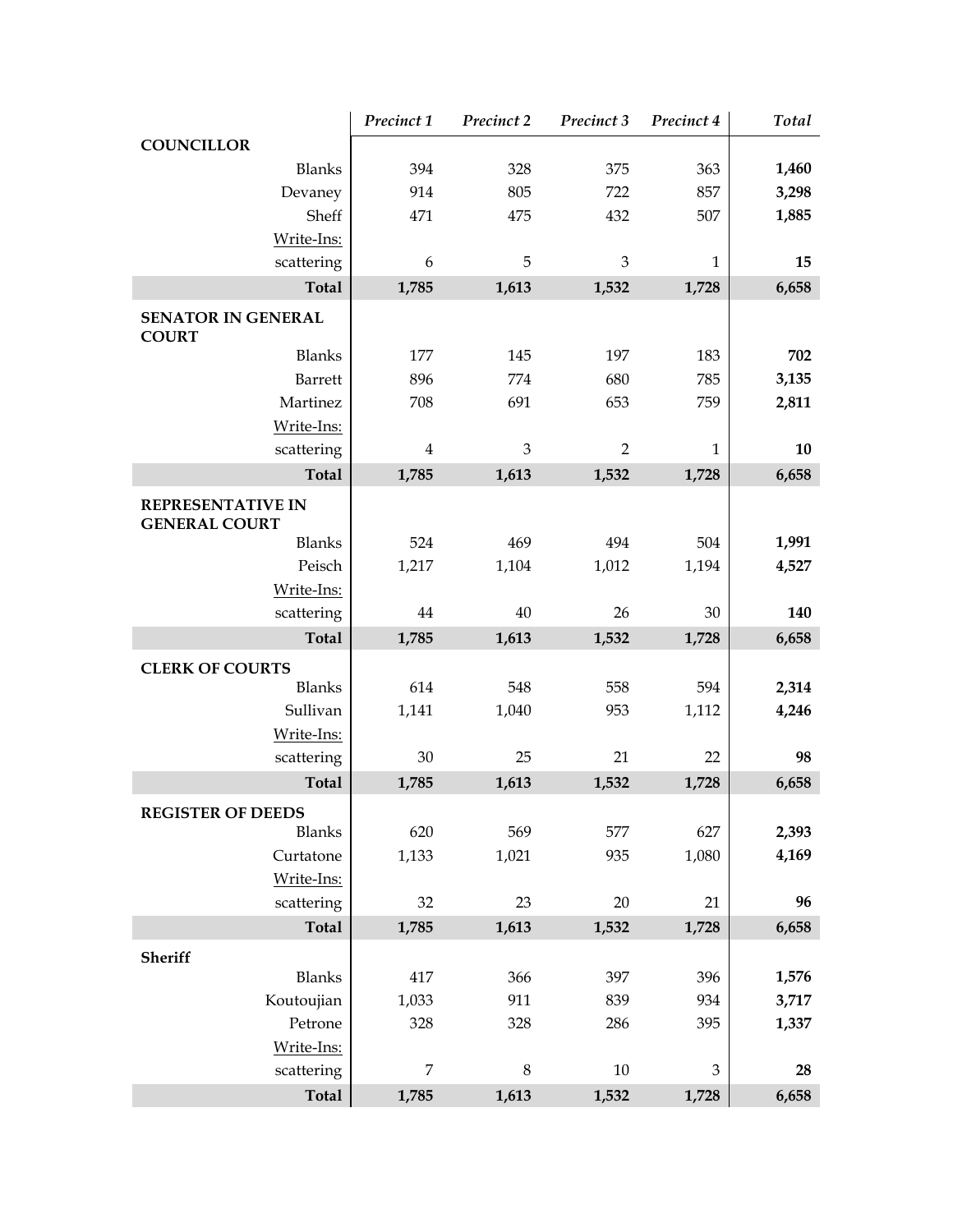|               | Precinct 1 | Precinct 2 | Precinct 3 | Precinct 4 | Total |
|---------------|------------|------------|------------|------------|-------|
| Question 1    |            |            |            |            |       |
| Yes           | 1,369      | 1,186      | 1,174      | 1,341      | 5,070 |
| $\rm No$      | 210        | 202        | 199        | 191        | 802   |
| <b>Blanks</b> | 206        | 225        | 159        | 196        | 786   |
| <b>Total</b>  | 1,785      | 1,613      | 1,532      | 1,728      | 6,658 |
| Question 2    |            |            |            |            |       |
| Yes           | 1,030      | 960        | 878        | 1,030      | 3,898 |
| No            | 687        | 574        | 592        | 639        | 2,492 |
| <b>Blanks</b> | 68         | 79         | 62         | 59         | 268   |
| <b>Total</b>  | 1,785      | 1,613      | 1,532      | 1,728      | 6,658 |
| Question 3    |            |            |            |            |       |
| Yes           | 1,082      | 962        | 932        | 1,031      | 4,007 |
| $\rm No$      | 643        | 556        | 533        | 633        | 2,365 |
| <b>Blanks</b> | 60         | 95         | 67         | 64         | 286   |
| <b>Total</b>  | 1,785      | 1,613      | 1,532      | 1,728      | 6,658 |
| Question 4    |            |            |            |            |       |
| Yes           | 1,122      | 954        | 909        | 1042       | 4,027 |
| No            | 325        | 343        | 320        | 402        | 1,390 |
| <b>Blanks</b> | 338        | 316        | 303        | 284        | 1,241 |
| <b>Total</b>  | 1,785      | 1,613      | 1,532      | 1,728      | 6,658 |

# **QUESTION 1: LAW PROPOSED BY INITIATIVE PETITION**

Do you approve of a law summarized below, on which no vote was taken by the Senate or the House of Representatives on or before May 1, 2012?

# **SUMMARY**

This proposed law would prohibit any motor vehicle manufacturer, starting with model year 2015, from selling or leasing, either directly or through a dealer, a new motor vehicle without allowing the owner to have access to the same diagnostic and repair information made available to the manufacturer's dealers and in-state authorized repair facilities.

The manufacturer would have to allow the owner, or the owner's designated in-state independent repair facility (one not affiliated with a manufacturer or its authorized dealers), to obtain diagnostic and repair information electronically, on an hourly, daily, monthly, or yearly subscription basis, for no more than fair market value and on terms that do not unfairly favor dealers and authorized repair facilities.

The manufacturer would have to provide access to the information through a non-proprietary vehicle interface, using a standard applied in federal emissions-control regulations. Such information would have to include the same content, and be in the same form and accessible in the same manner, as is provided to the manufacturer's dealers and authorized repair facilities.

For vehicles manufactured from 2002 through model year 2014, the proposed law would require a manufacturer of motor vehicles sold in Massachusetts to make available for purchase, by vehicle owners and in-state independent repair facilities, the same diagnostic and repair information that the manufacturer makes available through an electronic system to its dealers and in-state authorized repair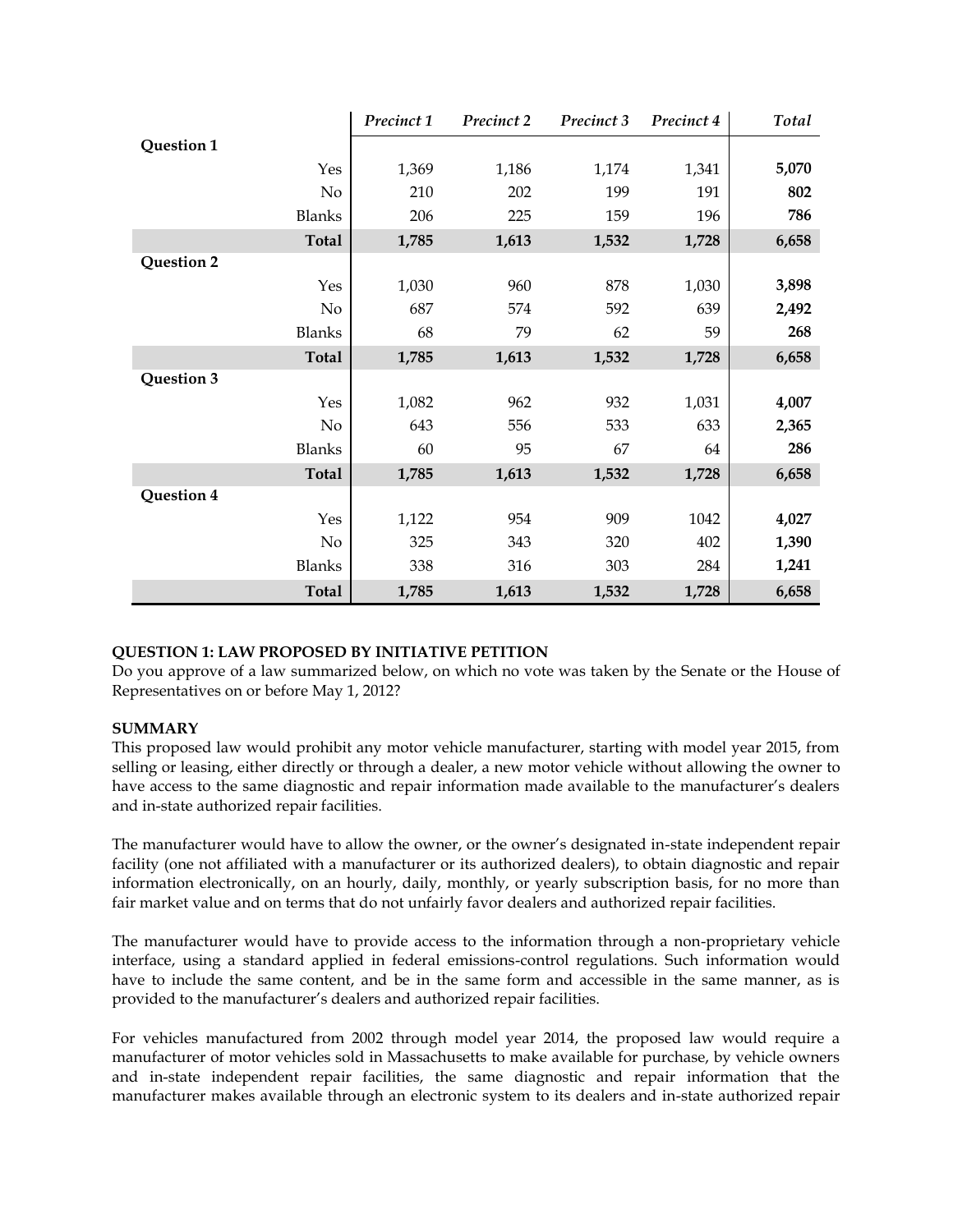facilities. Manufacturers would have to make such information available in the same form and manner, and to the same extent, as they do for dealers and authorized repair facilities. The information would be available for purchase on an hourly, daily, monthly, or yearly subscription basis, for no more than fair market value and on terms that do not unfairly favor dealers and authorized repair facilities.

For vehicles manufactured from 2002 through model year 2014, the proposed law would also require manufacturers to make available for purchase, by vehicle owners and in-state independent repair facilities, all diagnostic repair tools, incorporating the same diagnostic, repair and wireless capabilities as those available to dealers and authorized repair facilities. Such tools would have to be made available for no more than fair market value and on terms that do not unfairly favor dealers and authorized repair facilities.

For all years covered by the proposed law, the required diagnostic and repair information would not include the information necessary to reset a vehicle immobilizer, an anti-theft device that prevents a vehicle from being started unless the correct key code is present. Such information would have to be made available to dealers, repair facilities, and owners through a separate, secure data release system.

The proposed law would not require a manufacturer to reveal a trade secret and would not interfere with any agreement made by a manufacturer, dealer, or authorized repair facility that is in force on the effective date of the proposed law. Starting January 1, 2013, the proposed law would prohibit any agreement that waives or limits a manufacturer's compliance with the proposed law.

Any violation of the proposed law would be treated as a violation of existing state consumer protection and unfair trade-practices laws.

*A YES VOTE* would enact the proposed law requiring motor vehicle manufacturers to allow vehicle owners and independent repair facilities in Massachusetts to have access to the same vehicle diagnostic and repair information made available to the manufacturers' Massachusetts dealers and authorized repair facilities.

*A NO VOTE* would make no change in existing laws.

**YES: 5,108 NO: 810 BLANKS: 802**

# **QUESTION 2: LAW PROPOSED BY INITIATIVE PETITION**

Do you approve of a law summarized below, on which no vote was taken by the Senate or the House of Representatives on or before May 1, 2012?

# **SUMMARY**

This proposed law would allow a physician licensed in Massachusetts to prescribe medication, at a terminally ill patient's request, to end that patient's life. To qualify, a patient would have to be an adult resident who (1) is medically determined to be mentally capable of making and communicating health care decisions; (2) has been diagnosed by attending and consulting physicians as having an incurable, irreversible disease that will, within reasonable medical judgment, cause death within six months; and (3) voluntarily expresses a wish to die and has made an informed decision. The proposed law states that the patient would ingest the medicine in order to cause death in a humane and dignified manner.

The proposed law would require the patient, directly or through a person familiar with the patient's manner of communicating, to orally communicate to a physician on two occasions, 15 days apart, the patient's request for the medication. At the time of the second request, the physician would have to offer the patient an opportunity to rescind the request. The patient would also have to sign a standard form, in the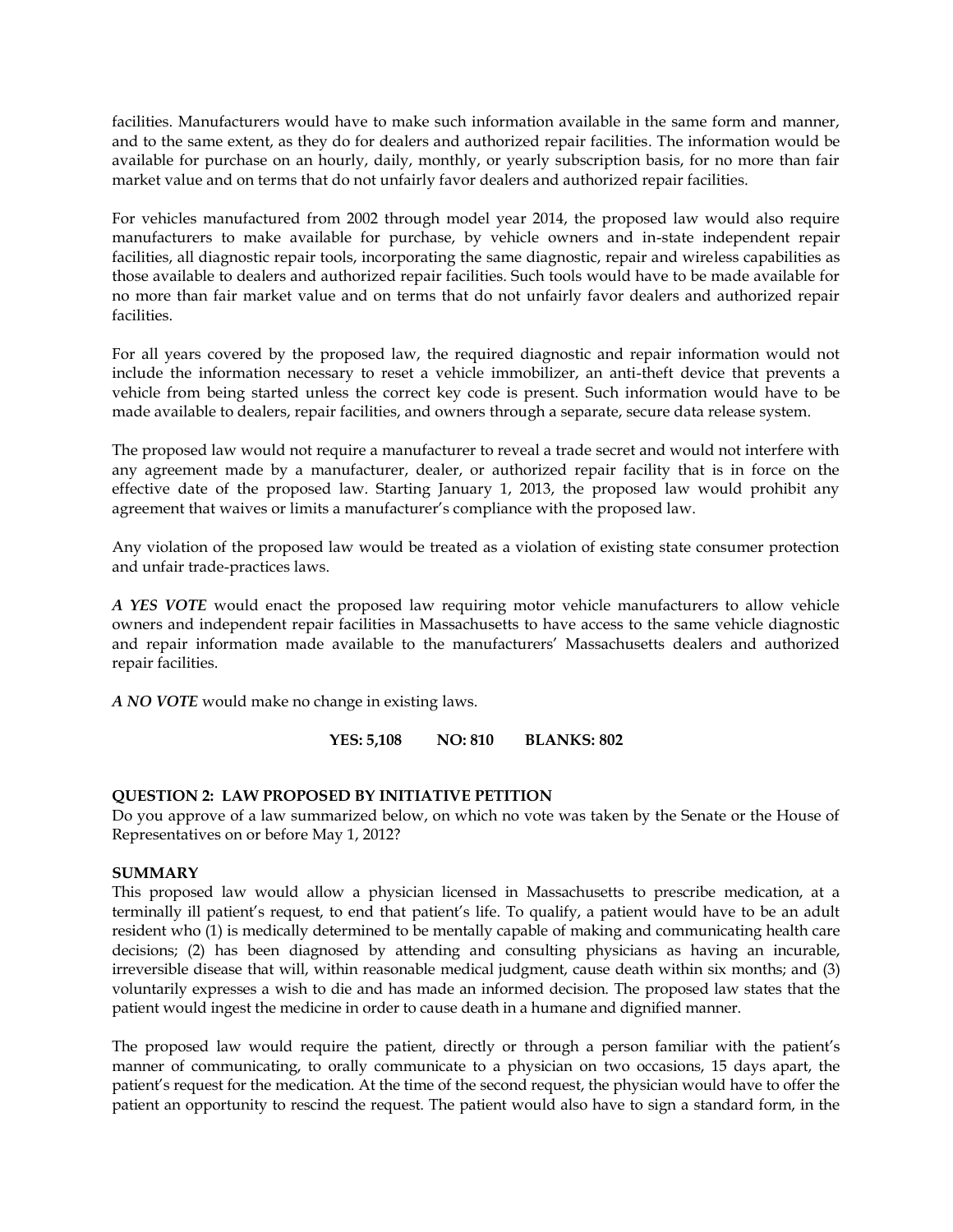presence of two witnesses, one of whom is not a relative, a beneficiary of the patient's estate, or an owner, operator, or employee of a health care facility where the patient receives treatment or lives.

The proposed law would require the attending physician to: (1) determine if the patient is qualified; (2) inform the patient of his or her medical diagnosis and prognosis, the potential risks and probable result of ingesting the medication, and the feasible alternatives, including comfort care, hospice care and pain control; (3) refer the patient to a consulting physician for a diagnosis and prognosis regarding the patient's disease, and confirmation in writing that the patient is capable, acting voluntarily, and making an informed decision; (4) refer the patient for psychiatric or psychological consultation if the physician believes the patient may have a disorder causing impaired judgment; (5) recommend that the patient notify next of kin of the patient's intention; (6) recommend that the patient have another person present when the patient ingests the medicine and to not take it in a public place; (7) inform the patient that he or she may rescind the request at any time; (8) write the prescription when the requirements of the law are met, including verifying that the patient is making an informed decision; and (9) arrange for the medicine to be dispensed directly to the patient, or the patient's agent, but not by mail or courier.

The proposed law would make it punishable by imprisonment and/or fines, for anyone to (1) coerce a patient to request medication, (2) forge a request, or (3) conceal a rescission of a request. The proposed law would not authorize ending a patient's life by lethal injection, active euthanasia, or mercy killing. The death certificate would list the underlying terminal disease as the cause of death.

Participation under the proposed law would be voluntary. An unwilling health care provider could prohibit or sanction another health care provider for participating while on the premises of, or while acting as an employee of or contractor for, the unwilling provider.

The proposed law states that no person would be civilly or criminally liable or subject to professional discipline for actions that comply with the law, including actions taken in good faith that substantially comply. It also states that it should not be interpreted to lower the applicable standard of care for any health care provider.

A person's decision to make or rescind a request could not be restricted by will or contract made on or after January 1, 2013, and could not be considered in issuing, or setting the rates for, insurance policies or annuities. Also, the proposed law would require the attending physician to report each case in which lifeending medication is dispensed to the state Department of Public Health. The Department would provide public access to statistical data compiled from the reports.

The proposed law states that if any of its parts was held invalid, the other parts would stay in effect.

*A YES VOTE* would enact the proposed law allowing a physician licensed in Massachusetts to prescribe medication, at the request of a terminally-ill patient meeting certain conditions, to end that person's life.

*A NO VOTE* would make no change in existing laws.

**YES: 3,930 NO: 2,507 BLANKS: 283**

# **QUESTION 3: LAW PROPOSED BY INITIATIVE PETITION**

Do you approve of a law summarized below, on which no vote was taken by the Senate or the House of Representatives on or before May 1, 2012?

# **SUMMARY**

This proposed law would eliminate state criminal and civil penalties for the medical use of marijuana by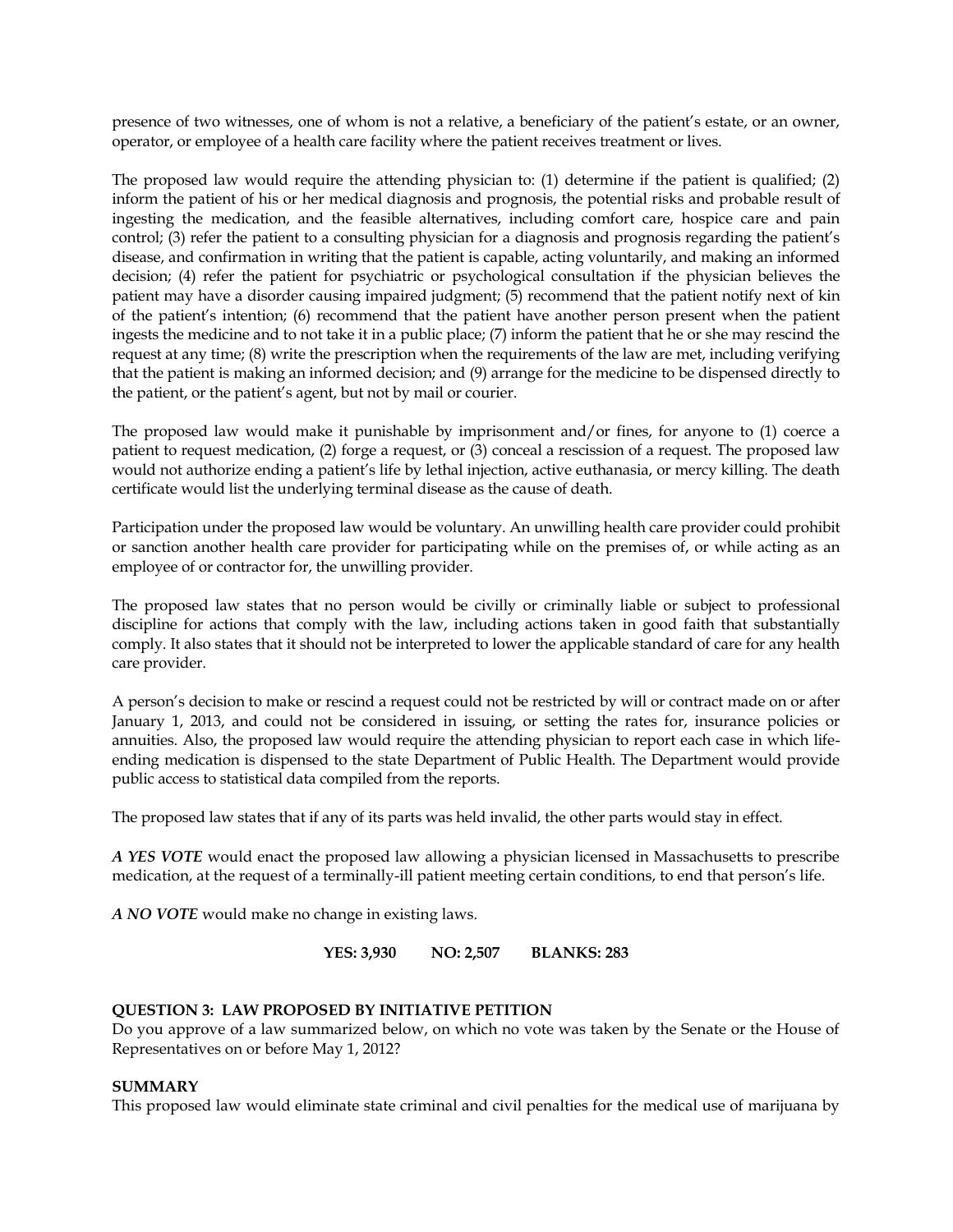qualifying patients. To qualify, a patient must have been diagnosed with a debilitating medical condition, such as cancer, glaucoma, HIV-positive status or AIDS, hepatitis C, Crohn's disease, Parkinson's disease, ALS, or multiple sclerosis. The patient would also have to obtain a written certification, from a physician with whom the patient has a bona fide physician-patient relationship, that the patient has a specific debilitating medical condition and would likely obtain a net benefit from medical use of marijuana.

The proposed law would allow patients to possess up to a 60-day supply of marijuana for their personal medical use. The state Department of Public Health (DPH) would decide what amount would be a 60-day supply. A patient could designate a personal caregiver, at least 21 years old, who could assist with the patient's medical use of marijuana but would be prohibited from consuming that marijuana. Patients and caregivers would have to register with DPH by submitting the physician's certification.

The proposed law would allow for non-profit medical marijuana treatment centers to grow, process and provide marijuana to patients or their caregivers. A treatment center would have to apply for a DPH registration by (1) paying a fee to offset DPH's administrative costs; (2) identifying its location and one additional location, if any, where marijuana would be grown; and (3) submitting operating procedures, consistent with rules to be issued by DPH, including cultivation and storage of marijuana only in enclosed, locked facilities.

A treatment center's personnel would have to register with DPH before working or volunteering at the center, be at least 21 years old, and have no felony drug convictions. In 2013, there could be no more than 35 treatment centers, with at least one but not more than five centers in each county. In later years, DPH could modify the number of centers.

The proposed law would require DPH to issue a cultivation registration to a qualifying patient whose access to a treatment center is limited by financial hardship, physical inability to access reasonable transportation, or distance. This would allow the patient or caregiver to grow only enough plants, in a closed, locked facility, for a 60-day supply of marijuana for the patient's own use.

DPH could revoke any registration for a willful violation of the proposed law. Fraudulent use of a DPH registration could be punished by up to six months in a house of correction or a fine of up to \$500, and fraudulent use of a registration for the sale, distribution, or trafficking of marijuana for non-medical use for profit could be punished by up to five years in state prison or by two and one-half years in a house of correction.

The proposed law would (1) not give immunity under federal law or obstruct federal enforcement of federal law; (2) not supersede Massachusetts laws prohibiting possession, cultivation, or sale of marijuana for nonmedical purposes; (3) not allow the operation of a motor vehicle, boat, or aircraft while under the influence of marijuana; (4) not require any health insurer or government entity to reimburse for the costs of the medical use of marijuana; (5) not require any health care professional to authorize the medical use of marijuana; (6) not require any accommodation of the medical use of marijuana in any workplace, school bus or grounds, youth center, or correctional facility; and (7) not require any accommodation of smoking marijuana in any public place.

The proposed law would take effect January 1, 2013, and states that if any of its part were declared invalid, the other parts would stay in effect.

*A YES VOTE* would enact the proposed law eliminating state criminal and civil penalties related to the medical use of marijuana, allowing patients meeting certain conditions to obtain marijuana produced and distributed by new state-regulated centers or, in specific hardship cases, to grow marijuana for their own use.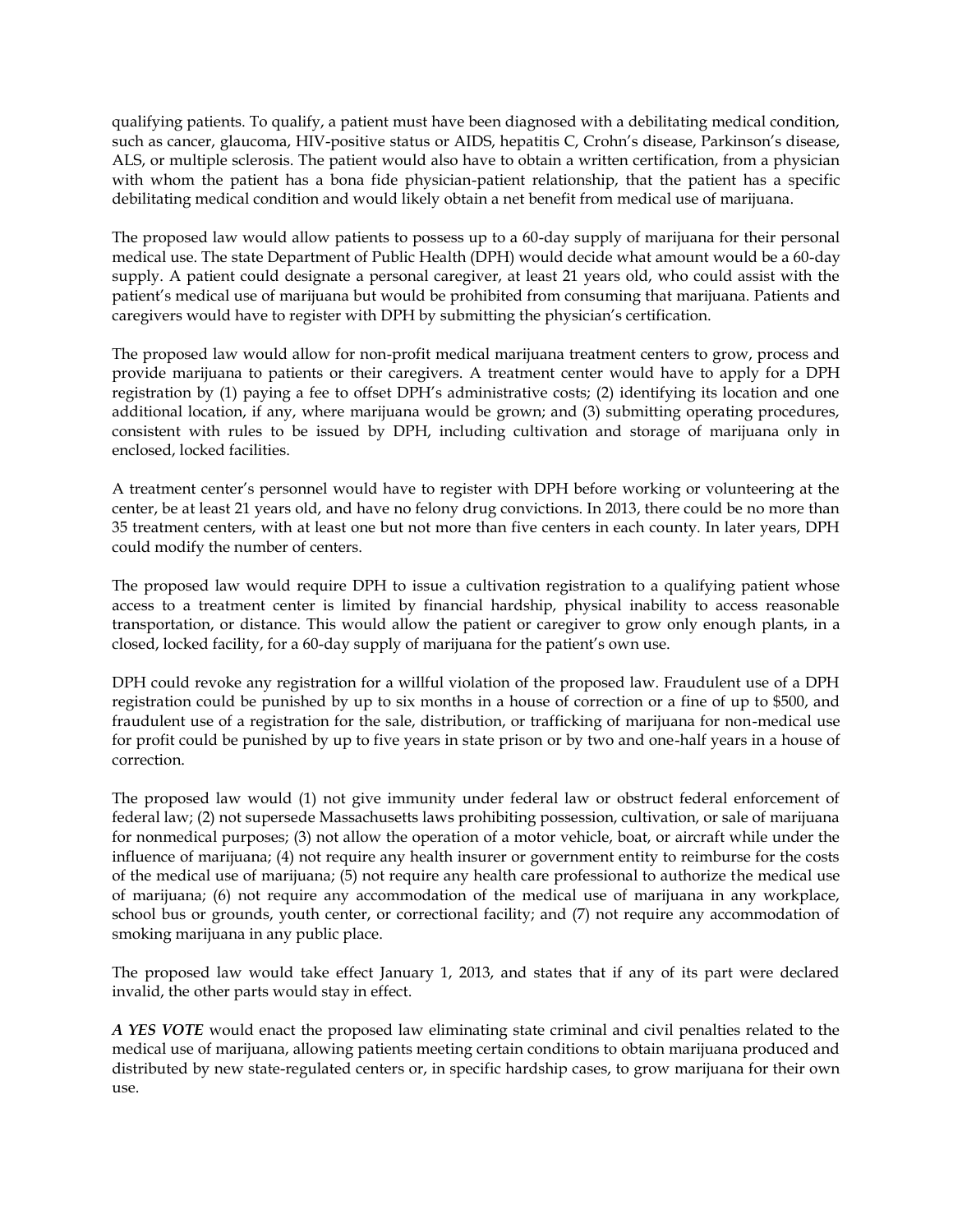*A NO VOTE* would make no change in existing laws.

**YES: 4,044 NO: 2,374 BLANKS: 302**

# **QUESTION 4 THIS QUESTION IS NOT BINDING**

Shall the state representative from this district be instructed to vote in favor of a resolution calling upon Congress to propose an amendment to the U.S. constitution affirming that (1) corporations are not entitled to the constitutional rights of human beings, and (2) both Congress and the states may place limits on political contributions and political spending?

**YES: 4,055 NO: 1,404 BLANKS: 1,261**

# **SPECIAL TOWN MEETING NOVEMBER 26, 2012**

Pursuant to a Warrant, duly served, Wendy Spector, the Moderator, called the Special Town Meeting to order at 7:30 p.m. in the auditorium and gymnasium of the Weston High School. The Moderator declared a quorum present and proceeded with the reading of the Warrant and the Return of Service.

The Moderator appointed Thomas Crane to serve as Assistant Moderator in the gymnasium and the Town Clerk swore him to his duties.

The Moderator appointed tellers and the Town Clerk swore them to their duties.

| Pamela Bator       | Jacqueline Haas |
|--------------------|-----------------|
| Denise Mosher      | Lisa Reitano    |
| Alex Shimada-Brand | Patricia Siek   |

The Moderator welcomed visitors and outlined procedures to be followed; warned about brevity and requested that citizens give their names and addresses before speaking.

# **ARTICLE 1: AMEND FISCAL YEAR 2013 OPERATING BUDGET**

Mr. Harrity moved to amend the following line items in the Fiscal Year 2013 Operating Budget adopted under Article 2 of the 2012 Annual Town Meeting, by raising and appropriating additional sums as follows:

|                                   | <b>Changing From</b> | Changing To | Difference |
|-----------------------------------|----------------------|-------------|------------|
| Minuteman Regional Voc. Technical |                      |             |            |
| School District – Assessment      | \$81,634             | \$81.925    | \$291      |
| Police – Salaries                 | 2,557,548            | 2,592,548   | 35,000     |

Mr. Harrity reminded the body that the fiscal year 2014 budget process has begun and encouraged citizens to read the Finance Committee minutes and agendas and review all budget information on the Town website. He also encouraged citizens to attend the Finance Committee meetings which he reported will be held Thursday evenings beginning in January.

Mr. Harrity explained the two line items in Article 1: He stated the article provides a small amount of additional funding to pay the final assessment for Weston's membership in the Minuteman Regional Vocational Technical School District, as well as police overtime pay to cover the cost of assigning a police officer to direct traffic on school mornings at the intersection of Brown Street, Wellesley Street and the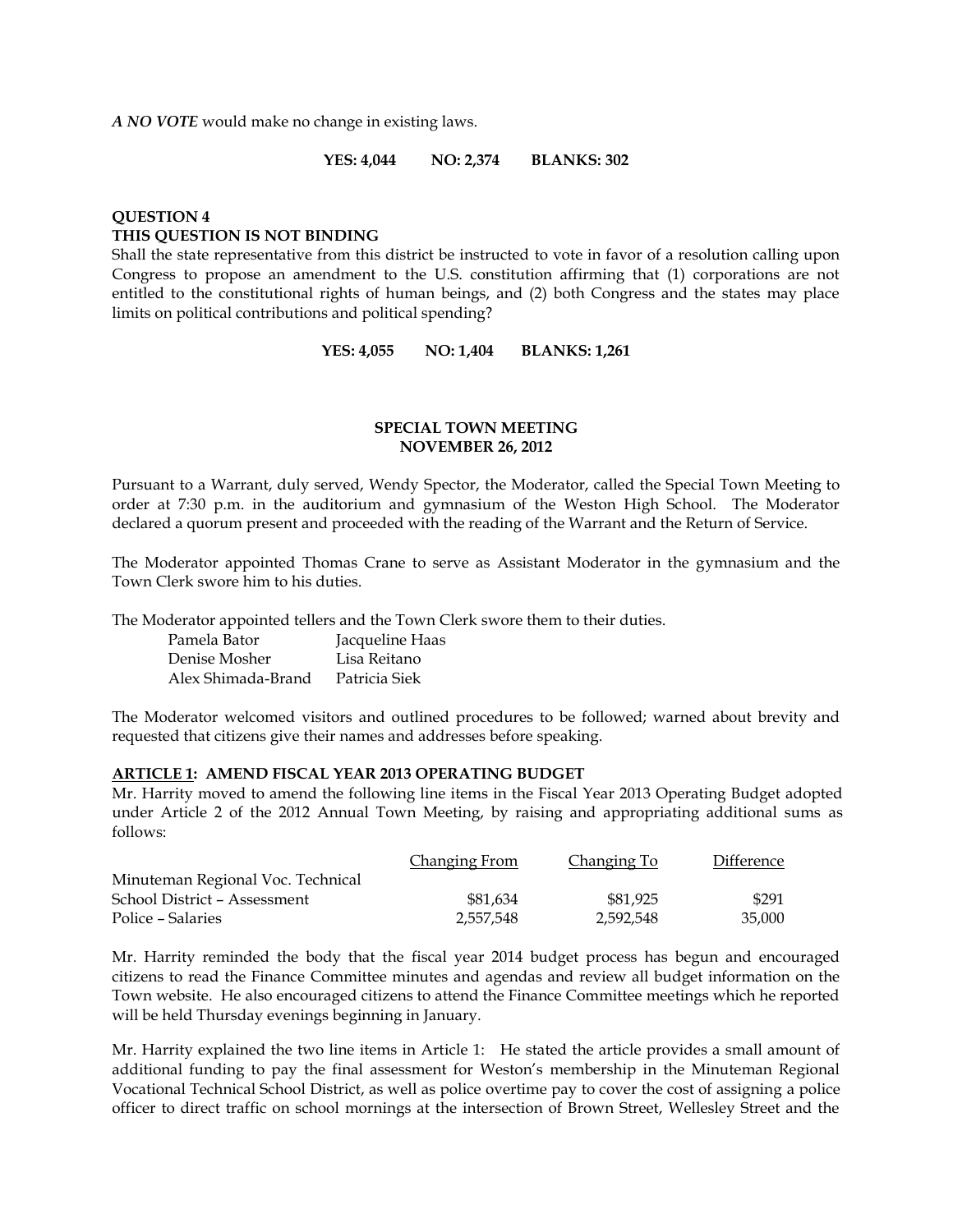Middle School driveway where a child was recently struck by a car while crossing the street. Mr. Harrity stated that the primary concern here is safety and that while some measures have been taken to implement some traffic calming, the master plan has not been completed, and that in the interim, this was the best plan. Mr. Harrity stated the Town has a contractual obligation to pay a minimum of four hours of overtime pay. He stated that the officer would work for one hour as a crossing agent and would work the remaining three hours providing other valuable traffic control and community work.

The Moderator stated that before the Article is open to the floor, she wanted to invite the Finance Committee to weigh in on the Articles.

Mr. Thomas Palmer, Chair of Finance Committee stated that Finance Committee unanimously supports Articles 1, 2 and 3. The Finance Committee has not had time to meet and discuss the remaining Articles.

The Moderator opened the floor for discussion.

Mr. Jim Kappel asked for "the math" on the amount of \$35,000. Mr. Harrity stated the amount was based on 180 days at \$45 per hour with a four hour minimum per day.

Mr. Clint Schuckel stated that he is a member of the Traffic Advisory Committee, however, his views are in no way to represent the Committee as the Committee has not had the opportunity to meet and discuss this issue. He stated the potential cost of this approach would be approximately \$50,000 per year when the afternoon crossing guard is added to the plan. He stated this is not a sustainable long-term solution. He added that more families need to use the free bus service.

Ms. Rochelle Nemrow stated she is the mother of the child who was hit by the car in the intersection. She talked about how dangerous the intersection is and asked the audience if a child's life is worth \$50,000. She stated that there needs to be safety precautions in place while the Town waits for the grand scheme.

Ms. Marcy Dorna stated her son rides his bike to school. The school is on a major thoroughfare with historic traffic issues. She urges voters to consider safety of the community.

# **The motion was approved**

# **ARTICLE 2: APPROPRIATE TO OTHER POST EMPLOYMENT BENEFITS (OPEB) TRUST FUND**

Mr. Harrity moved that the Town raise and appropriate \$250,000 to the Other Post Employment Benefits Trust Fund, to be used for costs of post employment benefits**.**

Mr. Harrity stated that the Town is obligated by law to provide health insurance to Town and School retirees and their spouses. He explained that this article provides funding for this future Town liability which amounts to approximately \$60 million. He stated that there are currently 409 retirees and spouses enrolled in Town-sponsored health insurance plans. Mr. Harrity stated that by funding this liability through the OPEB Trust Fund, as opposed to pay-as-you-go, the Town will eventually save significant costs. Currently the Town has \$4.8 million in the OPEB Trust Fund. The Town is proposing to move an additional \$250,000 in the Fund as a result of State Aid being \$250,000 in excess of what was budgeted.

# **The motion was approved**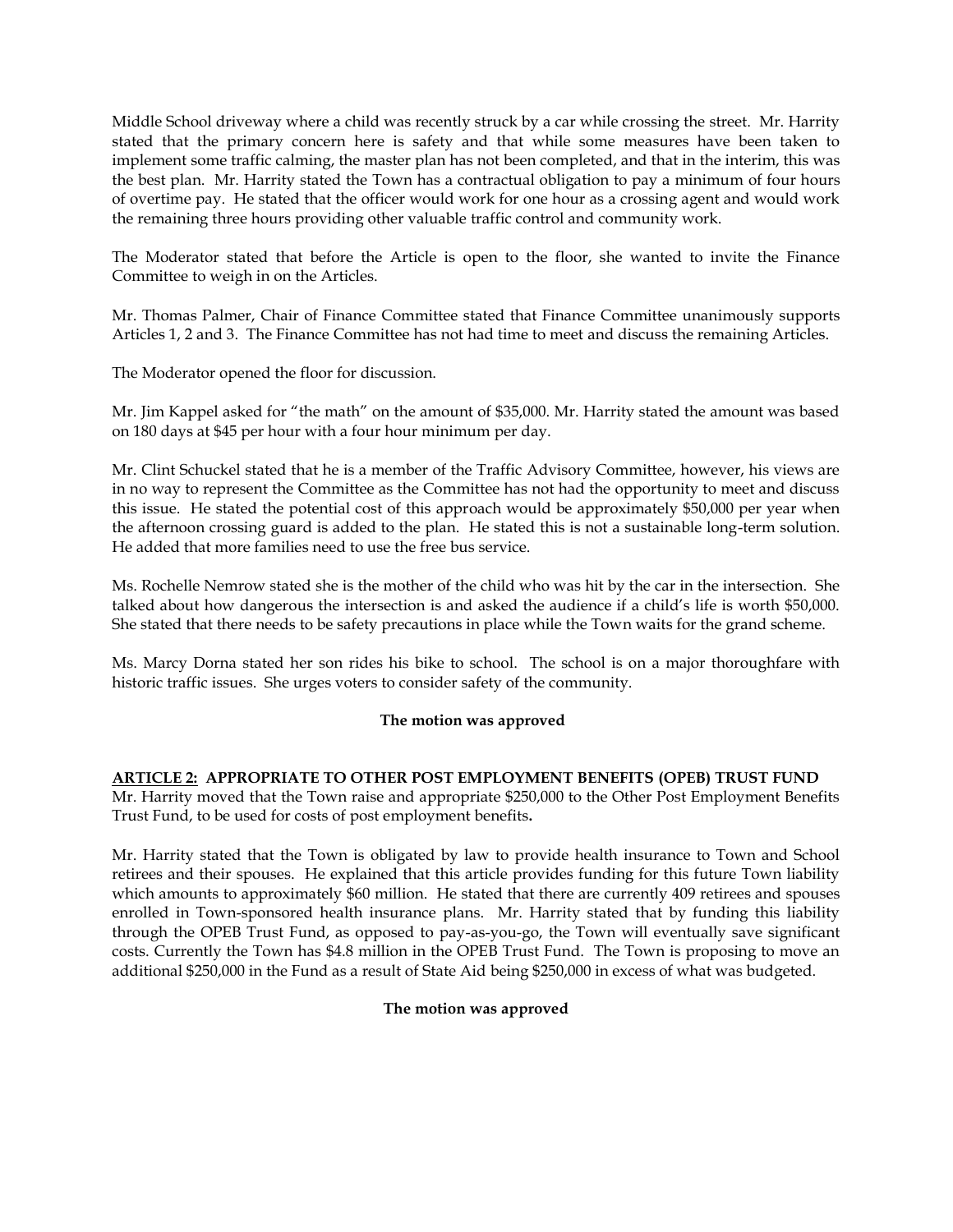# **ARTICLE 3: AUTHORIZE REVOLVING ACCOUNT – PLANNING BOARD**

Mr. Aydelott moved to establish a revolving fund for the Planning Board, pursuant to the provisions of M.G.L. Chapter 44, §53E ½ for the purpose indicated below:

**Revolving Fund:** Planning Board Revolving Account

# **Authority to Spend:** Planning Board

**Revenue Source:** Fees Paid, in connection with Applications to the Planning Board, for the employment of such consultants as deemed necessary by the Planning Board for review of such Applications, also known generally as "Review Fees," but specifically excluding so-called "Project Review Fees" imposed under G.L. c.44, §53G and applicable Planning Board Regulations

**Use of Fund:** Expenses related to action on applications, including administrative expenses and costs for professional assistance such as payment for consultants, and excluding personnel/salaries

#### **Fiscal Year 2013 Budget:** \$75,000

Mr. Aydelott stated the revolving fund was suggested by Town Counsel and does in no way represent any increase in costs. He stated the Revolving Fund must be authorized annually by vote of the Town Meeting. The Fund is credited only with review fees submitted in support of applications under the jurisdiction of the Planning Board, excluding those fees submitted pursuant to MGL Chapter 44, section 53G and expenditures may be made from the Revolving Fund without further appropriation.

# **The motion was approved**

# **ARTICLE 4: APPROPRIATE FOR HISTORIC RESOURCES**

Mr. Stephen Ober moved that the Town transfer \$18,000 from fiscal 2013 estimated annual revenues of the Community Preservation Act Fund and reserve such sum for future appropriation for the acquisition, preservation, rehabilitation and restoration of historic resources**.**

Mr. Ober, Chair of the Community Preservation Committee gave a brief presentation and update on the Community Preservation Act Funds. The Community Preservation Act requires that 10 percent of revenues be set aside annually for historic resources. At the time of the 2012 Annual Town Meeting, the Committee expected a state match of 22 percent, but the Town received a state match of 29 percent. Additionally, the Committee projected a higher property surcharge in fiscal 2013 which was anticipated at the time of Annual Town Meeting, but the amount that was set aside at Annual Town Meeting is insufficient based on the higher state match and higher anticipated local surcharge. Setting aside an additional \$18,000 for historic resources will satisfy the 10 percent requirement of the Community Preservation Act.

#### **The motion was approved**

# **ARTICLE 5: APPROPRIATE FOR RECREATION – DESIGN FEES**

Mr. Andrew Keene moved that the Town transfer \$82,500 from the Undesignated allocation of the Community Preservation Fund for recreation purposes under the Community Preservation Program for the rehabilitation and/or restoration of existing recreational areas under the jurisdiction of the Board of Selectmen and School Committee; to be spent under the direction of the Town Manager, and as funding therefor, to transfer said sum from the Undesignated allocation of the Community Preservation Fund.

#### **The motion was approved**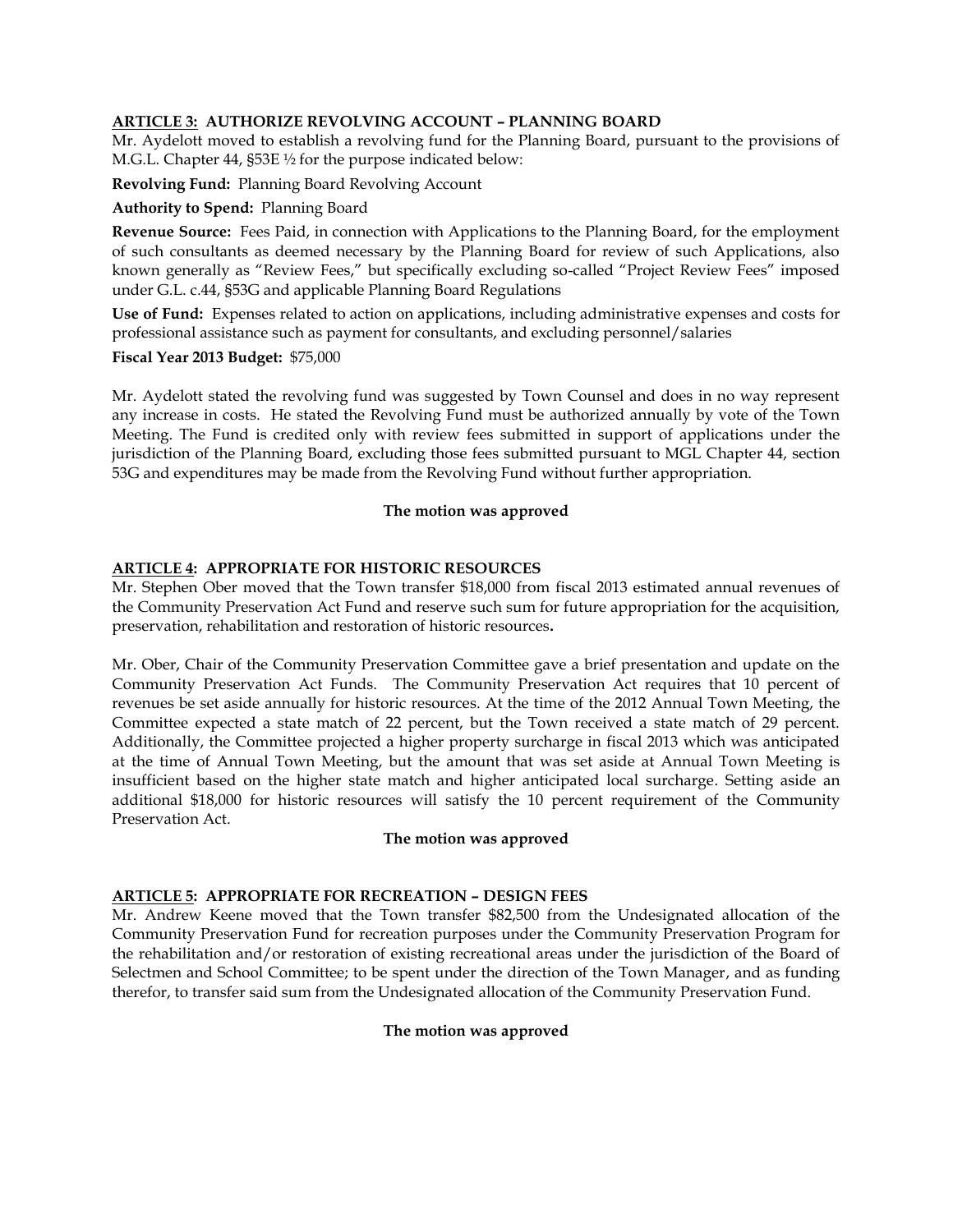# **ARTICLE 6: APPROPRIATE FOR HISTORIC RESOURCES – 88 NORTH AVENUE**

Mr. Steven Wagner moved that the Town transfer \$165,000 from the Undesignated allocation of the Community Preservation Fund and authorize the Board of Selectmen to acquire by purchase, gift, eminent domain or otherwise for historic resource purposes under the Community Preservation Program an historic preservation restriction, in land and structures, located at 88 North Avenue, shown as Assessors Map 19, Block 70, containing 1.41 acres, more or less, in the Town of Weston, and more fully described in deeds recorded in the Middlesex South Registry of Deeds in Book 14579, Page 384, said restriction to be held, managed and controlled by the Historical Commission, and as funding therefor, to transfer said sum from the Undesignated allocation of the Community Preservation Fund.

Mr. Wagner turned the floor over to Alicia Primer, member of the Historical Commission. Ms. Primer gave a presentation showing the historical and architectural significance of 88 North Avenue, also known as the "Hobbs-Hagar" house.

The stated purpose of the article is to purchase a historic preservation restriction on the land and the exterior of the building and to pay any costs related to obtaining, executing and administering the historic preservation restriction. The Weston Historical Commission authorized an appraisal of the requested preservation restriction which estimates the value of this restriction at \$160,000. The Historical Commission is requesting \$160,000 to purchase this restriction and an additional \$5,000 to pay expenses associated with obtaining and administering this restriction. The restriction, to be administered by the Historical Commission, would be registered with the property deed and would be binding on all future owners.

# **The motion was approved**

# **ARTICLE 7: AMEND ZONING BY-LAW – REPLACEMENT CONSTRUCTION**

Mr. Aydelott moved that this article be passed over and so disposed of.

# **The motion was approved unanimously**

# **ARTICLE 8: AMEND ZONING BY-LAW – EARTH REMOVAL AND MOVEMENT AND GENERAL BY-LAWS – MATERIAL REMOVAL**

Mr. Aydelott moved to amend the Zoning By-law, Section II, DEFINITIONS, "EARTH" and "MOVE or MOVEMENT" and Section V. USE REGULATIONS, I. GENERAL USE PROVISIONS IN ALL DISTRICTS, 3. Material Removal and Earth Movement, as set forth in detail below:

(1) Amend Section II. Definitions by amending the current definitions of "EARTH" and "MOVE OR MOVEMENT" by deleting text (indicated in strikethrough lettering) and inserting the text (indicated in underlined lettering), and by inserting a new definition for "REMOVAL OF EARTH," as follows:

EARTH -- Shall include, but not be limited to, clay, dirt, gravel, loam, sod, soil, loam, sand, peat, gravel, clay, rock, stone or and other natural minerals (whether quarried or not) and peat any other natural inorganic material.

MOVE or MOVEMENT OF EARTH -- To dig, excavate, remove, deposit, fill, grade, replace, level, or otherwise alter or change the location of earth-Earth or otherwise change the contour or grading of land by moving Earth.

REMOVAL OF EARTH – To take Earth away from one parcel of land to a different parcel of land that the first parcel has not merged with for zoning purposes.

**(**2) Delete Section V.I.3 Material Removal and Earth Movement and insert in place thereof the following: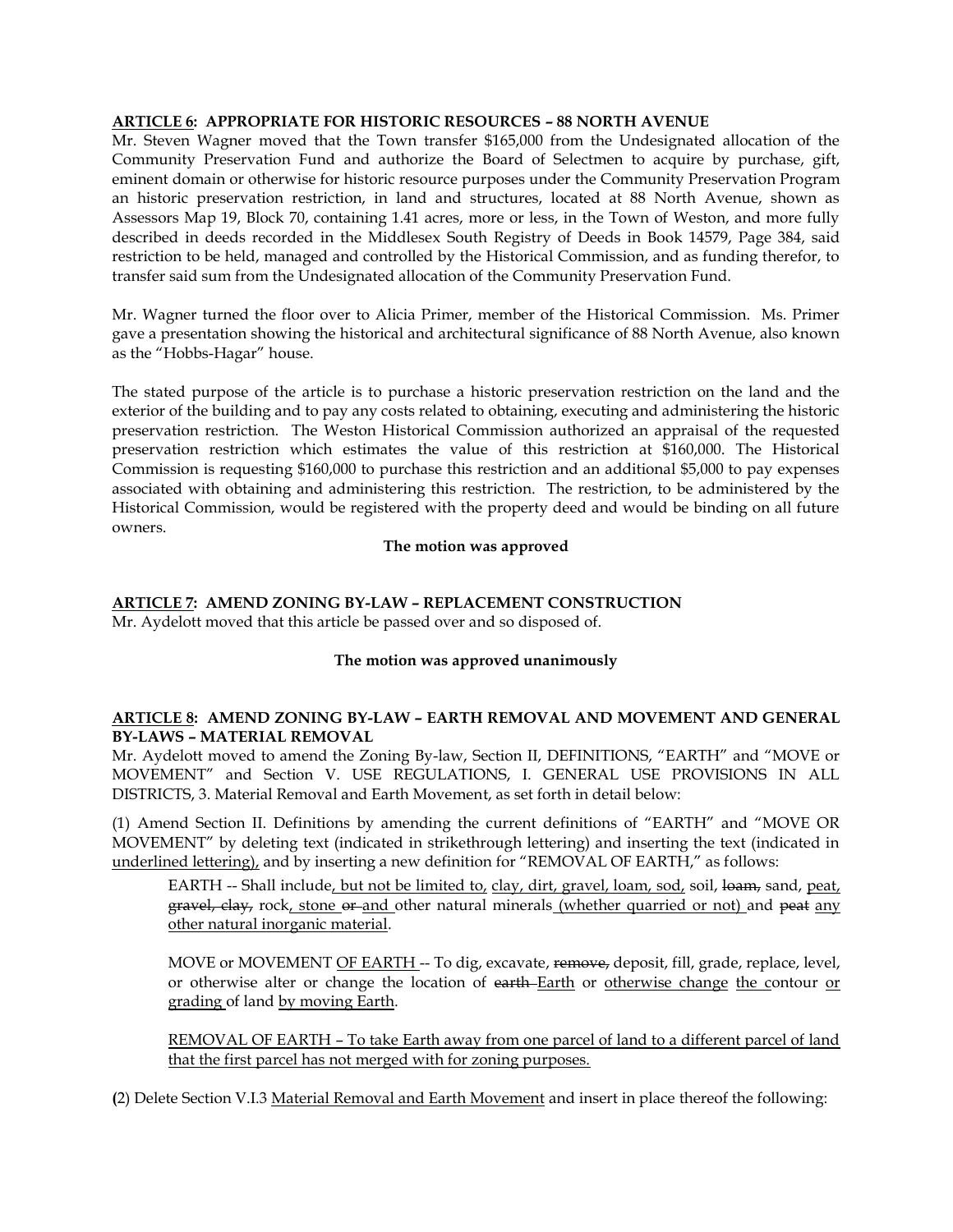#### 3. Earth Removal and Movement

The goal of this Earth Removal and Movement By-law is to minimize land disturbance and to achieve a condition where material being imported to a site is equal to or greater than the amount being removed from the site.

# a. EARTH REMOVAL

The Removal of Earth from any land in any district shall be allowed by right provided the removal of material from a property does not exceed the import of material associated with the following lawful activities: 1) the construction, alteration of a way (including a driveway); 2) the construction or installation of a residential septic system, drainage system, underground fuel storage tank, or utility on the same premises that the system would be served; 3) and/ or the removal of unsuitable material. The following instances are exempt from this provision when such removal is incidental to the lawful:

- (i) Construction or alteration of a building or structure limited to the foot print of the foundation;
- (ii) Construction, operation, or work undertaken by the Town or other public body at the location where the removal occurs;
- (iii) Operation of a greenhouse or nursery; or
- (iv) Farming, gardening or landscaping done on the farm premises.
- (v) Removal of up to 1,000 cubic yards of material in Residential Districts A & B and 750 cubic yards of material in Residential Districts C & D where the removal of material is required to allow for proper drainage away from foundation.

In all other instances, other than those specifically enumerated above, Removal of Earth from any land in any district shall be prohibited, except that, subject to the provisions of Section X and XI, Removal of Earth may be authorized by the Planning Board by Special Permit in any appropriate instance where the Board determines that the removal will be advantageous to the premises in question or to the neighborhood or otherwise desirable and will be of such a character and can be so accomplished that by proper re-grading, re-loaming, reseeding or other means, which shall be re-graded if necessary, the land involved will be left in a sightly condition and protected against erosion, and that proper stormwater drainage measures are in place.

# b. EARTH MOVEMENT

For non-residential uses, in any district, no Earth in excess of 1,000 cubic yards on any parcel of land shall be moved unless the quantity of material to be moved is certified by a registered professional engineer or land surveyor and a special permit from the Planning Board is obtained in accordance with the procedure provided in Section X. Special Permits, and only under such conditions as the Planning Board may impose, except that a special permit shall not be required for such Earth Movement if the Movement would be:

- i. Incidental to farm, nursery, or gardening activities.
- ii Incidental to Commercial Agricultural activities, as defined by G.L. c. 40A. §3.
- iii. Incidental to the maintenance and landscaping activities normally conducted on a golf course (i.e. activities, including, but not necessarily limited to, tee box and green relocation and fairway restoration).
- iv. On Town-owned land or involve a transfer of Earth between or among Town-owned parcels